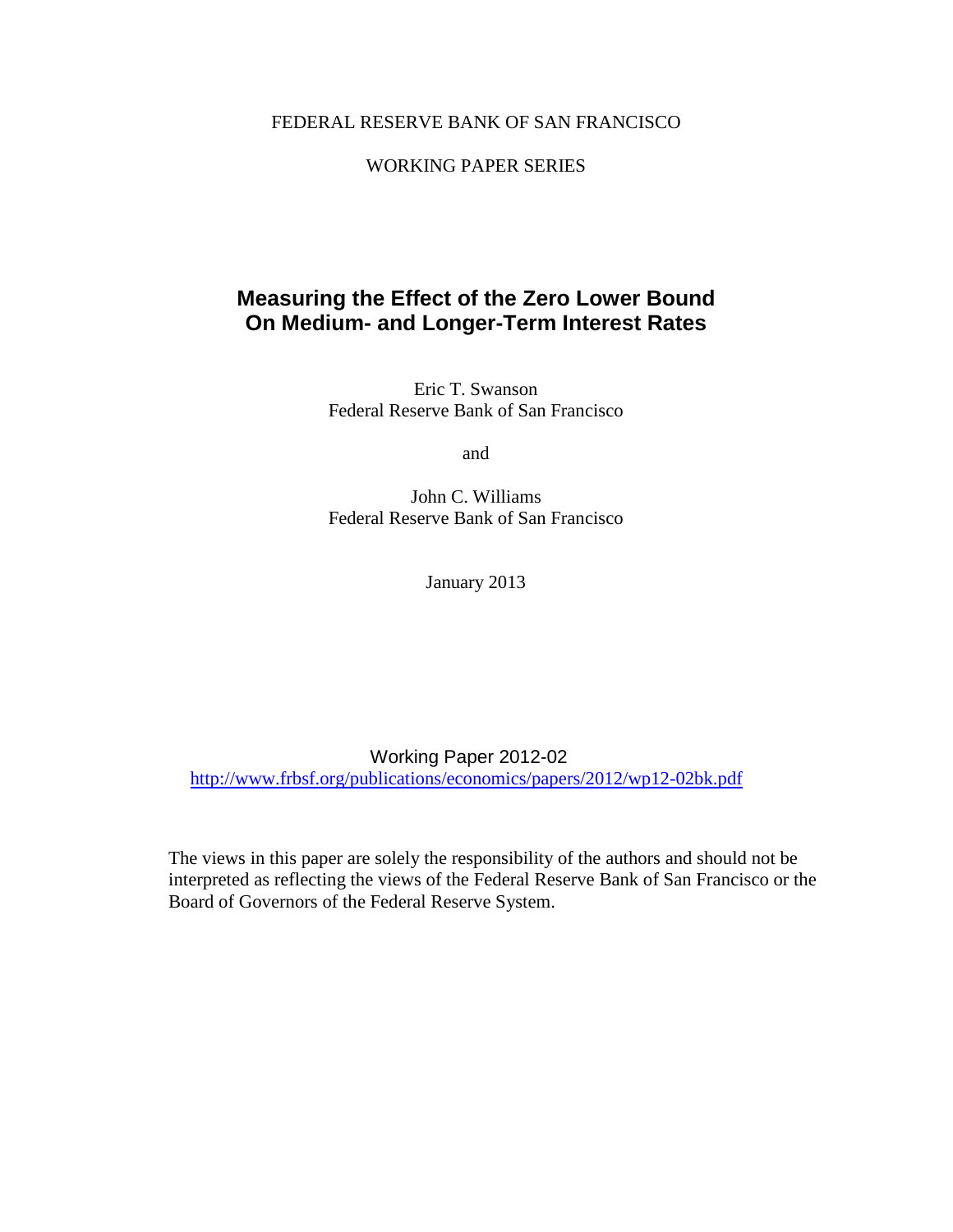# Measuring the Effect of the Zero Lower Bound on Medium- and Longer-Term Interest Rates

Eric T. Swanson<sup>∗</sup>

and

# John C. Williams<sup>∗</sup>

# Federal Reserve Bank of San Francisco

## January 2013

### Abstract

The federal funds rate has been at the zero lower bound for over four years, since December 2008. According to many macroeconomic models, this should have greatly reduced the effectiveness of monetary policy and increased the efficacy of fiscal policy. However, standard macroeconomic theory also implies that private-sector decisions depend on the entire *path* of expected future shortterm interest rates, not just the current level of the overnight rate. Thus, interest rates with a year or more to maturity are arguably more relevant for the economy, and it is unclear to what extent those yields have been constrained. In this paper, we measure the effects of the zero lower bound on interest rates of any maturity by estimating the time-varying high-frequency sensitivity of those interest rates to macroeconomic announcements relative to a benchmark period in which the zero bound was not a concern. We find that yields on Treasury securities with a year or more to maturity were surprisingly responsive to news throughout 2008–10, suggesting that monetary and fiscal policy were likely to have been about as effective as usual during this period. Only beginning in late 2011 does the sensitivity of these yields to news fall closer to zero. We offer two explanations for our findings: First, until late 2011, market participants expected the funds rate to lift off from zero within about four quarters, minimizing the effects of the zero bound on mediumand longer-term yields. Second, the Fed's unconventional policy actions seem to have helped offset the effects of the zero bound on medium- and longer-term rates.

Keywords: monetary policy, zero lower bound, forward guidance, fiscal policy, fiscal multiplier

JEL Classification: E43, E52, E62

<sup>∗</sup>We thank James Hamilton, Kei Kawakami, Yvan Lengwiler, Benoit Mojon, John Taylor, Min Wei, Jonathan Wright, and seminar participants at the Federal Reserve Bank of San Francisco, NBER Monetary Economics Meeting, Federal Reserve Board, Federal Reserve Bank of St. Louis Conference, Society for Economic Dynamics Meetings, Haas School of Business, Swiss National Bank Conference, NBER EFG Meeting, UC Irvine, Brown University, Boston University-FRB Boston Conference, Reserve Bank of Australia Conference, and AEA Meetings for helpful discussions, comments, and suggestions. We thank Maura Lynch and Kuni Natsuki for excellent research assistance. The opinions expressed in this paper are those of the authors and do not necessarily reflect the views of the people listed above, the Federal Reserve Bank of San Francisco, the Board of Governors of the Federal Reserve System, or any other individuals within the Federal Reserve System.

Swanson: Federal Reserve Bank of San Francisco, eric.swanson@sf.frb.org, http://www.ericswanson.org. Williams: Federal Reserve Bank of San Francisco, 101 Market Street, San Francisco, CA 94105, Tel.: (415) 974-2121, John.C.Williams@sf.frb.org.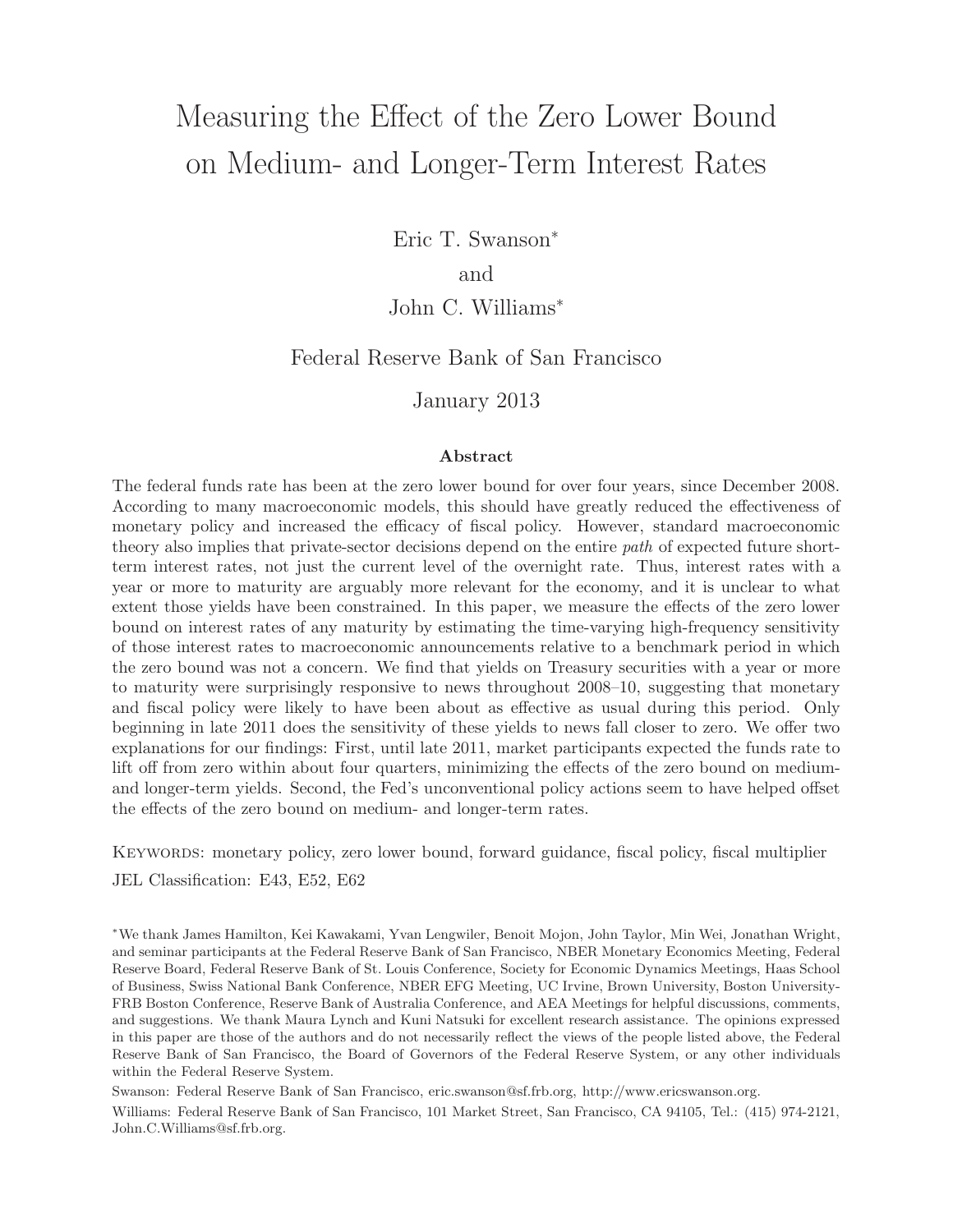# **1 Introduction**

The federal funds rate—the Federal Reserve's traditional monetary policy instrument—has been at a lower bound of essentially zero for over four years, since December 2008. However, standard textbook macroeconomic models (e.g., Clarida, Galí, and Gertler 1999, Woodford 2003) imply that the economy is affected by the entire *path* of expected future short-term interest rates, not just the current level of the overnight rate. Thus, interest rates with a year or more to maturity are arguably more relevant for the economy, and it is not clear whether the zero lower bound has substantially affected the behavior of these longer-term yields. Theoretically, if a central bank has the ability to commit to future values of the policy rate, it can work around the zero bound constraint by promising monetary accommodation in the future once the zero bound ceases to bind (Reifschneider and Williams 2000, Eggertsson and Woodford 2003). Empirically, Gürkaynak, Sack, and Swanson (2005b) found that the Federal Reserve's monetary policy announcements affect asset prices primarily through their effects on financial market expectations of *future* monetary policy, rather than changes in the current federal funds rate target. Thus, there are both theoretical and empirical reasons to believe that monetary policy can remain effective even when the overnight interest rate is at zero. Indeed, 1- and 2-year yields remained substantially above zero throughout much of 2008–10 (Figure 1), suggesting that monetary policy still had room to affect the economy despite the constraint on the current level of the federal funds rate. On several occasions, in fact, the Federal Reserve's Federal Open Market Committee (FOMC) generated a decline in medium- and longer-term Treasury yields of as much as 20 basis points by managing monetary policy expectations or purchasing assets.<sup>1</sup>

The extent to which the zero lower bound affects interest rates of different maturities also has important implications for fiscal policy. Numerous authors have emphasized that the macroeconomic effects of fiscal policy are much larger when the zero lower bound is binding, because in that case interest rates do not rise in response to higher output, and private investment is not

<sup>&</sup>lt;sup>1</sup>For example, on August 9, 2011, the FOMC stated, "The Committee currently anticipates that economic conditions. . . are likely to warrant exceptionally low levels for the federal funds rate at least through mid-2013." In response to this announcement, the 2-year Treasury yield fell 8 basis points (bp), while the 5- and 10-year Treasury yields each fell 20 bp. In normal times, it would take a surprise change in the federal funds rate of about 100 bp to generate a fall of 8 to 20 bp in intermediate-maturity yields (Gürkaynak et al. 2005b).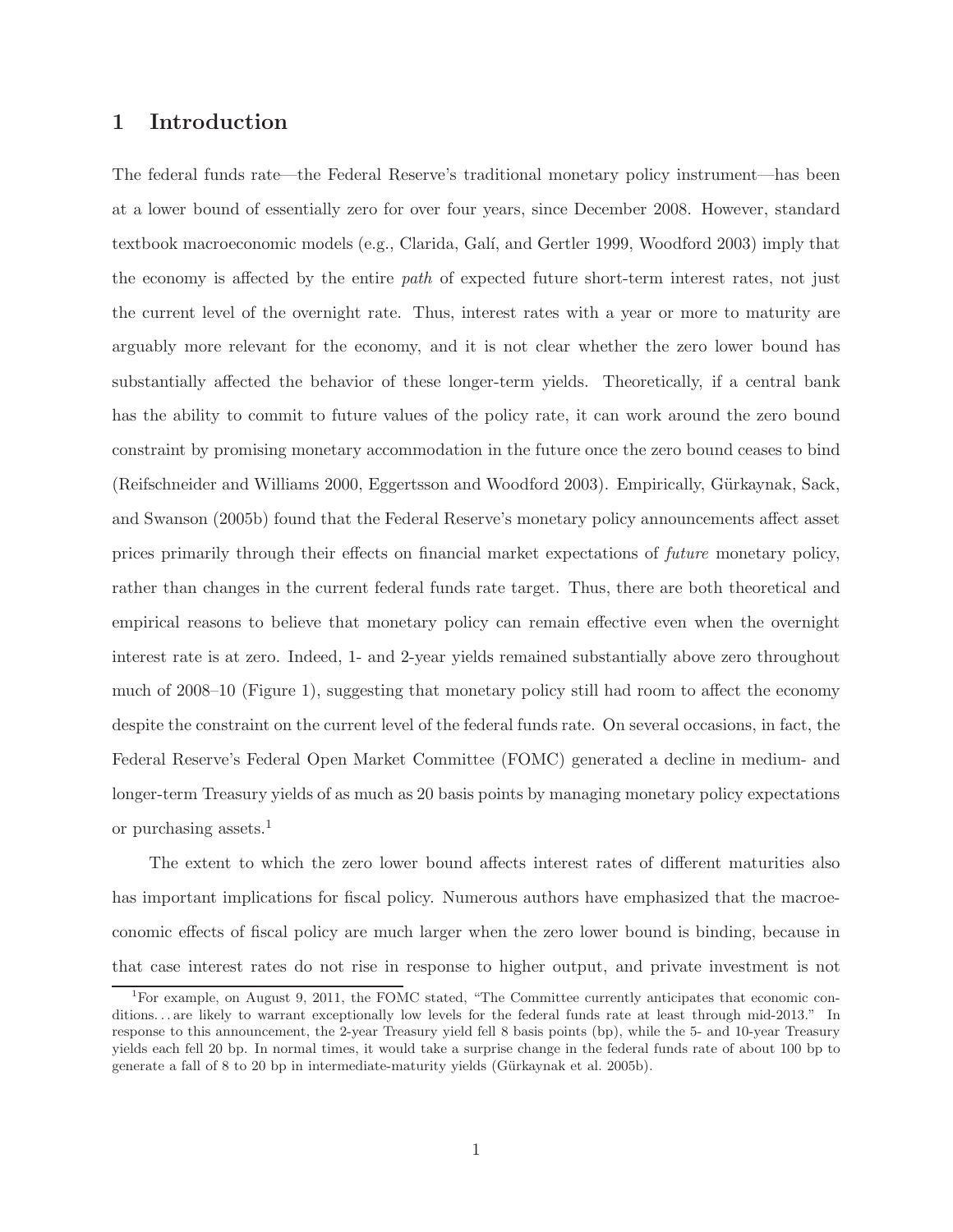

Figure 1. Federal funds rate target and 1-, 2-, 5-, and 10-year zero-coupon Treasury yields from January 2007 through December 2012. Data are from the Federal Reserve Board and the Gürkaynak, Sack, and Wright (2007) online dataset.

"crowded out" (e.g., Christiano, Eichenbaum, and Rebelo 2011, Woodford 2011).<sup>2</sup> However, standard macroeconomic theory implies that private-sector spending depends on the path of expected future short-term interest rates, as mentioned above. Thus, whether the overnight rate is constrained by the zero lower bound today is less relevant for the size of the fiscal multiplier than whether somewhat longer-maturity yields are constrained. Indeed, Christiano et al. (2011), Woodford (2011), and others emphasize that the extent to which private spending is crowded out by fiscal stimulus depends on the *length of time* that the one-period interest rate is constrained by the zero bound.<sup>3</sup> Put differently, those authors find that the fiscal multiplier depends on the extent to which intermediate-maturity yields are constrained.

In this paper, we propose a novel method of measuring the extent to which interest rates of any maturity—and hence monetary policy, more broadly defined—are affected by the zero lower bound.

<sup>&</sup>lt;sup>2</sup>See also Eggertsson (2009), Erceg and Lindé (2010), Eggertsson and Krugman (2012), and DeLong and Summers (2012).

<sup>&</sup>lt;sup>3</sup>As discussed by those authors, the expected path of government purchases is also important. For example, the fiscal multiplier is larger the greater the fraction of government purchases that is expected to occur while the one-period interest rate is at zero. See Section 5.4, below, for additional discussion of the fiscal multiplier.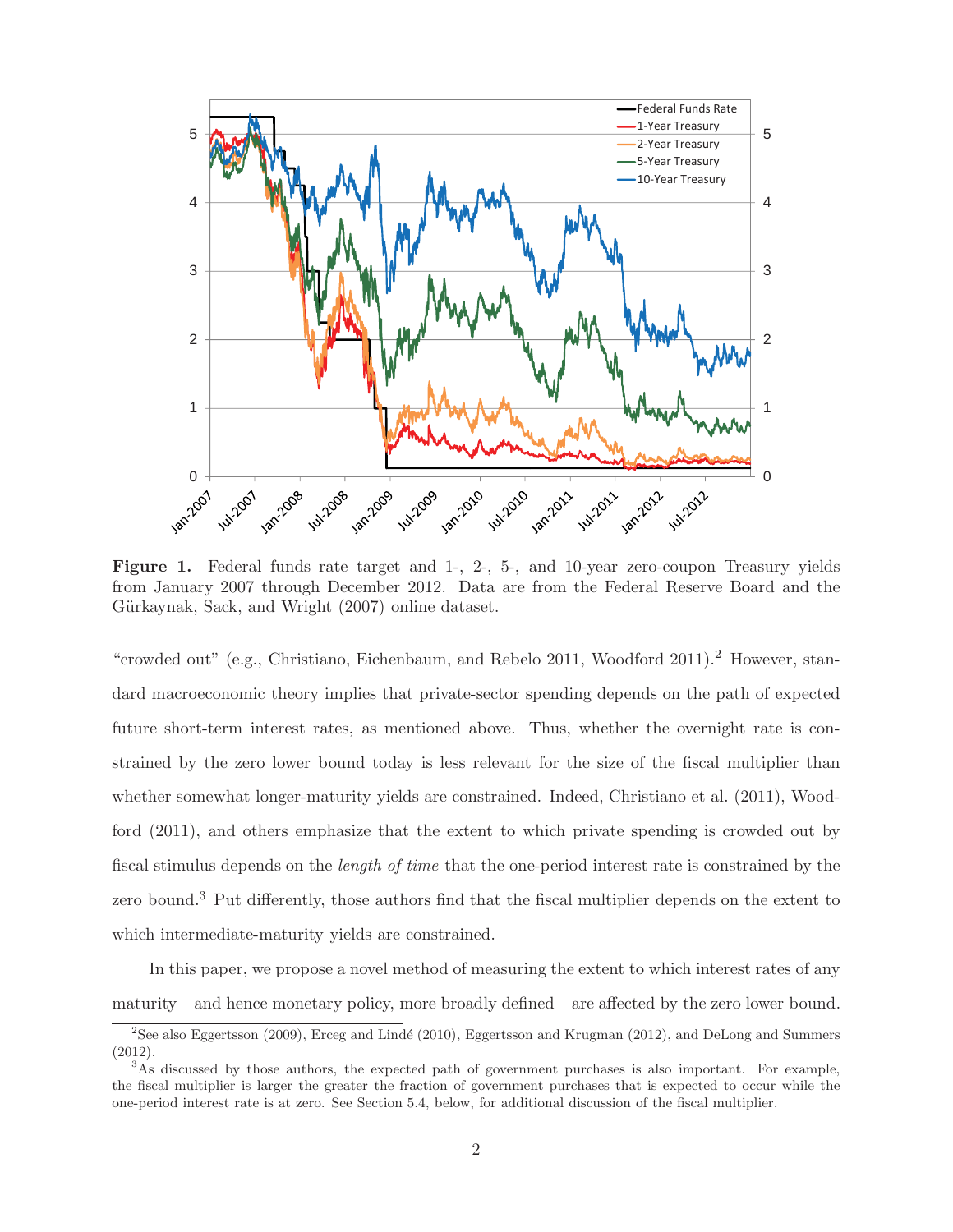In particular, we estimate the time-varying sensitivity of yields to macroeconomic announcements using high-frequency data and compare that sensitivity to a benchmark period in which the zero bound was not a concern (taken to be 1990–2000). In periods in which a given yield is about as sensitive to news as in the benchmark sample, we say that the yield is unconstrained. If there are periods when the yield responds very little or not at all to news, we say that the yield is largely or completely constrained in those periods. Intermediate cases are measured by the degree of the yield's sensitivity to news relative to the benchmark period, and the severity and statistical significance of the constraint can be assessed using standard econometric techniques. This represents the first empirical study of the effects of the zero lower bound on the behavior of intermediate- and longer-maturity yields, and thus to what extent the zero bound has hindered the effectiveness of monetary policy and amplified the effectiveness of fiscal policy.

We emphasize that the level of a yield alone is not a useful measure of whether that yield is constrained by the zero lower bound, for at least three reasons. First, there is no way to quantify the severity of the zero bound constraint or its statistical significance using the level of the yield alone. For example, if the one-year Treasury yield is 50 basis points (bp), there is no clear way to determine whether that yield is severely constrained, mildly constrained, or even unconstrained. By contrast, the method we propose in this paper provides an econometrically precise answer to this question.

Second, the lower bound on nominal interest rates may be above zero for institutional reasons, and this "effective" lower bound may vary across countries or over time.<sup>4</sup> For example, the Federal Reserve has held the target federal funds rate at a floor of 0 to 25 bp from December 2008 through at least the end of 2012, but the Bank of England has maintained a floor of 50 bp for its policy rate over the same period while conducting unconventional monetary policy on a similar scale to the Federal Reserve. Evidently, the effective floor on nominal rates in the U.K. is about 50 bp rather than zero. As a result, a 50 or even 100 bp gilt yield in the U.K. might be substantially constrained by the effective U.K. lower bound of 50 bp, while a similar 50–100 bp yield in the U.S. might be only mildly constrained or unconstrained.<sup>5</sup> The approach in this paper relies on the sensitivity

 $4$ See Bernanke and Reinhart (2004) for a discussion of the institutional barriers to lowering the policy rate all the way to zero.

<sup>5</sup>As another example, in 2003, the Federal Reserve lowered the funds rate to 1 percent, at which point it began to use forward guidance, such as the phrase "policy accommodation can be maintained for a considerable period," to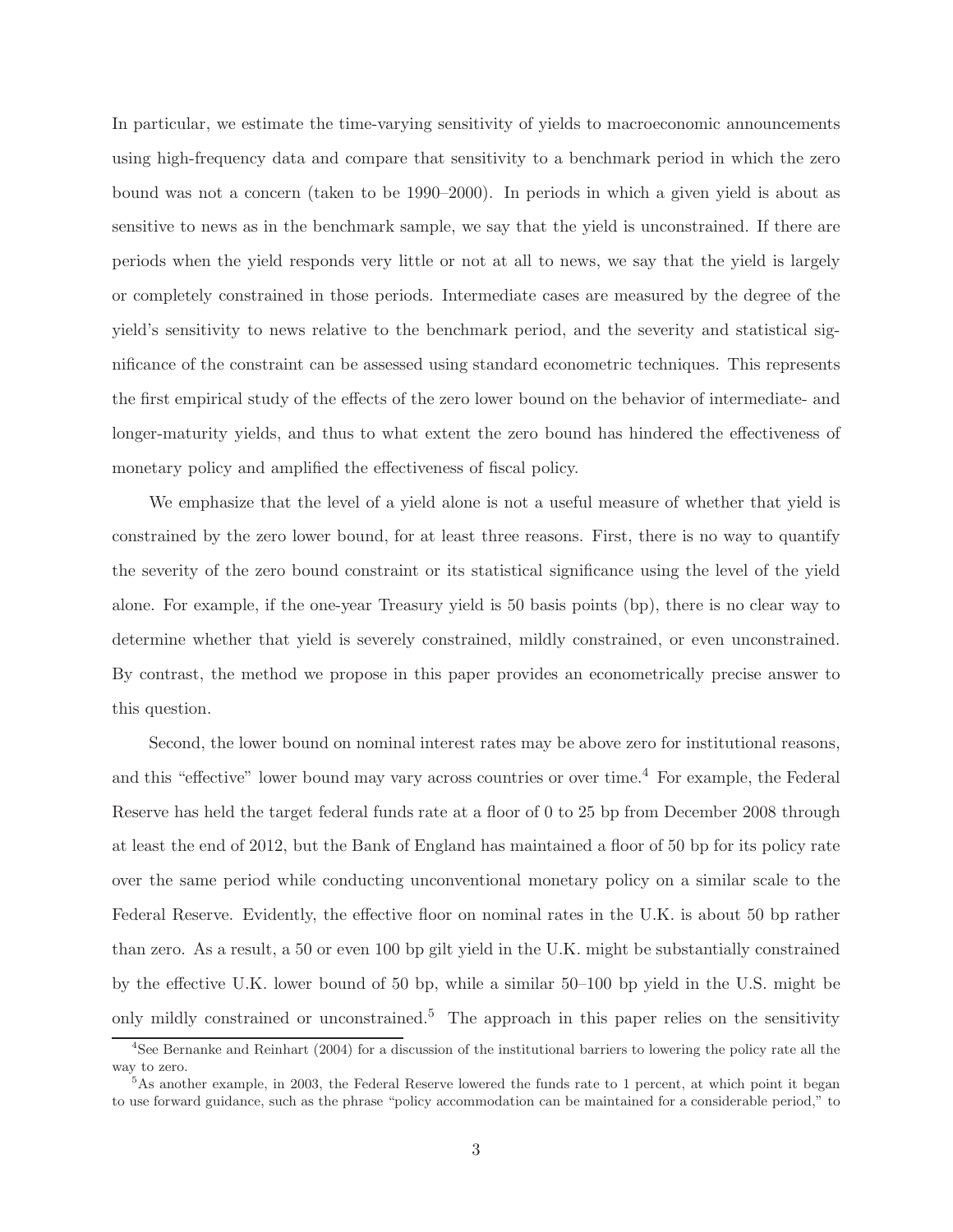of interest rates to news rather than the level of rates, and thus can accommodate effective lower bounds that may be greater than zero or change over time.

Third, the sensitivity of interest rates to news is more relevant than the level of yields for the fiscal multiplier. As emphasized by Christiano et al. (2011), Woodford (2011), and others, what is crucial for the fiscal multiplier is whether or not interest rates *respond* to a government spending shock; the level of yields by itself is largely irrelevant. Although the zero lower bound motivates the analysis in those studies, their results are all derived in a "constant interest rate" environment in which nominal yields can be regarded as fixed at any absolute level.

To preview our results, we find that Treasury yields with one or two years to maturity were surprisingly responsive to news throughout 2008–10, despite the federal funds rate being essentially zero over this period. Contrary to conventional wisdom, this suggests that the efficacy of monetary and fiscal policy were likely close to normal in 2008–10. Only beginning in late 2011 do we see the sensitivity of the two-year Treasury yield to news become significantly less than normal. We also show that Treasury yields with five or ten years to maturity were essentially unconstrained by the zero bound throughout our sample, while Treasury yields with six months or less to maturity have been severely constrained by the zero bound since the spring of 2009. Importantly, our method provides a quantitative measure of the *degree* to which the zero bound affects each yield, as well as a statistical test for the periods during which it was affected.

We provide two explanations for our findings. First, up until August 2011, market participants consistently expected the zero bound to constrain policy for four quarters or less, minimizing the zero bound's effects on medium- and longer-term yields. Second, the Federal Reserve's large-scale purchases of long-term bonds and management of monetary policy expectations may have helped to offset the effects of the zero bound on medium- and longer-term interest rates.

The remainder of the paper proceeds as follows. Section 2 lays out a simple New Keynesian model that illustrates three important points used in our empirical analysis. Section 3 describes our empirical framework. Our main results are reported in Section 4. Section 5 considers the broader implications of our results and various extensions and robustness checks. Section 6 concludes.

try to lower longer-term interest rates without cutting the funds rate any further (see, e.g., Bernanke and Reinhart 2004; the quotation is from the FOMC statement dated August 12, 2003). Thus, one can make a good case that the effective lower bound on the funds rate in 2003–04 was 100 bp rather than zero.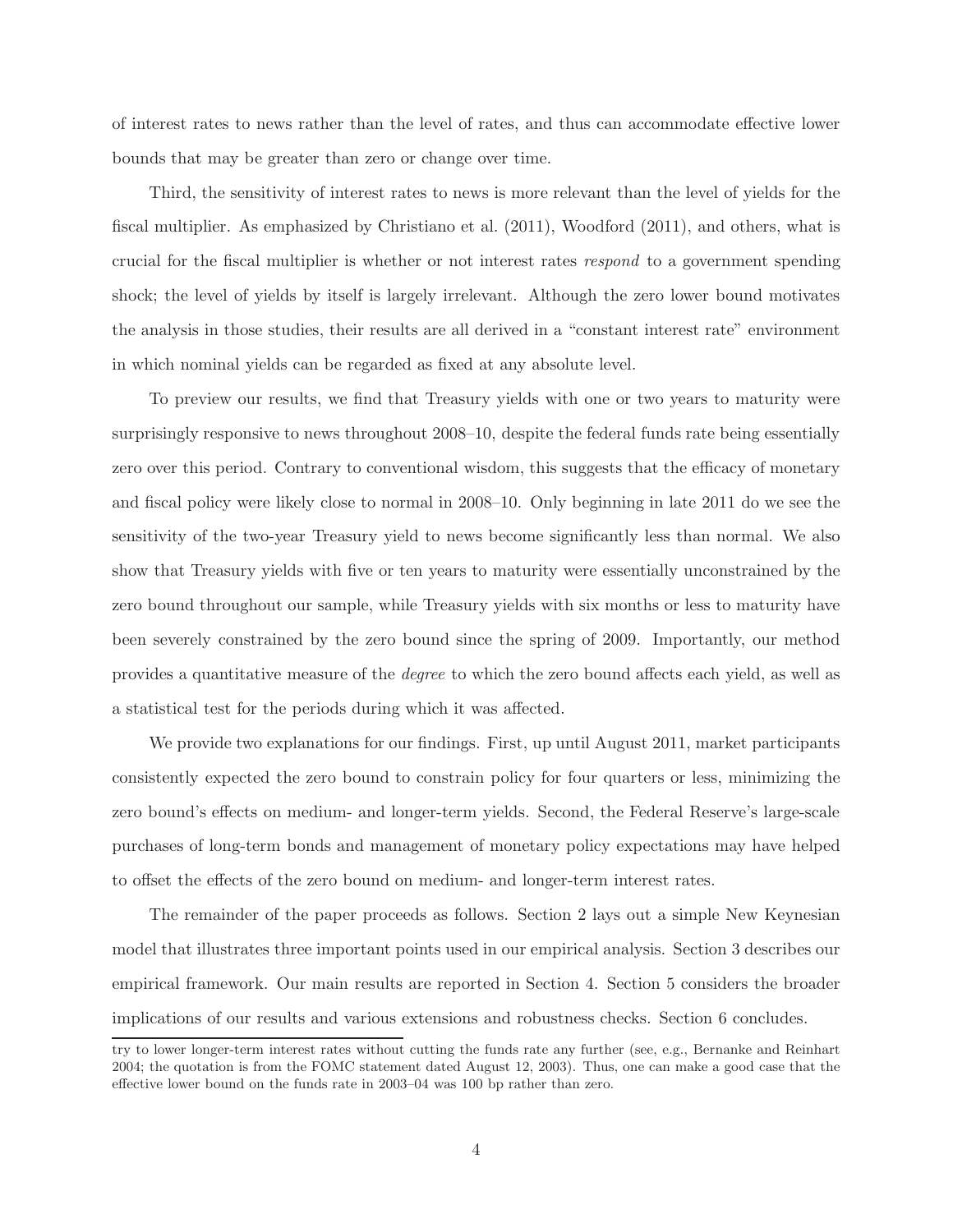## **2 An Illustrative Model**

In this section, we use a simple macroeconomic model to illustrate the effects of the zero lower bound on the responsiveness of yields to economic news. In particular, we use the model to illustrate three important points that we will employ in our empirical analysis, below. First, when short-term interest rates are constrained by the zero lower bound, yields of *all* maturities respond less to economic announcements than if the zero bound were not present; moreover, the reduction in the responsiveness of yields to news is greatest at short maturities and is smaller for longer-term yields. Second, the effects of the zero bound on the sensitivity of yields to news is essentially *symmetric*—that is, the responsiveness of yields to both positive and negative announcements falls by about the same amount when the zero bound is strongly binding on short-term rates. Third, the zero bound dampens the sensitivity of yields to news by similar amounts for different types of shocks, so long as the persistence of those shocks are not too different. Readers who are willing to take these three points for granted can skip ahead to the next section.

We conduct the analysis in this section using a standard, simple, three-equation New Keynesian model (cf. Clarida, Galí, and Gertler (1999) and Woodford (2003), among others) that describes the evolution over time t of the output gap,  $y_t$ , inflation rate,  $\pi_t$ , and one-period risk-free nominal interest rate,  $i_t$ . The purpose of this exercise is to illustrate qualitatively how the zero lower bound affects the sensitivity of bond yields to news, so the model is deliberately simplistic and not intended to capture the quantitative effects we estimate below.<sup>6</sup>

The model's output gap equation is derived from the household's consumption Euler equation, and relates the output gap this period to the expected output gap next period and the difference between the current ex ante real interest rate,  $i_t - E_t \pi_{t+1}$ , and natural rate of interest,  $r_t^*$ :

$$
y_t = -\alpha (i_t - E_t \pi_{t+1} - r_t^*) + E_t y_{t+1}.
$$
\n(1)

Solving this equation forward, assuming  $\lim_{k\to\infty} E_t y_{t+k} = 0$ , we have:

$$
y_t = -\alpha E_t \sum_{j=0}^{\infty} \{i_{t+j} - \pi_{t+j+1} - r_{t+j}^*\}.
$$
 (2)

 $6$ One could use alternative models for this section as well, such as Hamilton and Wu's (2012) model of the zero lower bound. There are advantages and disadvantages to each type of model; we choose the standard New Keynesian framework here since it is so widely known and used.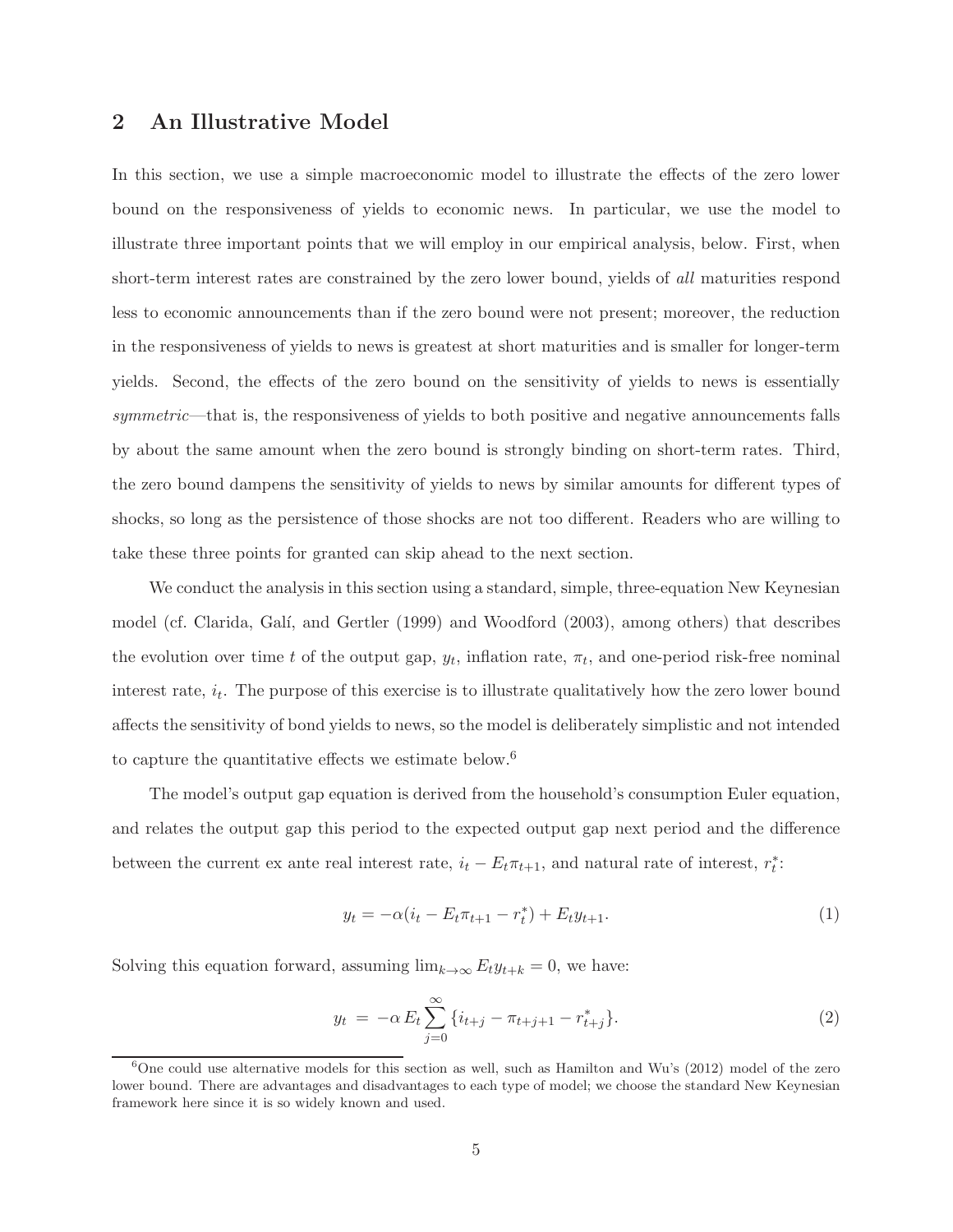This equation makes clear that the current level of the output gap depends on the entire expected future *path* of short-term interest rates, inflation, and the natural rate of interest. As emphasized by Woodford (2003) and Erceg et al. (2000), among others, the quantity  $E_t \sum_{j=0}^{\infty} i_{t+j}$  can be interpreted as a nominal long-term interest rate in the model.

We model shocks to the output gap as shocks to the natural interest rate,  $r_t^*$ . We assume that the natural interest rate follows a stationary AR(1) process,

$$
r_t^* = (1 - \rho)\bar{r}^* + \rho r_{t-1}^* + e_t,\tag{3}
$$

where  $\rho \in (-1,1)$  and  $\bar{r}^*$  denotes the unconditional mean of the natural rate.

The equation for inflation is derived from profit maximization by monopolistically competitive firms with Calvo price contracts, and is given by:

$$
\pi_t = \gamma y_t + \beta E_t \pi_{t+1} + \mu_t,\tag{4}
$$

where  $\mu_t$  can be thought of as a markup shock, assumed to follow a stationary AR(1) process:

$$
\mu_t = \delta \mu_{t-1} + v_t,\tag{5}
$$

where  $\delta \in (-1,1)$ .

The one-period interest rate in the model is set according to a Taylor (1993) Rule, subject to the constraint that  $i_t$  must be nonnegative:

$$
i_t = \max\{0, \pi_t + r_t^* + 0.5(\pi_t - \bar{\pi}) + 0.5y_t\},\tag{6}
$$

where  $\bar{\pi}$  denotes the central bank's inflation target, taken to be 2 percent. Note that monetary policy is assumed to respond to the current level of the natural interest rate. This implies that, absent the zero lower bound, monetary policy perfectly offsets the effects of shocks to the natural interest rate on the output gap and inflation. Of course, the presence of the zero lower bound implies that, in certain circumstances, monetary policy will be unable to offset such shocks.

Consistent with the log-linearized structure of the economy implicit in equations  $(1)$ – $(5)$ , we assume that long-term bond yields in the model are determined by the expectations hypothesis. Thus, the M-period yield to maturity on a zero-coupon nominal bond,  $i_t^M$ , is given by:

$$
i_t^M = E_t \sum_{j=0}^{M-1} i_{t+j} + \phi^M,
$$
\n(7)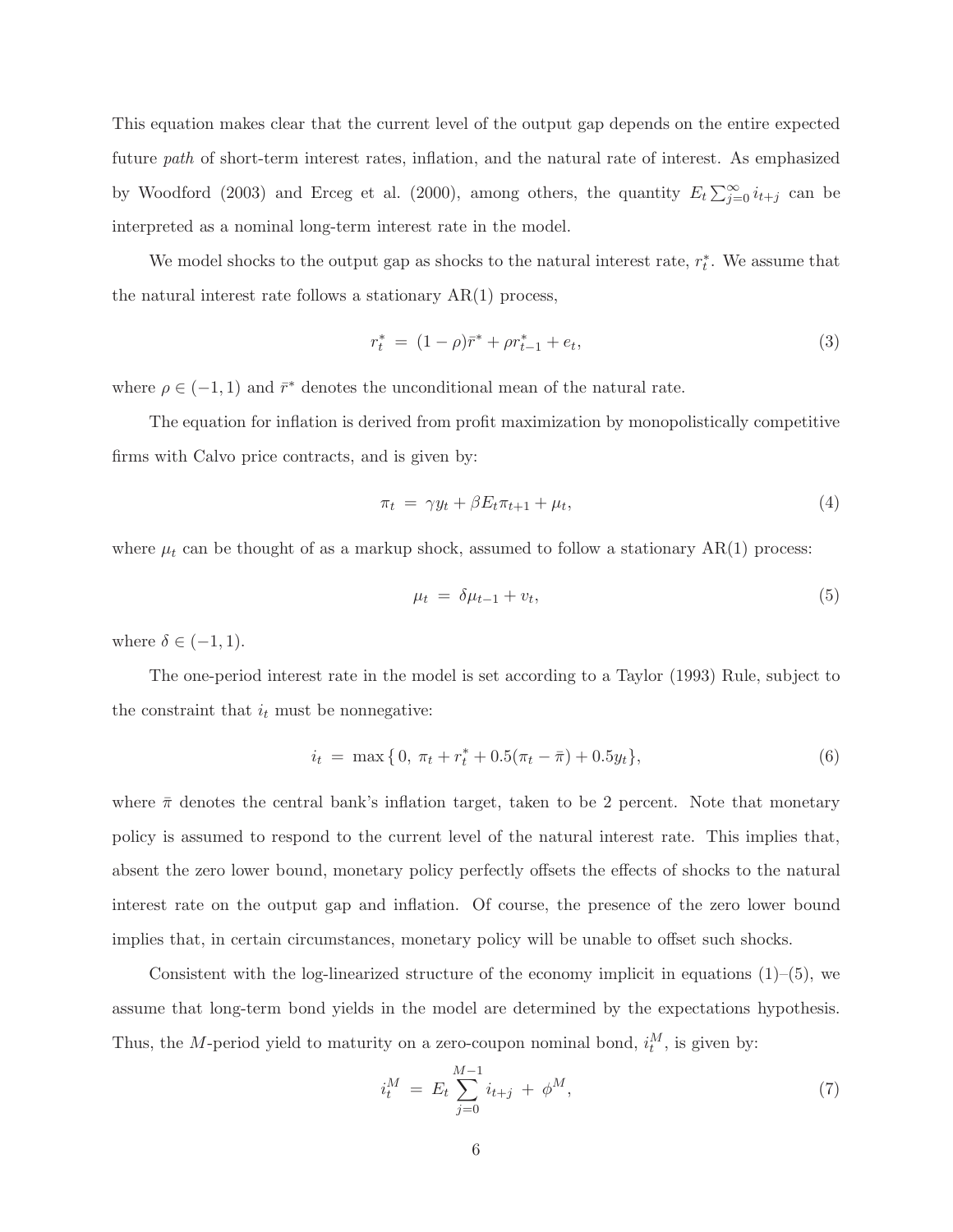where  $\phi^M$  denotes an exogenous term premium that may vary with maturity M but is constant over time.

We solve for the impulse response functions of the model under two scenarios: First, a scenario in which the initial value of  $r_t^*$  is substantially greater than zero, so that the zero lower bound is not a binding constraint on the setting of the short-term interest rate; and second, a scenario in which the initial value of  $r_t^*$  is  $-4$ , which is sufficient for the zero bound to constrain the shortterm nominal rate  $i_t$  for several periods.<sup>7</sup> In the latter case, we solve the model using a nonlinear perfect foresight algorithm, as in Reifschneider and Williams (2000), which solves for the impulse response functions of the model to an output or inflation shock under the assumption that the private sector assumes that realized values of all future innovations will be zero. In each scenario, impulse responses are computed as the difference between the path of the economy after the shock and the baseline path of the economy absent the shock.

We set the model parameters  $\alpha = 1.59$  and  $\gamma = 0.096$ , based on Woodford (2003), and choose illustrative values for the shock persistences of  $\rho = 0.85$  and  $\delta = 0.5$ . We calibrate the magnitude of the shocks to  $r_t^*$  and  $\mu_t$  so that they each generate a 5 basis point response of the one-period interest rate  $i_t$  on impact in the absence of the zero lower bound. This calibration is consistent with our empirical finding, below, that any given macroeconomic news surprise typically moves shorter-term yields by only a few basis points.<sup>8</sup>

The top panels of Figure 2 report the impulse response functions of the one-period nominal interest rate,  $i_t$ , to a shock to output and to inflation, achieved through shocks to  $r_t^*$  and  $\mu_t$ , respectively. In each of these panels, the solid black line depicts the impulse response function to a positive shock to output or inflation in the case where the zero lower bound is not binding—i.e., the standard impulse response function to an output or inflation shock in a textbook New Keynesian model. The dashed red line in each panel depicts the impulse response function for  $i_t$  to the same shock when the zero lower bound is binding—that is, when the initial value of  $r_t^*$  is set equal to

 $^{7}$ This assumption is standard in the literature—see, e.g., Reifschneider and Williams (2000), Eggertson and Woodford (2003), Eggertsson (2009), Christiano et al. (2011), Woodford (2011), and Erceg and Lindé (2010). Woodford (2011) provides some motivation and discussion. Modeling how the economy arrived at the zero bound in the first place is beyond the scope of the extremely stylized and illustrative model used here.

<sup>&</sup>lt;sup>8</sup>In our empirical analysis, below, we study the one-day response of the yield curve to macroeconomic data releases such as nonfarm payrolls or the CPI. The response of Treasury yields to any single announcement of this type is typically only a few basis points. See our empirical results, below, and G¨urkaynak, Sack, and Swanson (2005a) and Gürkaynak, Levin, and Swanson (2010) for additional discussion.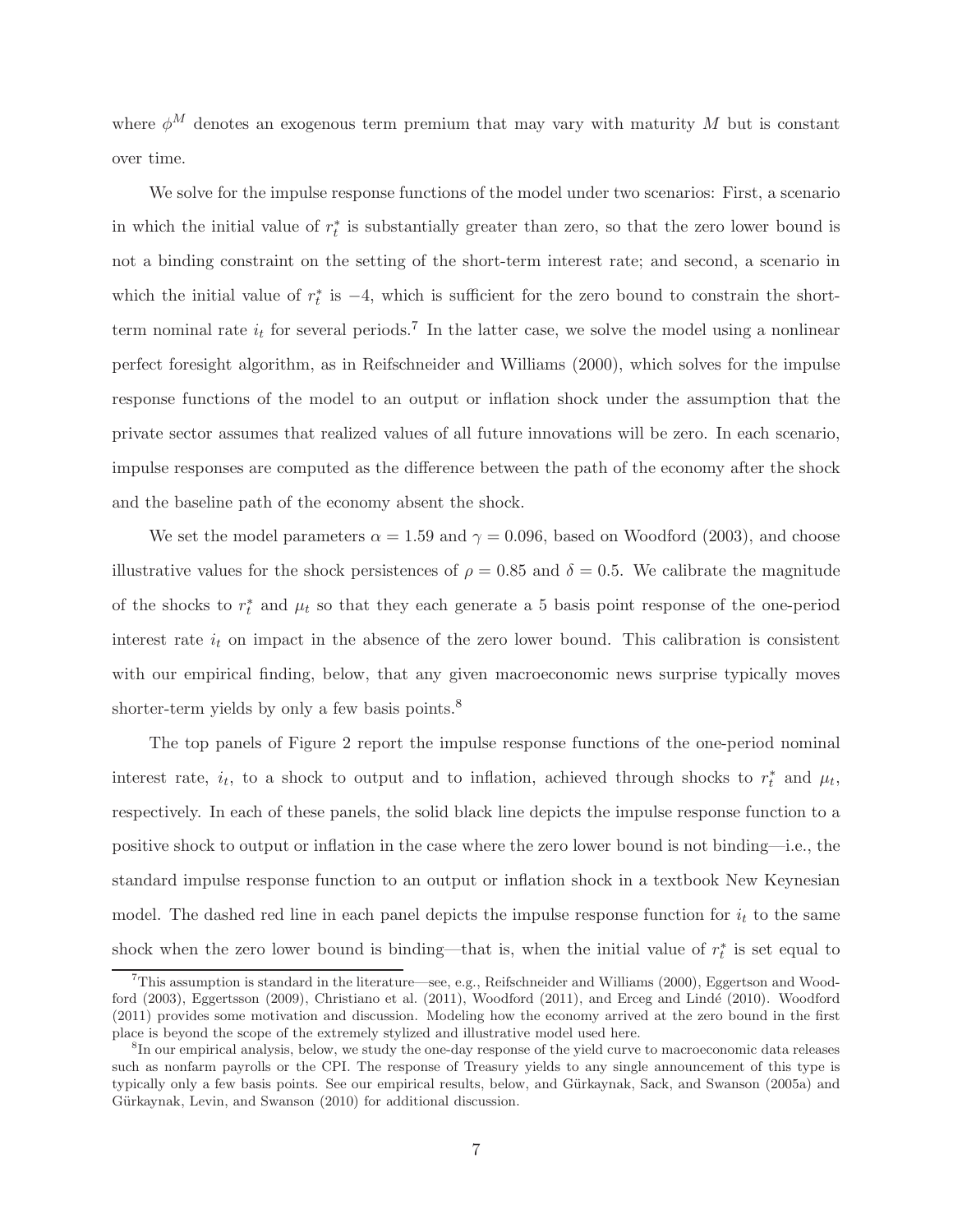

**Figure 2.** Response of short-term interest rate and the yield curve to output and inflation shocks in a simple New Keynesian model, with and without the zero bound constraint on monetary policy. Shocks are normalized to produce a 5 basis point effect on the one-period nominal interest rate on impact. (a) impulse response function of one-period interest rate to an output shock and (b) an inflation shock. (c) initial response in period 1 of the yield curve to an output shock and (d) an inflation shock; x-axis in the bottom panels denotes bond yield maturity rather than periods after the shock. See text for details.

−4 percent. In each panel, the dashed red impulse responses are computed relative to a baseline in which  $r_t^*$  begins at  $-4$  percent but is returning toward  $\bar{r}^*$ , so that the zero bound ceases to bind the short-term interest rate  $i_t$  in the fourth period.

Note that, once the zero bound ceases to bind in Figure 2, the behavior of the interest rate  $i_t$ is identical to what would occur absent the zero bound—that is, the red and black lines in the top panels of Figure 2 are identical. This is because output and inflation in this particular model are purely forward-looking. In more general models with output or inflation inertia, the zero bound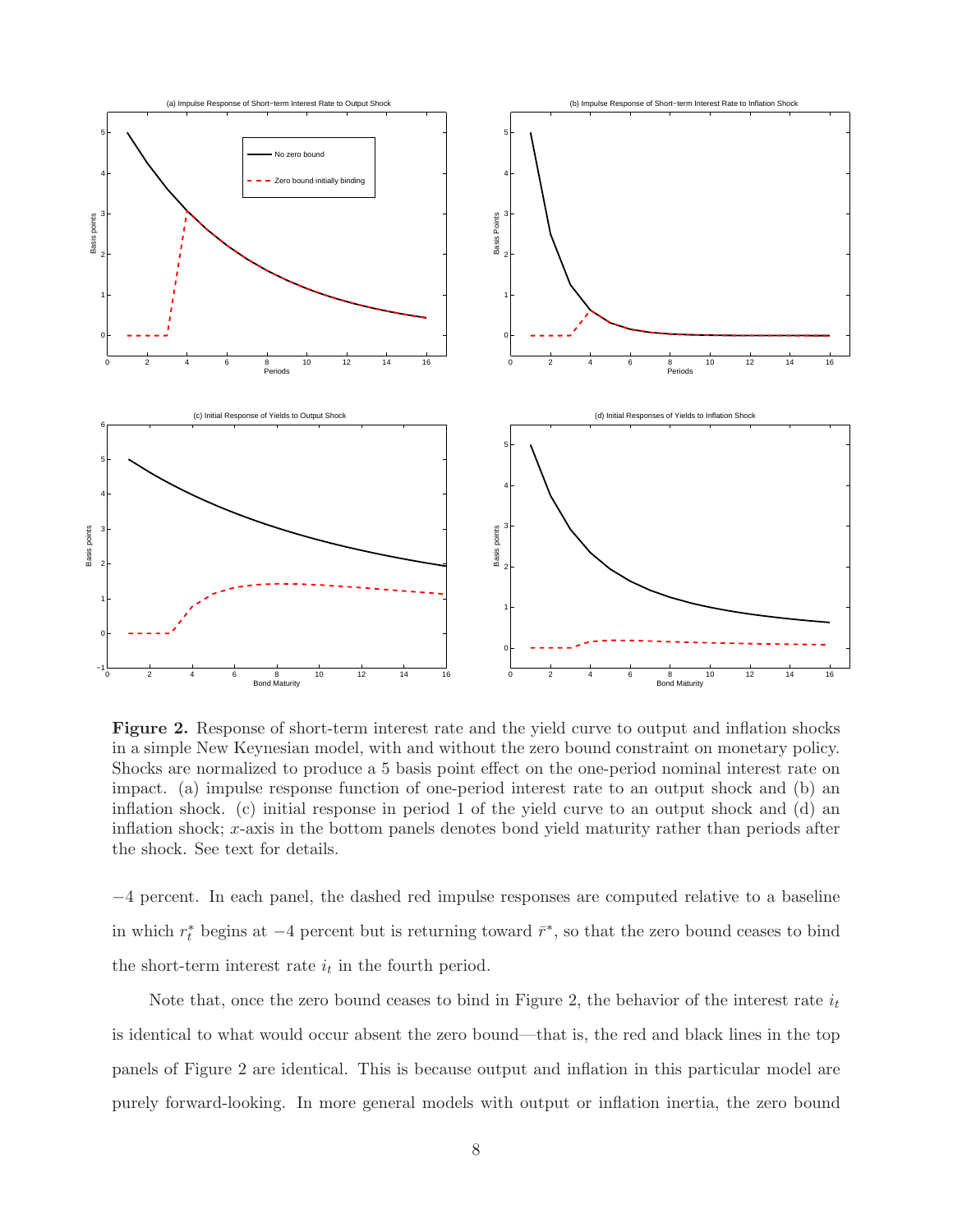would have more persistent effects on output and inflation, which would, in turn, lead to a more persistent difference in the path of interest rates.

The bottom panels of Figure 2 depict the responses on impact of the yield curve to an output or inflation shock in period 1, the period when the shock hits. Thus, the bottom panels of Figure 2 are not impulse response functions, but rather plot the instantaneous response of the entire yield curve at a single point in time.

The first main point to take away from the model is that the response of the yield curve to shocks is attenuated when the zero bound constrains policy, and the degree of attenuation declines with the maturity of the bond. This can be seen clearly in the bottom panels of Figure 2. For the shortest maturities, there is a total lack of responsiveness of the yield curve to an output or inflation shock when the zero bound is binding, whereas for the longest-maturity bonds, the response of the yield curve to an output or inflation shock becomes closer to the normal, unconstrained response. Intermediate-maturity bonds are constrained by the zero bound to an intermediate extent. The intuition for these results is clear and holds more generally than the simple illustrative model of this section.

The second point to take away from the model is that the responses of yields to shocks are essentially symmetric to positive and negative shocks. Figure 2 plots the response of the model to small positive shocks, but the results for small negative shocks of the same size are exactly the same in absolute value. This symmetry holds perfectly as long as the number of periods that policy is constrained by the zero bound does not change, which is the case for small shocks.

Even for larger shocks, the responses of yields are essentially symmetric. Figure 3 plots the absolute value of the impulse responses of the model to a positive (dashed red line) and negative (solid blue line) output shock that are each ten times larger than in Figure 2 for the case where the zero bound is binding. These are truly gigantic shocks, relative to the typical macroeconomic data release surprise in our sample.<sup>9</sup> Yet the two lines in the first panel of Figure 3 are still almost

<sup>&</sup>lt;sup>9</sup>Recall from the previous footnote that the typical one-day response of Treasury yields to a single macroeconomic announcement is only a few basis points. The shocks in Figure 3 are ten times as large as in Figure 2, and thus represent a roughly ten-standard-deviation surprise, so a one-day shock to yields of this magnitude is extremely unlikely. Of course, over time, many small shocks can cumulate and gradually move the yield curve up or down by a larger amount, as discussed in Gürkaynak, Levin, and Swanson (2010). But from the point of view of a single macroeconomic data release, the results in Figures 2 and 3 and in our empirical tests, below, imply that the yield curve responses are almost perfectly symmetric.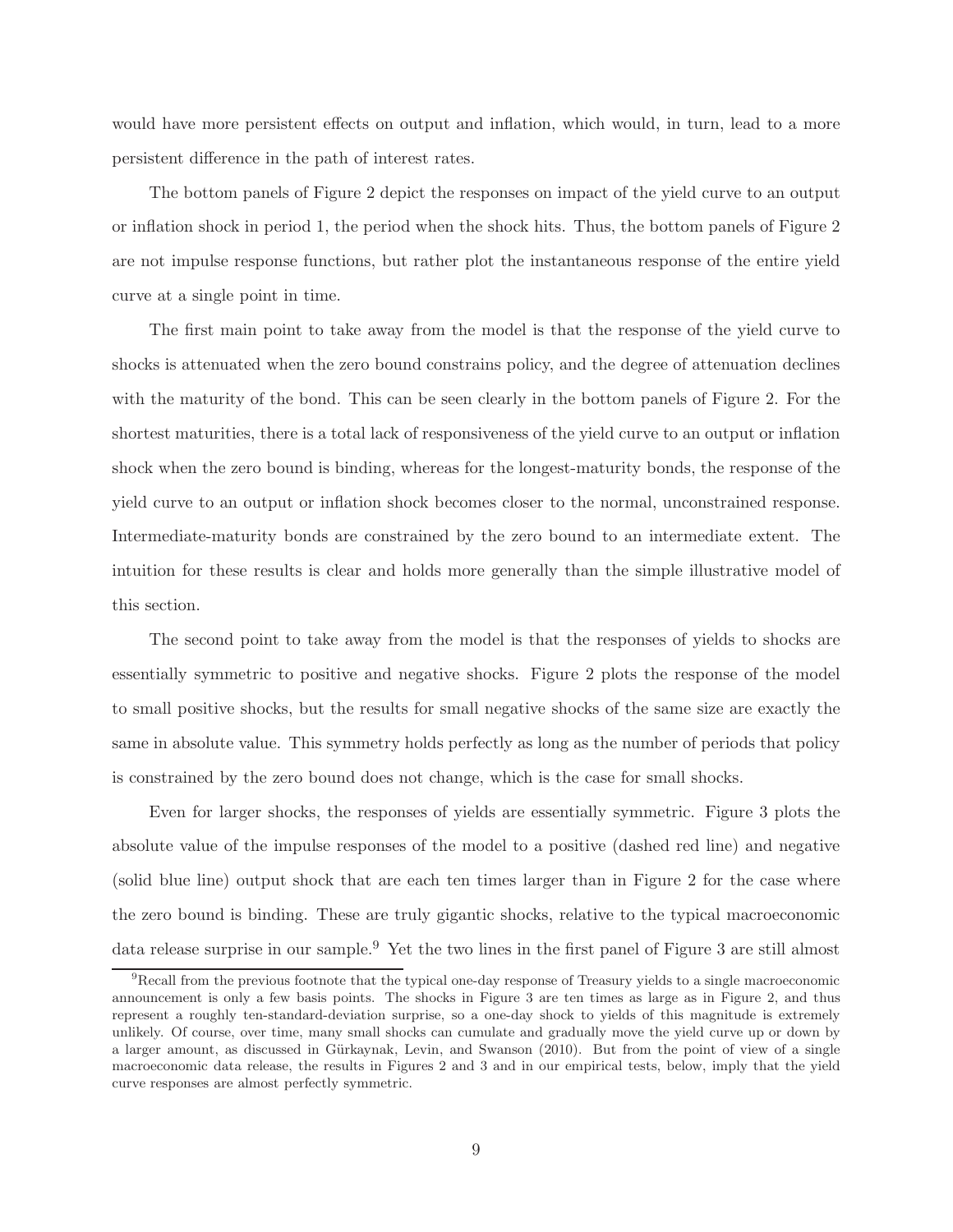

**Figure 3.** Absolute value of responses of short-term interest rate and yield curve to large positive and negative output shocks in the simple New Keynesian model when the zero bound is binding. Shocks are normalized to produce a 50 bp effect on the one-period nominal interest rate on impact, ten times as large as in Figure 2. (a) impulse response function of one-period interest rate to the output shock; (b) initial response of the yield curve to an output shock. See text for details.

identical, except that the dashed red line lifts off from the zero bound one period sooner than the blue line, because the positive shock increases policymakers' desired interest rate above the zero bound in that period. When the zero bound ceases to bind in either model in period 4, both lines are identical for the same reasons as in Figure 2. The second panel of Figure 3 reports the corresponding absolute value response of the yield curve on impact.

The fact that the zero bound causes the yield curve to be damped almost symmetrically to positive and negative announcements can be counterintuitive at first, since the zero bound is a one-sided constraint. Nevertheless, the intuition is clear and holds much more generally than in just the simple model of this section: When the zero bound is a severe constraint on policy—that is, policymakers would like to set the one-period nominal interest rate far below zero for several periods—then short-term yields are completely unresponsive to *both* positive and negative shocks, as long as those positive shocks are not large enough to bring short-term rates above the zero bound. Longer-term yields are also about equally damped in response to positive and negative shocks because: (a) longer-term yields are an average of current and expected future short-term rates, (b) current short-term rates do not respond to either positive or negative shocks when the zero bound is binding, and (c) expected future short-term rates respond symmetrically to positive and negative shocks in periods in which the zero bound is not binding. There are very few periods in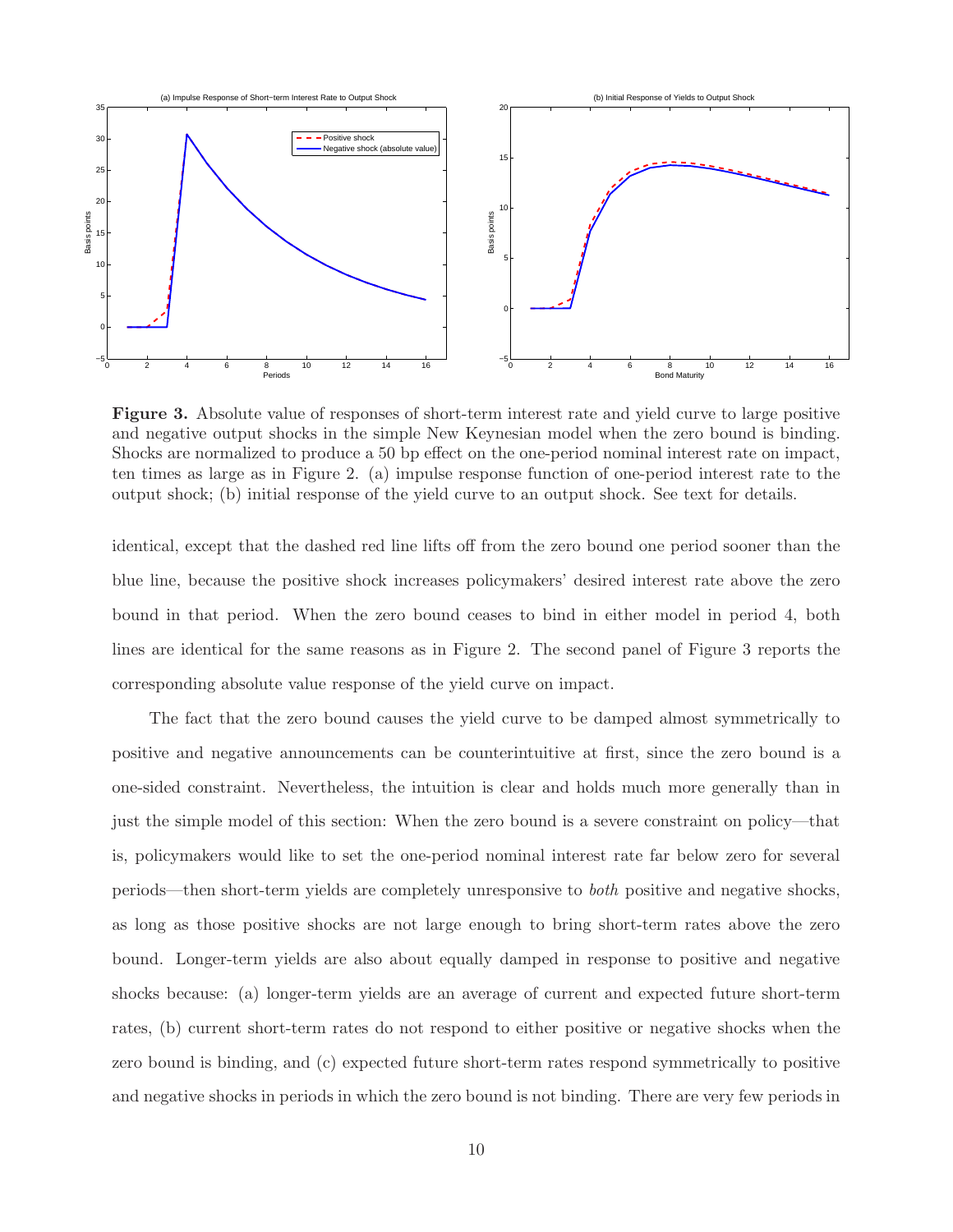which expected future short-term rates are unconstrained by the zero bound for the positive shock but still constrained for the negative shock, and even in those periods the interest rate differential between the two cases is typically small. These small differences are negligible compared to the response of the yield curve as a whole, so the result is almost perfectly symmetric. We also test this restriction in our empirical work below, and find that it is not rejected by the data.

The third and final point to take away from the model is that the dampening effects of the zero bound on the sensitivity of yields is qualitatively the same regardless of the specific nature of the shock, as can be seen in Figure 2. Moreover, the dampening effects are quantitatively similar if the degree of persistence of the two shocks is similar. In Figure 2, the output shock was assumed to be more persistent and continues to have large effects on interest rates in periods when the zero bound is not binding; as a result, there is less dampening of the sensitivity of longer-term yields in response to that shock. If the degree of persistence of the two shock processes were the same, then the attenuation across maturities would be essentially identical for the output and inflation shocks. In models with more complicated dynamics, the effects of the zero bound would differ more substantially across the two types of shocks, but even in those models it remains true that the degree of attenuation across maturities is determined primarily by the length of time the zero lower bound is expected to bind, and not by the type of shock.

In our empirical work below, we assume that the zero bound attenuates the sensitivity of the yield curve to news by the same amount for all shocks. In our theoretical model, this would only be exactly true if all of the shocks had identical persistence characteristics in terms of their effects on the short-term interest rate. Empirically, these persistences are unlikely to be exactly the same, but we view this assumption as a reasonable approximation that can be tested, which we do below, and find that it is not rejected by the data.

## **3 Empirical Framework**

We now seek to estimate the extent to which Treasury securities of different maturities have been more or less sensitive to macroeconomic announcements over time. We do this in three steps: First, we identify the surprise component of major U.S. macroeconomic announcements. Second,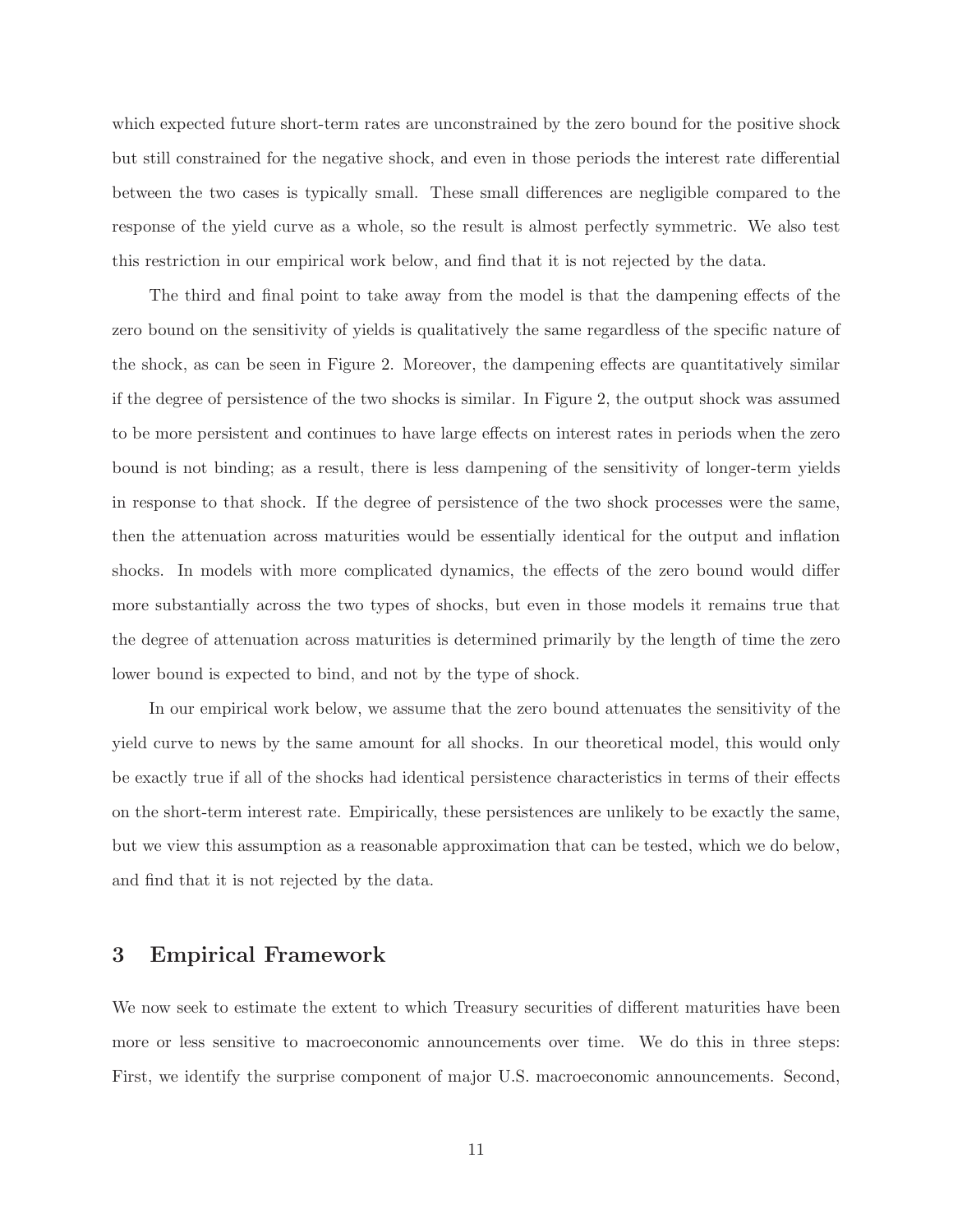we estimate the average sensitivity of Treasury securities of each maturity to those announcements over a benchmark sample, 1990–2000, during which the zero bound was not a constraint on yields. Third, we compute the sensitivity of each Treasury yield in subsequent periods and compare it to the benchmark sample to determine when and to what extent each yield was affected by the presence of the zero lower bound. Periods in which the zero bound was a significant constraint on a given Treasury yield should appear in this analysis as periods of unusually low sensitivity of that security to macroeconomic news. We describe the details of each of these three basic steps in turn.

## **3.1 The Surprise Component of Macroeconomic Announcements**

Financial markets are forward-looking, so the expected component of macroeconomic data releases should have essentially no effect on interest rates.<sup>10</sup> To measure the effects of these announcements on interest rates, then, we first compute the unexpected, or surprise, component of each release.

As in Gürkaynak et al. (2005a), we compute the surprise component of each announcement as the realized value of the macroeconomic data release on the day of the announcement less the financial markets' expectation for that realized value. We obtain data on financial market expectations of major macroeconomic data releases from two sources: Money Market Services (MMS) and Bloomberg Financial Services. Both MMS and Bloomberg conduct surveys of financial market institutions and professional forecasters regarding their expectations for upcoming major data releases, and we use the median survey response as our measure of the financial market expectation. An important feature of these surveys is that they are conducted just a few days prior to each announcement—historically, the MMS survey was conducted the Friday before each data release, and the Bloomberg survey can be updated by participants until the night before the release—so these forecasts should reflect essentially all relevant information up to a few days before the release. Anderson et al. (2003) and other authors have verified that these data pass standard tests of forecast rationality and provide a reasonable measure of ex ante expectations of the data release, which we have verified over our sample as well.

Data from MMS for some macroeconomic series are available back to the mid-1980s, but are only consistently available for a wider variety of series starting around mid-1989, so we begin our

 $10$ Kuttner (2001) tests and confirms this hypothesis for the case of monetary policy announcements.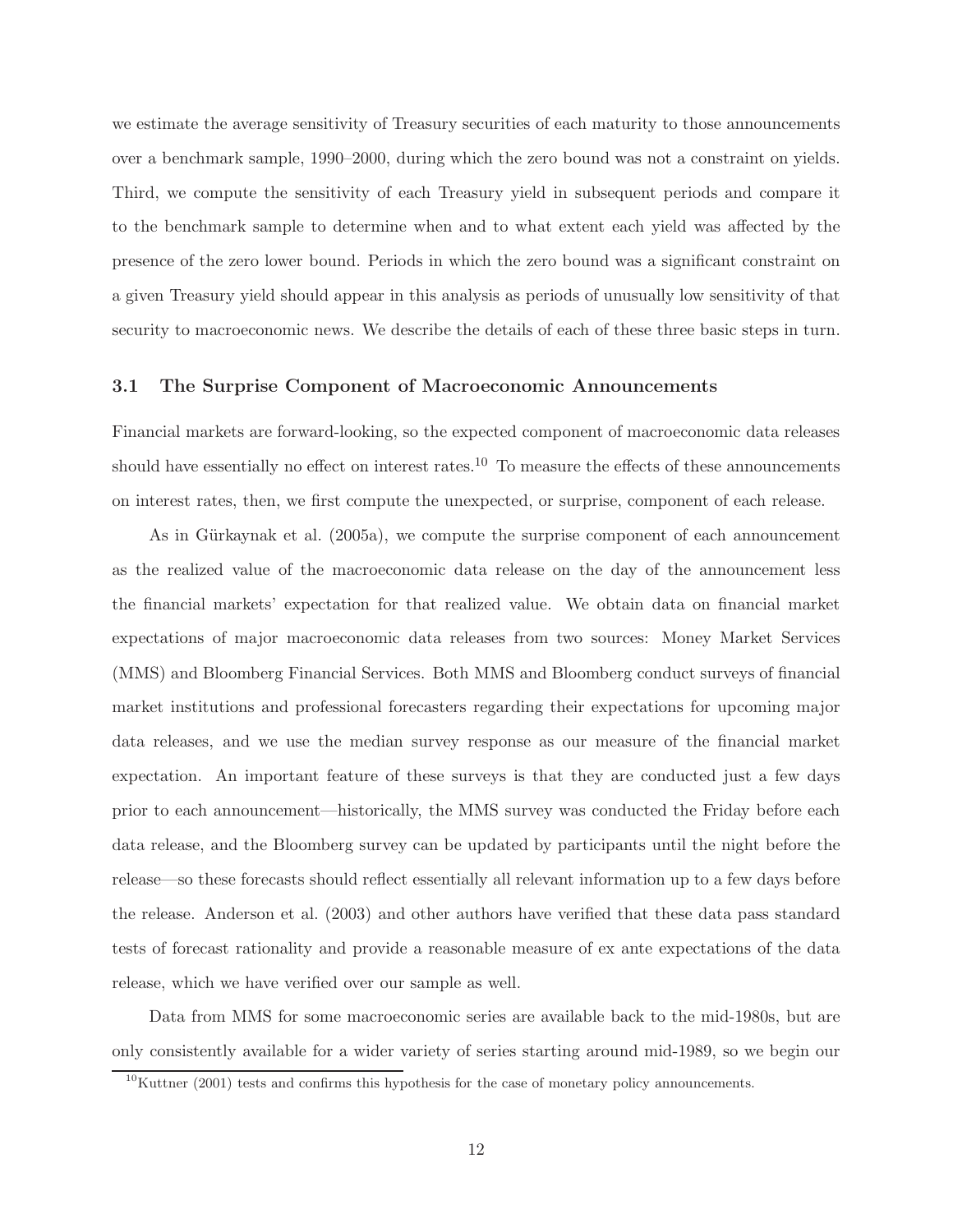sample on January 1, 1990. Bloomberg survey data begin in the mid-1990s but are available to us more recently. When the two survey series overlap, they agree very closely, since they are surveying essentially the same set of financial institutions and professional forecasters. Additional details regarding these data are provided in Gürkaynak, Sack, and Swanson (2005a), Gürkaynak, Levin, and Swanson (2010), and in Section 5.7, below.

#### **3.2 The Sensitivity of Treasury Yields to Macroeconomic Announcements**

In normal times, when Treasury yields are far away from the zero lower bound, those yields typically respond to macroeconomic news. To measure this responsiveness, Gürkaynak et al. (2005a) estimate daily-frequency regressions of the form

$$
\Delta y_t = \alpha + \beta X_t + \varepsilon_t, \qquad (8)
$$

where t indexes days,  $\Delta y_t$  denotes the one-day change in the Treasury yield over the day,  $X_t$  is a vector of surprise components of macroeconomic data releases that took place that day, and  $\varepsilon_t$  is a residual representing the influence of other news and other factors on the Treasury yield that day. Note that most macroeconomic data series, such as nonfarm payrolls or the consumer price index, have data releases only once per month, so on days for which there is no news about a particular macroeconomic series, we set the corresponding element of  $X_t$  equal to zero.<sup>11</sup>

Table 1 reports estimates of regression (8) for the 3-month, 2-year, and 10-year Treasury yields from January 1990 through December 2000, a period in which we assume the zero lower bound did not constrain these yields. We exclude days on which no major macroeconomic data releases occurred, although the results are very similar whether or not these non-announcement days are included. To facilitate interpretation of the coefficients in Table 1, each macroeconomic data release surprise is normalized by its historical standard deviation, so that each coefficient in the table is in units of basis points per standard-deviation surprise in the announcement.<sup>12</sup>

 $11$ Thus, if we write  $X$  as a matrix with columns corresponding to macroeconomic series and rows corresponding to time *t*, each column of X will be a vector consisting mostly of zeros, with one nonzero value per month corresponding to dates on which news about the corresponding macroeconomic series was released.

 $12$ The historical standard deviations of these surprises are as follows: capacity utilization, 0.34 percentage points; consumer confidence, 5.1 index points; core CPI, 0.11 percentage points; real GDP, 0.76 percentage points; initial claims for unemployment insurance, 18.9 thousand workers; NAPM/ISM survey of manufacturers, 2.04 index points; leading indicators, 0.18 index points; new home sales, 60.6 thousand homes; nonfarm payrolls, 102.5 thousand workers; core PPI, 0.26 percentage points; retail sales excluding autos, 0.43 percentage points; and the unemployment rate, 0.15 percentage points.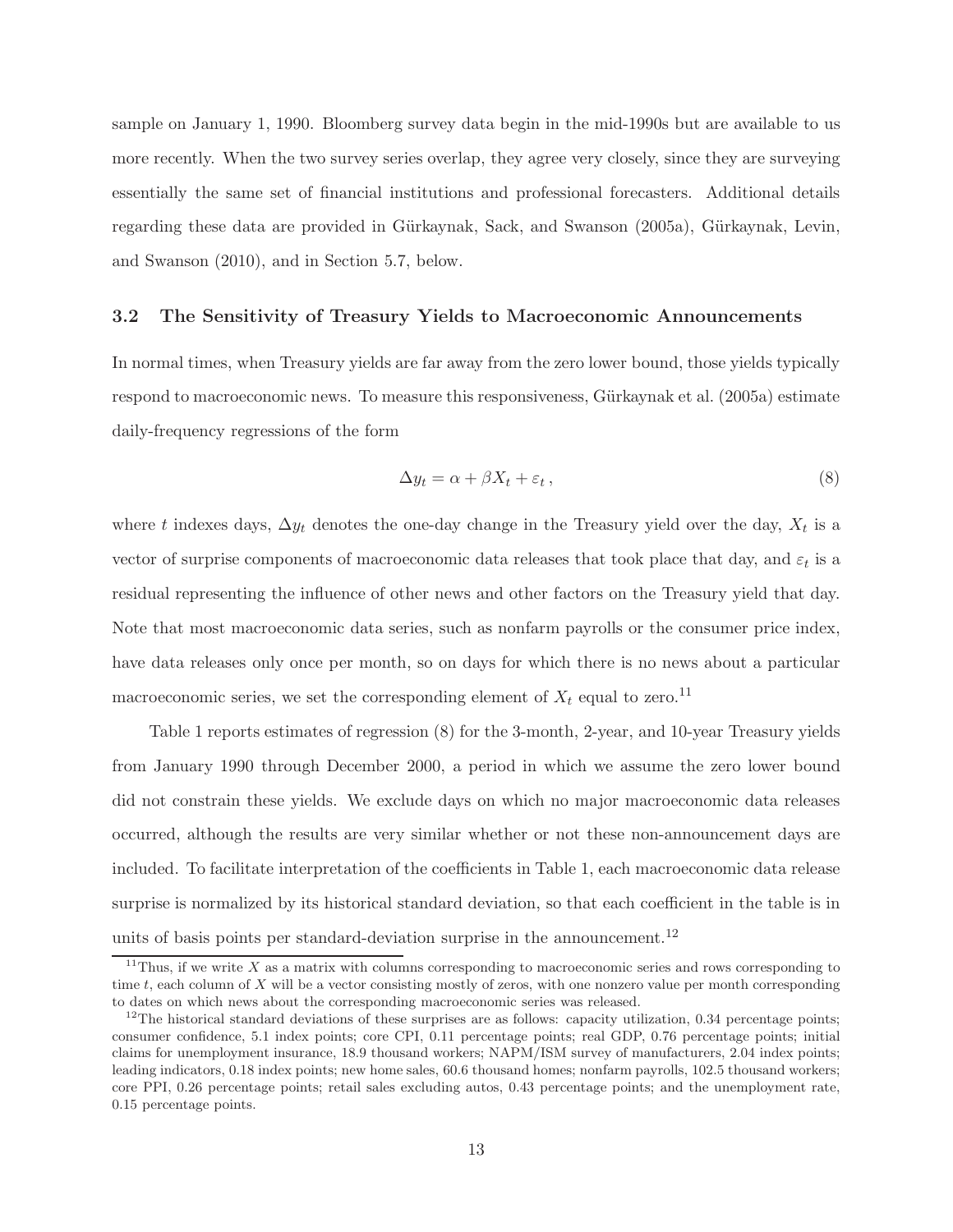| Treasury yield maturity |           |         |              |         |              |  |  |
|-------------------------|-----------|---------|--------------|---------|--------------|--|--|
| 3-month                 |           |         | $2$ -year    |         | $10$ -year   |  |  |
| 1.68                    | (2.93)    | 2.10    | (4.23)       | 1.47    | (2.51)       |  |  |
| 0.29                    | (0.59)    | 2.67    | (5.84)       | 2.69    | (5.40)       |  |  |
| 0.79                    | (2.55)    | 2.33    | (4.38)       | 1.71    | (3.38)       |  |  |
| 0.33                    | (0.71)    | $-0.18$ | $(-0.19)$    | $-0.67$ | $(-0.62)$    |  |  |
| $-0.29$                 | $(-1.36)$ | $-0.63$ | $(-2.42)$    | $-0.39$ | $(-1.43)$    |  |  |
| 0.98                    | (1.47)    | 3.44    | (7.23)       | 2.61    | (4.99)       |  |  |
| 0.83                    | (1.58)    | 1.20    | (2.36)       | 0.69    | (1.09)       |  |  |
| 1.46                    | (3.56)    | 1.98    | (4.84)       | 2.04    | (4.30)       |  |  |
| 2.44                    | (4.41)    | 4.56    | (7.02)       | 2.86    | (4.03)       |  |  |
| 0.52                    | (1.40)    | 0.87    | (1.78)       | 1.33    | (2.60)       |  |  |
| 1.19                    | (3.35)    | 1.83    | (2.84)       | 1.18    | (1.83)       |  |  |
| $-1.54$                 | $(-2.19)$ | $-1.98$ | $(-2.60)$    | $-0.96$ | $(-1.23)$    |  |  |
| 1303                    |           |         | 1303         |         | 1303         |  |  |
| .07                     |           |         | .19          |         | .09          |  |  |
| $< 10^{-8}$             |           |         | $< 10^{-16}$ |         | $< 10^{-16}$ |  |  |
|                         |           |         |              |         |              |  |  |

**Table 1.** Coefficient estimates  $\beta$  from linear regression  $\Delta y_t = \alpha + \beta X_t + \varepsilon_t$  at daily frequency on days of announcements from Jan. 1990 to Dec. 2000. Change in yields  $\Delta y_t$  is in basis points; surprise component of macroeconomic announcements  $X_t$  are normalized by their historical standard deviations; coefficients represent a basis point per standard deviation response. Heteroskedasticityconsistent t-statistics in parentheses.  $H_0: \beta = 0$  p-value is for the test that all elements of  $\beta$  are zero. See text for details.

The first column of Table 1 reports results for the 3-month Treasury yield. Positive surprises in output or inflation cause the 3-month Treasury yield to rise, on average, consistent with a Taylortype reaction function for monetary policy, while positive surprises in the unemployment rate or initial jobless claims (which are countercyclical economic indicators) cause the 3-month Treasury yield to fall. The data release that has the largest effect on 3-month Treasury yields is nonfarm payrolls, for which a one-standard-deviation surprise causes yields to move by about 2.5 bp on average, with a t-statistic of about 4.5. Taken together, the twelve data releases in Table 1 have a highly statistically significant effect on the 3-month Treasury yield, with a joint F-statistic above 5 and a p-value of less than 10−8. The results for the 2- and 10-year Treasury yields in the second and third columns are similar, with joint statistical significance levels that are even higher than for the 3-month yield.<sup>13</sup> Thus, the high-frequency types of regressions conducted in Table 1 provide

<sup>&</sup>lt;sup>13</sup>The response of the 2-year Treasury yield to news is often larger than the response of the 3-month yield. In other words, the response of the yield curve to news tends to be hump-shaped. This is consistent with the standard result in monetary policy VARs that the federal funds rate has a hump-shaped response to output and inflation shocks (e.g., Sims and Zha 1999), and the finding in estimated monetary policy rules that the federal funds rate has inertia, so that the central bank responds only gradually to news (e.g., Sack and Wieland 2000). For simplicity, we considered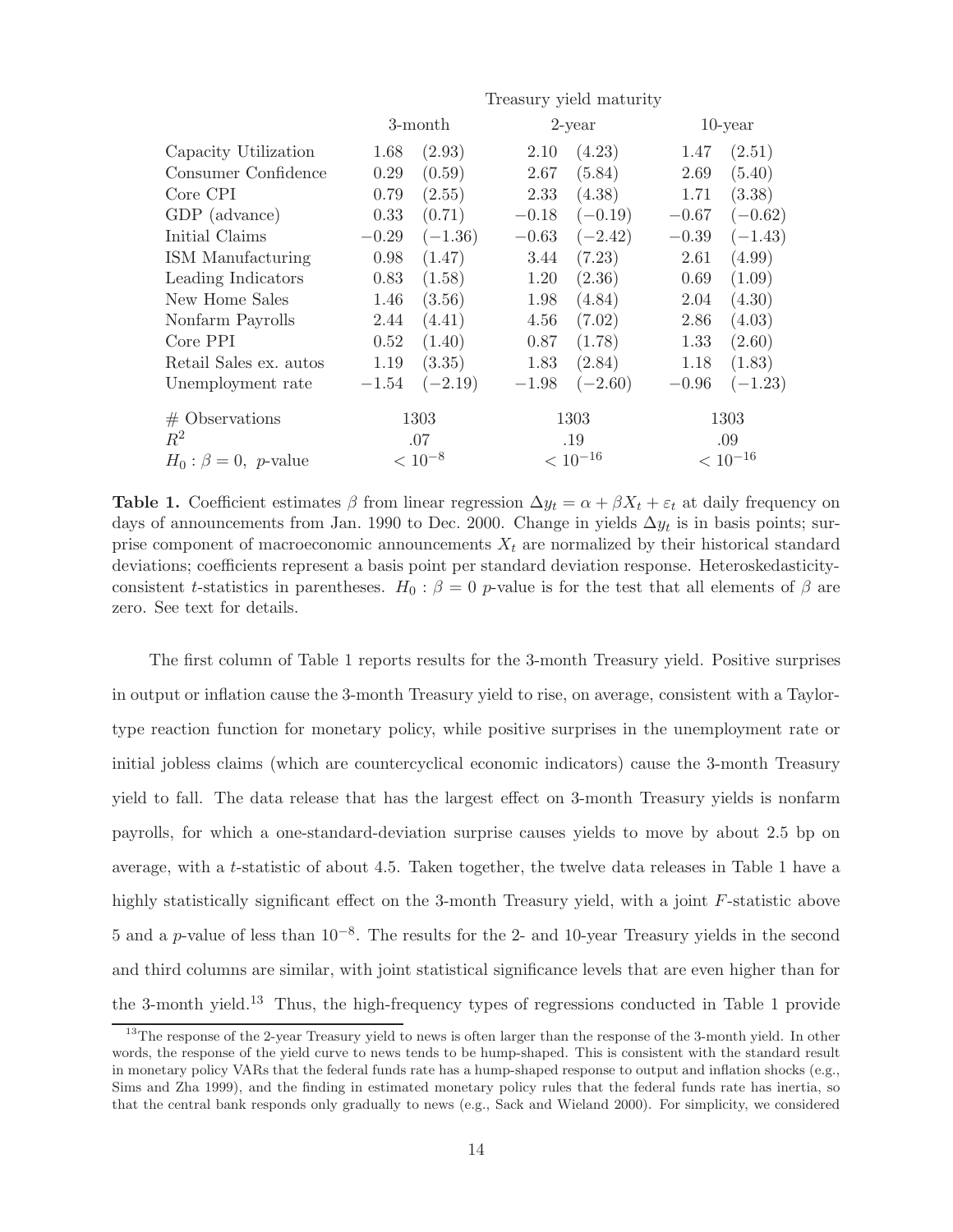a great deal of power and information with which to estimate time-variation in the sensitivity of these yields to news in the next section.<sup>14</sup>

## **3.3 Measuring the Time-Varying Sensitivity of Treasury Yields**

In principle, one can measure the time-varying sensitivity of Treasury yields to news by running regressions of the form (8) over one-year rolling windows. However, this approach suffers from small-sample problems because most macroeconomic series have data releases only once per month, providing just twelve observations per year with which to identify each element of the vector  $\beta$ .

We overcome this small-sample problem by imposing that the *relative* magnitude of the elements of  $\beta$  are constant over time, so that only the overall magnitude of  $\beta$  varies as the yield in question becomes more or less affected by the presence of the zero lower bound. Intuitively, if a Treasury security's sensitivity to news is reduced because its yield is starting to bump up against the zero bound, then we expect that security's responsiveness to all macroeconomic data releases to be damped by a roughly proportionate amount. This assumption is supported by the illustrative model in Section 2 and by empirical tests we conduct below.

Thus, for each given Treasury yield, we generalize regression (8) to a nonlinear least squares specification of the form:

$$
\Delta y_t = \gamma^{\tau_i} + \delta^{\tau_i} \beta X_t + \varepsilon_t,\tag{9}
$$

where the parameters  $\gamma^{\tau_i}$  and  $\delta^{\tau_i}$  are scalars that are allowed to take on different values in each calendar year  $i = 1990, 1991, \ldots, 2012$ . (The reason for the notation  $\gamma^{\tau_i}$ ,  $\delta^{\tau_i}$  rather than  $\gamma^i$ ,  $\delta^i$  will become clear shortly.) The use of annual dummies in (9) is deliberately atheoretical in order to "let the data speak" at this stage; we will consider higher-frequency and more structural specifications

a noninertial monetary policy rule in the previous section, but the key observations from that model are essentially unchanged if an inertial policy rule is used instead.

<sup>&</sup>lt;sup>14</sup>Although the magnitudes of the coefficients in Table 1 are only a few basis points per standard deviation and the  $R<sup>2</sup>$  less than 0.2, these results should not be too surprising given the low signal-to-noise ratio of any single monthly data release for the true underlying state of economic activity and inflation. There are several reasons for this. For one, our surprise data cover only the headline component of each announcement, while the full releases are much richer: e.g., the employment report includes not just nonfarm payrolls and the unemployment rate, but also how much of the change in payrolls is due to government hiring, how much of the change in unemployment is due to workers dropping out of the labor force, and revisions to the previous two nonfarm payrolls announcements. The situation is very similar for all of the other releases in Table 1, and details such as these typically have a substantial effect on the markets' overall interpretation of a release. The important point to take away from Table 1 is that the large number of observations and extraordinary statistical significance of the regressions implies that they are extremely informative about the sensitivity of Treasury yields to economic news.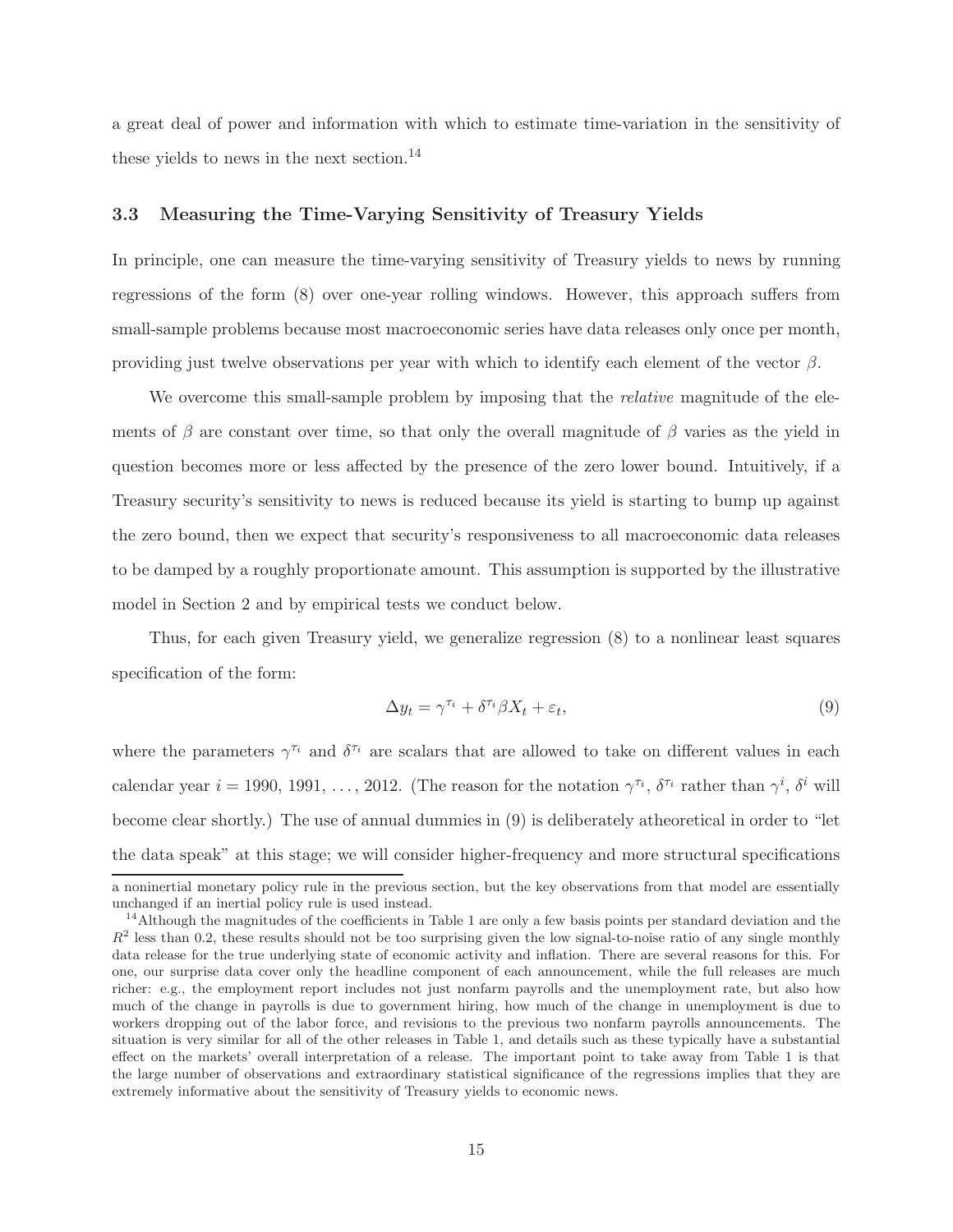for the time-varying sensitivity coefficients  $\delta$  in this section and Section 5.6, below. Note that regression (9) greatly reduces the small-sample problem associated with allowing every element of β to vary across years, because in (9) there are about 140 observations of  $\beta X_t$  per year with which to estimate each scalar  $\delta^{\tau_i}$ . Regression (9) also brings about twice as much data to bear in the estimation of  $\beta$  relative to the 1990–2000 sample considered in Table 1.

We must choose a normalization to separately identify the coefficients  $\beta$  and  $\delta^{\tau_i}$  in (9). We normalize the  $\delta^{\tau_i}$  so that they have an average value of unity from 1990–2000, which we take to be a period of relatively "normal" or unconstrained Treasury yield behavior. An estimated value of  $\delta^{\tau_i}$  close to one thus represents a year in which the given Treasury yield behaved normally in response to news, while an estimated value of  $\delta^{\tau_i}$  close to zero corresponds to a year in which the given Treasury yield was completely unresponsive to news. Intermediate values of  $\delta^{\tau_i}$  correspond to years in which the Treasury yield's sensitivity to news was partially attenuated.

To provide a finer estimate of the periods during which each Treasury yield's sensitivity was attenuated, we also estimate daily rolling regressions of the form

$$
\Delta y_t = \gamma^\tau + \delta^\tau \hat{X}_t + \varepsilon_t^\tau,\tag{10}
$$

where  $\hat{X}_t = \hat{\beta} X_t$  denotes a "generic surprise" regressor defined using the estimated value of  $\hat{\beta}$ from (9), and (10) is estimated over one-year rolling windows centered around each business day  $\tau$  from January 1990 through December 2012.<sup>15</sup> When  $\tau$  corresponds to the midpoint of a given calendar year  $i \in \{1990, 1991, \ldots, 2012\}$ , the estimated value of the attenuation coefficient  $\delta^{\tau}$  agrees exactly with  $\delta^{\tau_i}$  from regression (9). But we can also estimate (10) for any business day  $\tau$  in our sample, and plot the coefficients  $\delta^{\tau}$  over time  $\tau$  to provide a finer estimate of the periods during which each Treasury yield's sensitivity was attenuated. When we plot the standard errors in regression (10) around the point estimates for  $\delta^{\tau}$ , we account for the two-stage sampling uncertainty by using the estimated standard errors of the  $\delta^{\tau_i}$  from regression (9) as benchmarks and interpolating between them using the standard errors estimated in (10).

<sup>&</sup>lt;sup>15</sup>Toward either end of our sample, the regression window gets truncated and thus becomes smaller and less centered, approaching a six-month leading window in January 1990 and a six-month trailing window in December 2012.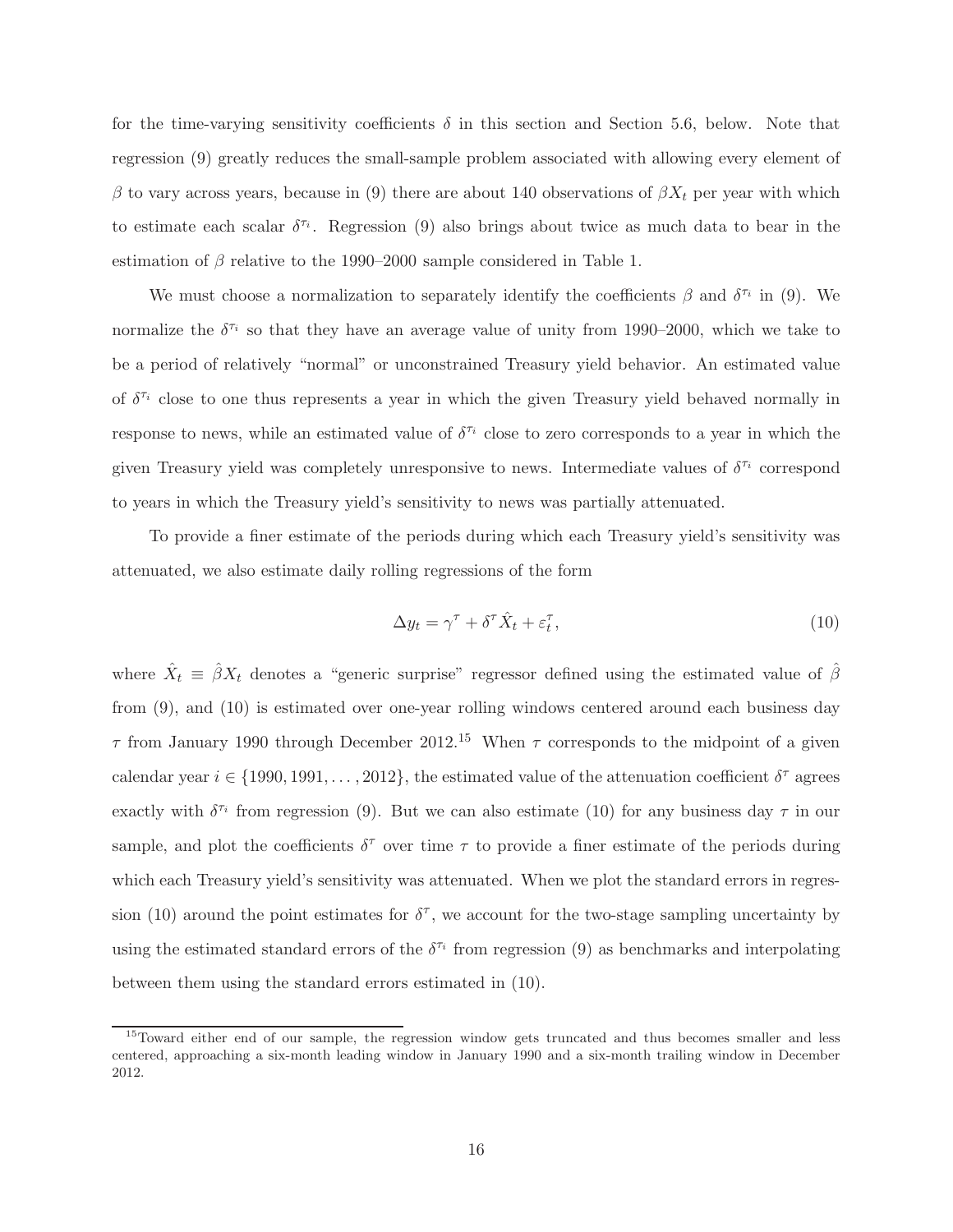|                                             | Treasury yield maturity |           |              |           |            |           |  |
|---------------------------------------------|-------------------------|-----------|--------------|-----------|------------|-----------|--|
|                                             | 3-month                 |           | $2$ -year    |           | $10$ -year |           |  |
| Capacity Utilization                        | 0.73                    | (1.56)    | 1.49         | (2.89)    | 0.68       | (2.02)    |  |
| Consumer Confidence                         | 0.75                    | (2.90)    | 1.37         | (3.71)    | 0.84       | (2.43)    |  |
| Core CPI                                    | 0.39                    | (1.88)    | 1.89         | (5.00)    | 1.17       | (3.60)    |  |
| GDP (advance)                               | 0.92                    | (3.15)    | 1.42         | (2.40)    | 0.95       | (1.69)    |  |
| Initial Claims                              | $-0.30$                 | $(-1.82)$ | $-1.10$      | $(-5.35)$ | $-0.95$    | $(-5.02)$ |  |
| ISM Manufacturing                           | 1.23                    | (3.24)    | 2.72         | (7.09)    | 1.98       | (5.96)    |  |
| Leading Indicators                          | 0.20                    | (0.62)    | 0.28         | (0.85)    | 0.28       | (1.01)    |  |
| New Home Sales                              | 0.83                    | (2.65)    | 0.65         | (1.99)    | 0.50       | (1.93)    |  |
| Nonfarm Payrolls                            | 3.03                    | (7.67)    | 4.79         | (9.54)    | 2.95       | (6.79)    |  |
| Core PPI                                    | 0.22                    | (0.79)    | 0.52         | (1.54)    | 0.85       | (3.14)    |  |
| Retail Sales ex. autos                      | 0.83                    | (3.76)    | 1.86         | (4.92)    | 1.62       | (4.31)    |  |
| Unemployment rate                           | $-1.24$                 | $(-3.53)$ | $-1.26$      | $(-2.78)$ | $-0.41$    | $(-1.07)$ |  |
| $#$ Observations                            | 2829                    |           |              | 2829      |            | 2829      |  |
| $R^2$                                       | .08                     |           |              | .17       |            | .10       |  |
| $H_0$ : $\beta$ constant, <i>p</i> -value   | 1.000                   |           | 1.000        |           | 1.000      |           |  |
| $H_0$ : $\delta$ symmetric, <i>p</i> -value | .095                    |           | .310         |           | .319       |           |  |
| $H_0$ : $\delta$ constant, <i>p</i> -value  | $< 10^{-16}$            |           | $< 10^{-16}$ |           | .015       |           |  |

**Table 2.** Coefficient estimates  $\beta$  from nonlinear regression  $\Delta y_t = \gamma^{\tau_i} + \delta^{\tau_i} \beta X_t + \varepsilon_t$  at daily frequency from Jan. 1990 to Dec. 2012. Coefficients indexed  $\tau_i$  may take on different values in different calendar years.  $\Delta y_t$  and  $X_t$  are as in Table 1. Heteroskedasticity-consistent t-statistics in parentheses.  $H_0: \beta$  constant p-value is for the test that  $\beta$  is fixed over time and only the  $\delta^{\tau_i}$  vary.  $H_0$ : δ symmetric tests whether  $\delta^{\tau_i}$  is the same for positive and negative surprises  $\beta X_t$ .  $H_0$ : δ constant tests whether  $\delta^{\tau_i} = 1$  for all years *i*. See text for details.

# **4 Main Results**

Table 2 reports nonlinear least squares estimates for  $\beta$  in regression (9) for the 3-month, 2-year, and 10-year Treasury yields over the sample January 1990 through December 2012. The results in Table 2 are generally similar to those in Table 1, although the number of observations in Table 2 is more than twice as large as in Table 1, owing to the longer sample.

At the bottom of Table 2, we report results for three specification tests. First, we test the hypothesis that the relative response coefficients  $\beta$  in regression (9) are constant over time—and only the scalar attenuation coefficients  $\delta^{\tau_i}$  vary—against an alternative in which every element of  $\beta$  is permitted to vary independently across calendar years, that is:

$$
\Delta y_t = \gamma^{\tau_i} + \beta^{\tau_i} X_t + \varepsilon_t.
$$
\n(11)

As can be seen in Table 2, there is essentially no loss in fit from using (9) rather than (11), relative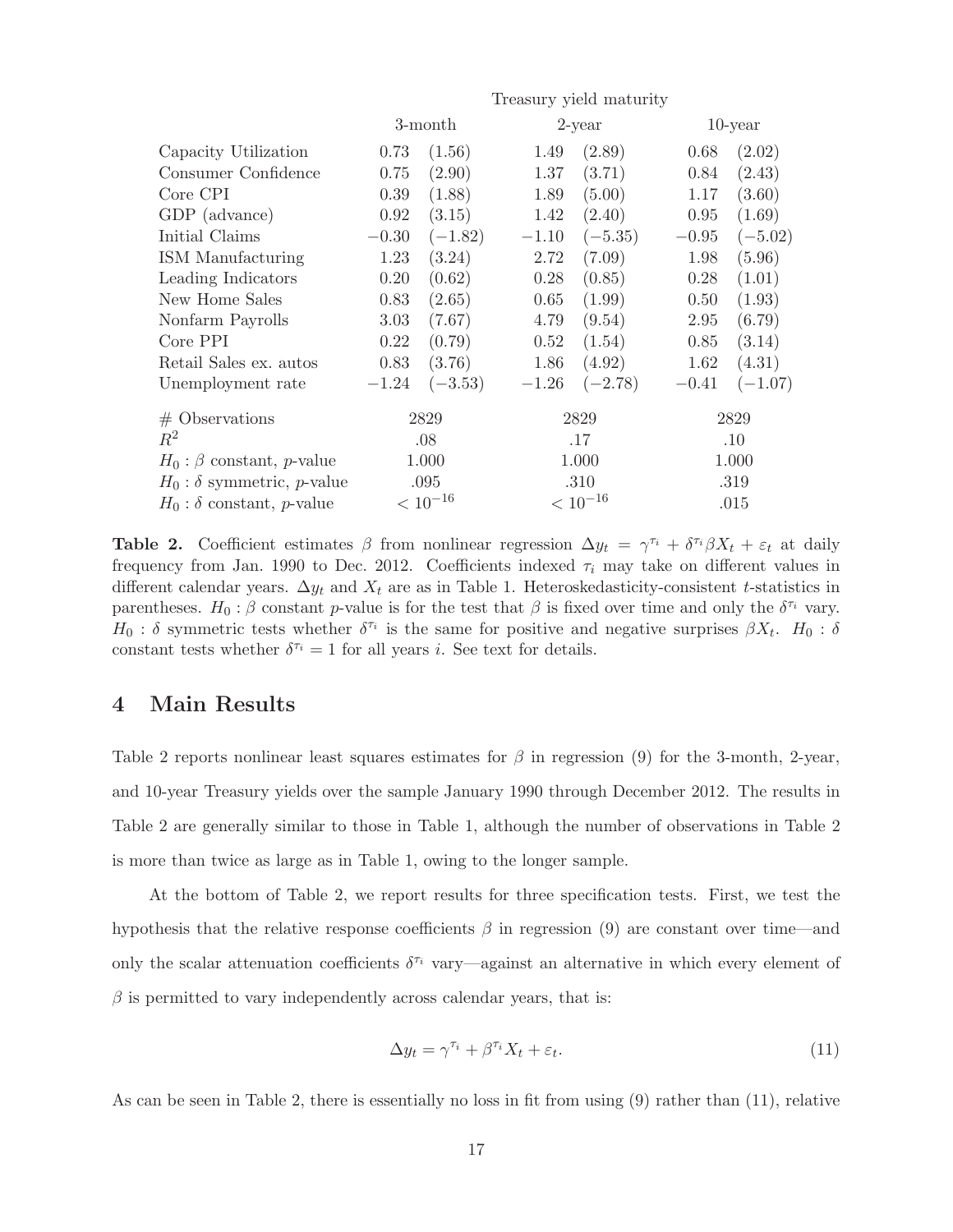to the degrees of freedom of the restriction: the p-values are equal to 1 to at least three decimal places. The assumption of a constant  $\beta$  in (9) is thus very consistent with the data.

Second, we test the hypothesis that the  $\delta^{\tau_i}$  in (9) are the same for positive and negative surprises  $\beta X_t$ , against an alternative in which we allow separate attenuation coefficients  $\delta_+^{\tau_i}$  and  $\delta_-^{\tau_i}$ for positive and negative values of  $\beta X_t$  in each calendar year i. In other words, we separate the data into two groups—those announcements that have positive implications for Treasury yields, and those that have negative implications—and test whether the attenuation coefficients  $\delta^{r_i}_+ = \delta^{r_i}_$ for each  $i = 1990, \ldots, 2012$ .<sup>16</sup> As can be seen in Table 2, this restriction is also not rejected by the data, with p-values typically substantially above ten percent. Although the symmetry restriction appears to be marginally rejected for the 3-month Treasury yield, with a p-value of .095, that result is entirely driven by a large outlier on October 20, 2008, when the 3-month T-bill yield jumped by 41 bp.<sup>17</sup> Excluding that single observation, the p-value for the 3-month Treasury yield hypothesis test is .709. We conclude that this restriction is also consistent with the data.

Third, we test the hypothesis that the time-varying sensitivity coefficients  $\delta^{\tau_i}$  in (9) are constant over time. That is, we test whether  $\delta^{\tau_i} = 1$  for each calendar year  $i = 1990, \ldots, 2012$ . In contrast to the previous two tests, here the data strongly reject the restriction for the 3-month and 2-year Treasury yields, with p-values less than  $10^{-16}$ . Clearly, the sensitivity of these two yields to macroeconomic news has varied substantially over time. The constant-δ restriction for the 10-year yield is also rejected, but less strongly, with a p-value of .015. Although the 10-year yield's sensitivity to news does appear to have varied over time, the assumption of constant sensitivity for this yield is not nearly as inconsistent with the data as for the shorter-maturity yields.

Figure 4 plots the time-varying sensitivity coefficients  $\delta^{\tau}$  from regression (9) as a function of time  $\tau$ , using the daily rolling regression specification (10). The six panels of the figure depict results for the 3-month, 6-month, and 1-, 2-, 5-, and 10-year Treasury yields. The solid blue

 $16$ The first group consists of all of the unemployment rate and initial claims surprises that are less than zero, and all of the positive surprises in the other statistics. The second group consists of all of the unemployment rate and initial claims surprises that are greater than zero, and all of the negative surprises in the other statistics.

<sup>&</sup>lt;sup>17</sup>The only macroeconomic data released that day was leading indicators, which had a positive surprise of about 2 standard deviations. According to *The Wall Street Journal,* the major news that day was that J.P. Morgan Chase and other large banks lent billions of dollars to their counterparts in Europe, which "spurred improvement in the commercial paper market. . .With more appetite for risk came an exodus out of government debt. Treasury bills suffered the most. . . Bills were also pressured by more than \$80 billion in bill supply. . . from the Treasury department." ("Credit Markets: Bonds and Stocks Show Signs of Healing," *The Wall Street Journal,* October 21, 2008, Romy Varghese and Emily Barrett, p. C1.)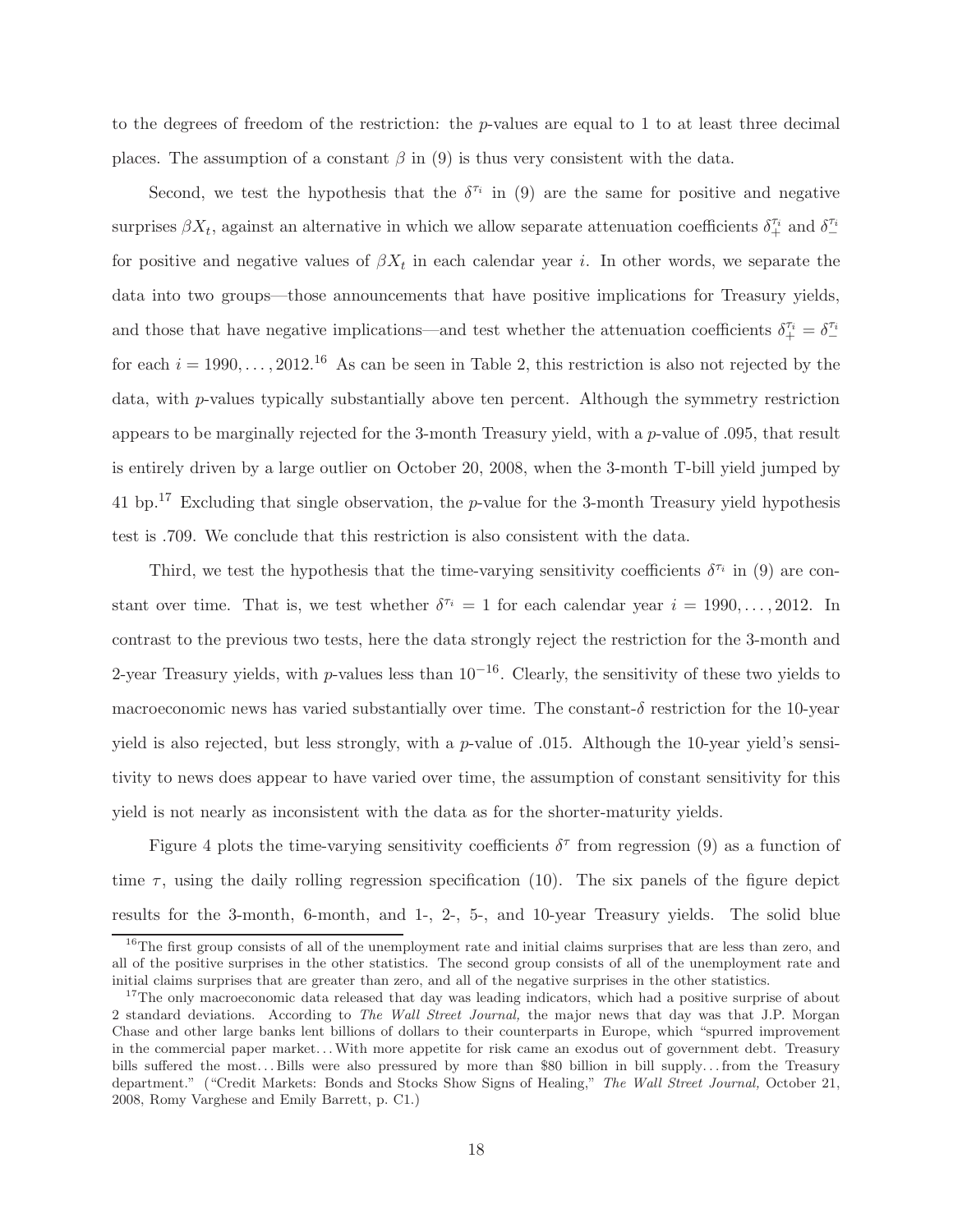line in each panel plots the estimated value of  $\delta^{\tau}$  on each date  $\tau$ , while the dotted gray lines depict heteroskedasticity-consistent ±2-standard-error bands, adjusted for the two-stage estimation procedure as described in the preceding section. In each panel, horizontal black lines are drawn at 0 and 1 as benchmarks for comparison, corresponding to the cases of complete insensitivity to news and normal sensitivity to news, respectively.

In each panel, the yellow shaded regions denote periods during which the estimated value of  $\delta^{\tau}$  is significantly less than unity at the one percent level. We use a conservative threshold here so that the shaded regions represent periods in which the yield was clearly less sensitive to news than normal. In addition, if the hypothesis  $\delta^{\tau} = 0$  cannot be rejected, then the region is shaded red.<sup>18</sup> Thus, red shaded regions correspond to periods in which the Treasury yield was essentially insensitive to news, while yellow shaded regions correspond to periods in which the yield was partially—but not completely—unresponsive to news.

Panel (a) of Figure 4 shows that the sensitivity of the 3-month Treasury yield to macroeconomic news has varied between about 0 and 2 from 2001 through 2012. From the spring of 2009 through the end of 2012, the 3-month Treasury yield was either partially or completely insensitive to news. It is natural to interpret this insensitivity as being driven by the zero lower bound, since the federal funds rate and 3-month Treasury yields were both essentially zero from December 2008 through the end of our sample. At the shortest end of the yield curve, at least, Treasury yields appear to have been substantially constrained by the zero bound from the spring of 2009 onward.

What is perhaps more surprising in the first panel of Figure 4 is that the 3-month Treasury yield was also partially or completely insensitive to news throughout 2003 and 2004, a period during which the federal funds rate target and 3-month Treasury yield never fell below 1 percent. However, the Fed had recently lowered the funds rate to 1.25 percent in November 2002 and again to 1 percent in June 2003, and at the time, a level of the funds rate below 1 percent was regarded as costly for institutional reasons (Bernanke and Reinhart, 2004). Rather than try to lower the funds rate below 1 percent, the FOMC opted instead to switch to a policy of managing monetary policy expectations, using phrases such as "policy accommodation can be maintained for a considerable

<sup>&</sup>lt;sup>18</sup>We use a standard five percent threshold here. A one percent threshold would result in the red shaded regions being slightly larger.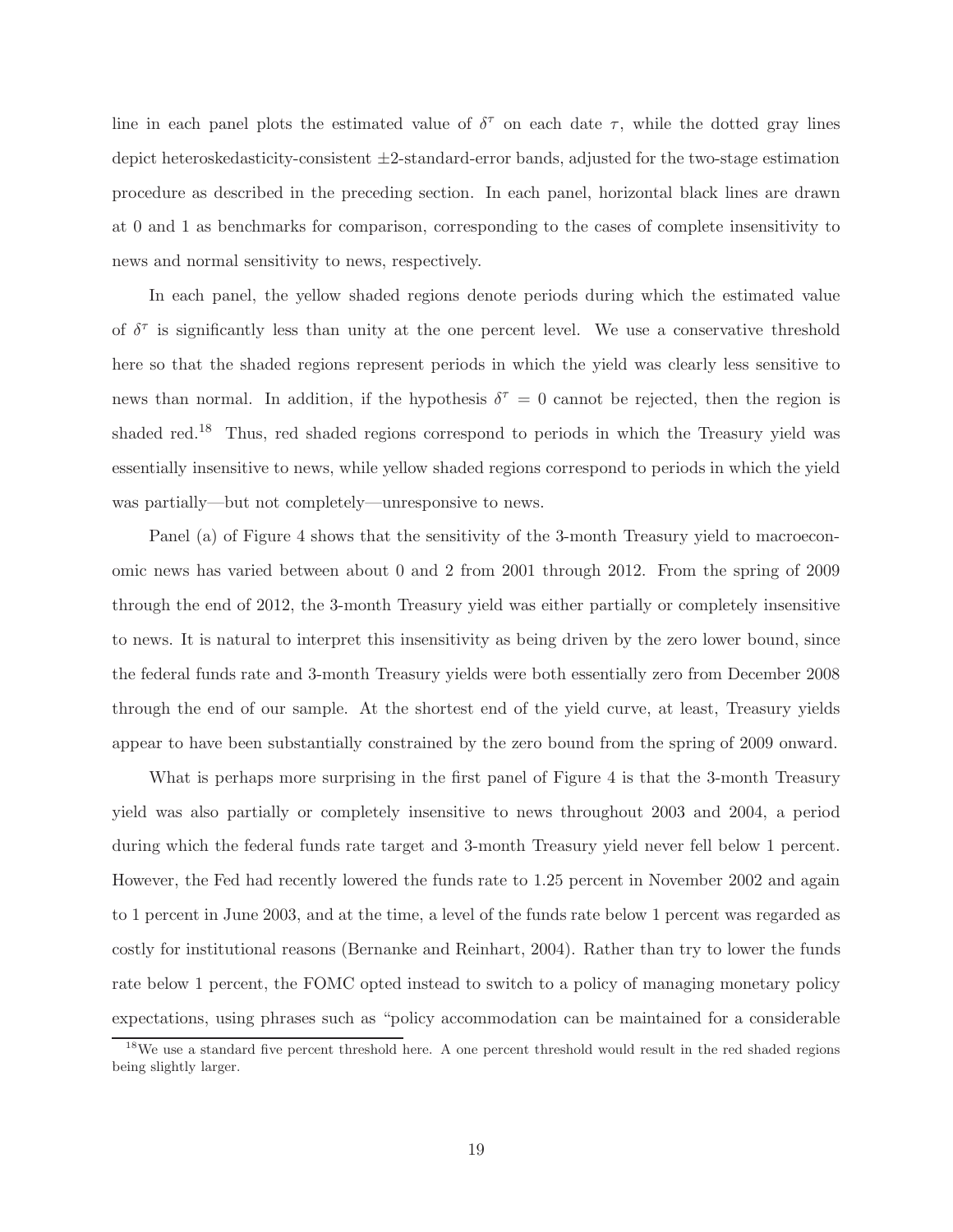

**Figure 4.** Time-varying sensitivity coefficients  $\delta^{\tau}$  from regression (10) for (a) 3-month, (b) 6-month, (c) 1-year, (d) 2-year, (e) 5-year, and (f) 10-year Treasury yields. Dotted gray lines depict heteroskedasticityconsistent  $\pm 2$ -standard-error bands, adjusted for two-stage sampling uncertainty in (10).  $\delta^{\tau} = 1$  corresponds to normal Treasury sensitivity to news;  $\delta^{\tau} = 0$  to complete insensitivity. Yellow shaded regions denote  $\delta^{\tau}$  significantly less than 1; red shaded regions denote  $\delta^{\tau}$  significantly less than 1 and not significantly different from 0. See text for details.  $20$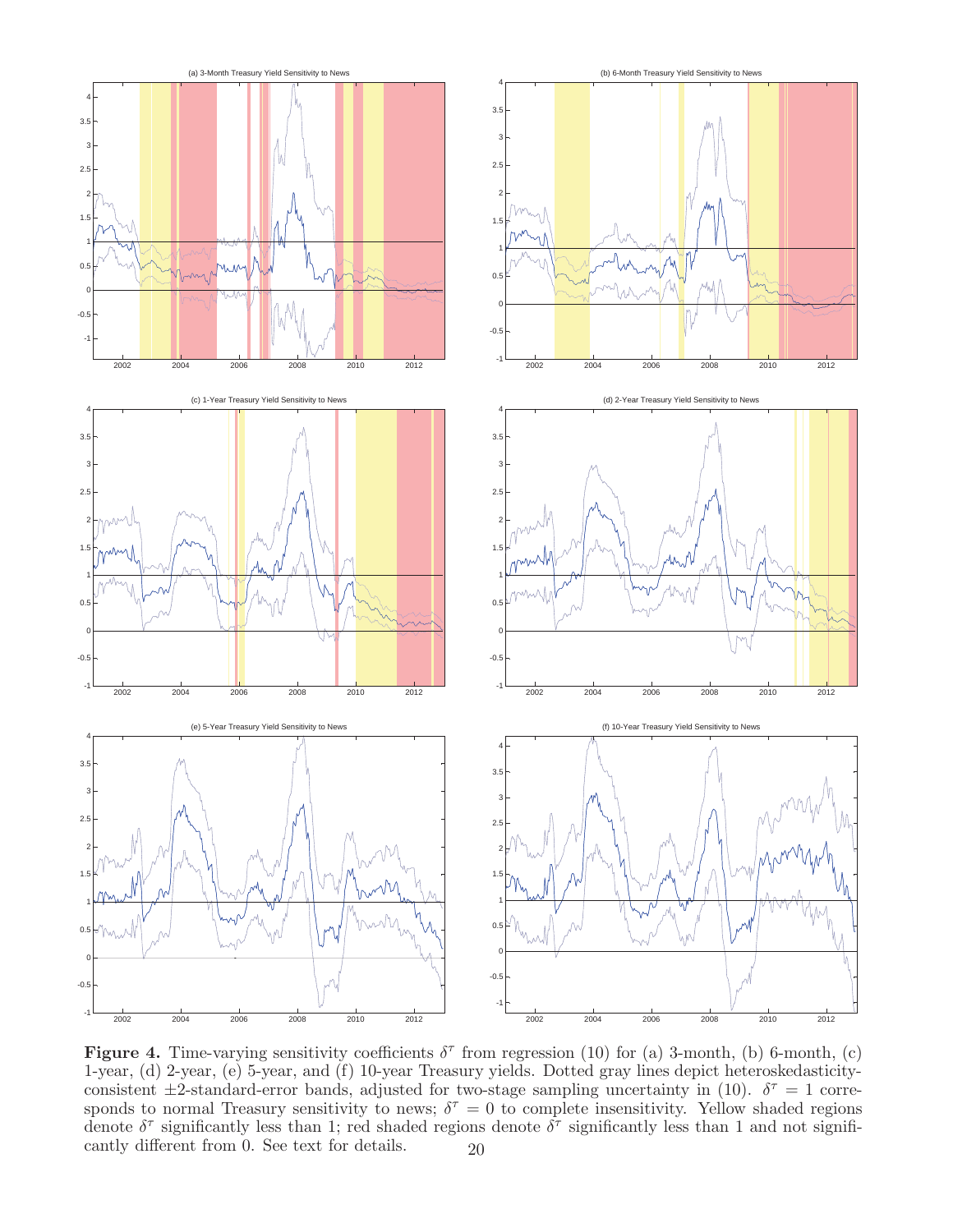period."<sup>19</sup> Thus, even though the funds rate was not constrained by a floor of zero in 2003 and 2004, our results show that the 3-month Treasury yield behaved *as if* it had been constrained by a floor of 1 percent. The fact that our empirical method picks up the constraints faced by monetary policy in 2003–04, and the potential absence of crowding out of fiscal policy over the same period, is a noteworthy feature of our approach.

Panel (b) of Figure 4 reports analogous results for the 6-month Treasury yield, which are generally similar to those for the 3-month yield: the sensitivity to macroeconomic news ranges between 0 and 2, and from the spring of 2009 through the end of 2012, the 6-month yield was either partially or completely unresponsive to news. In contrast to the 3-month yield, however, the 6-month yield's sensitivity to news was much less attenuated in 2003–04. Thus, to the extent that the effective lower bound of 1 percent was a substantial constraint on monetary policy in 2003–04, that constraint did not appear to extend out to maturities beyond 3 months in 2004.

Results for 1- and 2-year Treasury yields are reported in the middle panels of Figure 4. The sensitivity of these intermediate-maturity yields to news is less attenuated than that of 3- and 6-month yields throughout our sample. For example, both the 1- and 2-year yields behaved close to normally throughout 2003–04, implying that they were relatively unaffected by the FOMC's implicit floor of about 1 percent during this period. Thus, to the extent that the FOMC can affect yields with a year or more to maturity, we would conclude that the effectiveness of monetary and fiscal policy were very close to normal in 2003–04.

What is perhaps most surprising in the middle panels of Figure 4 is how little and how late the zero bound seems to have affected these intermediate-maturity yields after 2008. The sensitivity of the 1-year yield to news was only significantly less than unity beginning in 2010, and even then is partially responsive to news until late 2011. Only beginning in late 2011 does the 1-year Treasury yield cease responding to news. The 2-year Treasury yield's sensitivity to news was generally not significantly attenuated until late 2011, and even then remained partially responsive to news until late 2012. Thus, to the extent that the Fed can influence monetary policy expectations over a horizon out to two years, we conclude that monetary and fiscal policy were about as effective as

<sup>&</sup>lt;sup>19</sup>The "considerable period" language was introduced into the FOMC statement on August 12, 2003, and continued until the end of January 2004, at which point it was replaced with the phrase, "the Committee believes that it can be patient in removing its policy accommodation." The funds rate was finally raised on June 30, 2004.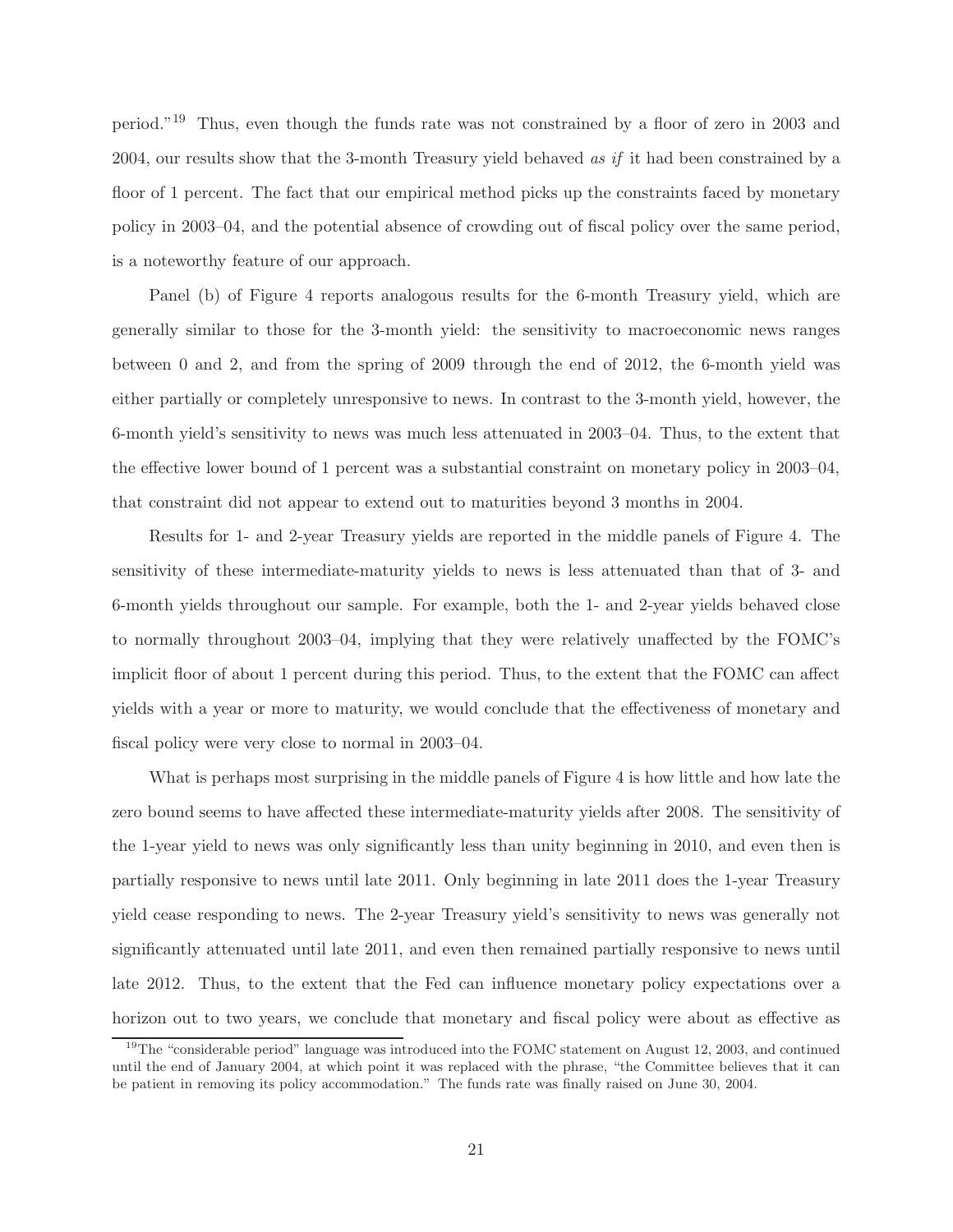usual until at least late 2011.

The bottom two panels of Figure 4 report results for 5- and 10-year Treasury yields, which are also remarkable. There are essentially no red or yellow shaded regions in these panels, because the sensitivity of these yields to news is never significantly less than one until the last few weeks of 2012. Even in late 2011 and 2012, when Treasury yields out to two years were becoming substantially constrained, 5- and 10-year yields remained largely unconstrained. However, the sensitivity of the 5-year yield to news declined throughout 2012, and given the substantial decline in the 5- and 10-year yields' sensitivity to news toward the end of 2012, it would be very interesting to see how this sensitivity evolves going forward.

## **5 Discussion**

We now discuss the broader implications of our empirical results and perform several extensions and robustness checks. First, we compare our results to private-sector expectations of the time until federal funds rate "liftoff" from the zero bound. Second, we provide evidence that the Federal Reserve can manage monetary policy expectations at horizons out to several quarters. Third, we relate our results to the Federal Reserve's large-scale purchases of long-term bonds. Fourth, we discuss the implications of our findings for the fiscal multiplier. Fifth, we consider the differences between an exogenous zero lower bound constraint and a voluntary commitment by the central bank to a policy path. Sixth, we investigate to what extent a reduced sensitivity of Treasury yields to news can be explained mechanically by a lower level of yields or by changes in monetary policy uncertainty. Finally, we show that the distribution of our macroeconomic surprise data from 2008–12 is not very different from the distribution of those surprises before 2008.

## **5.1 Private-Sector Expectations of Federal Funds Rate "Liftoff" from Zero**

Our illustrative model in Section 2 implies that the sensitivity of medium- and longer-term Treasury yields to news is closely related to the length of time that the federal funds rate is expected to be at the zero lower bound. For example, if the funds rate is expected to be at zero for just one quarter, then medium- and longer-term interest rates should be nearly unaffected by the zero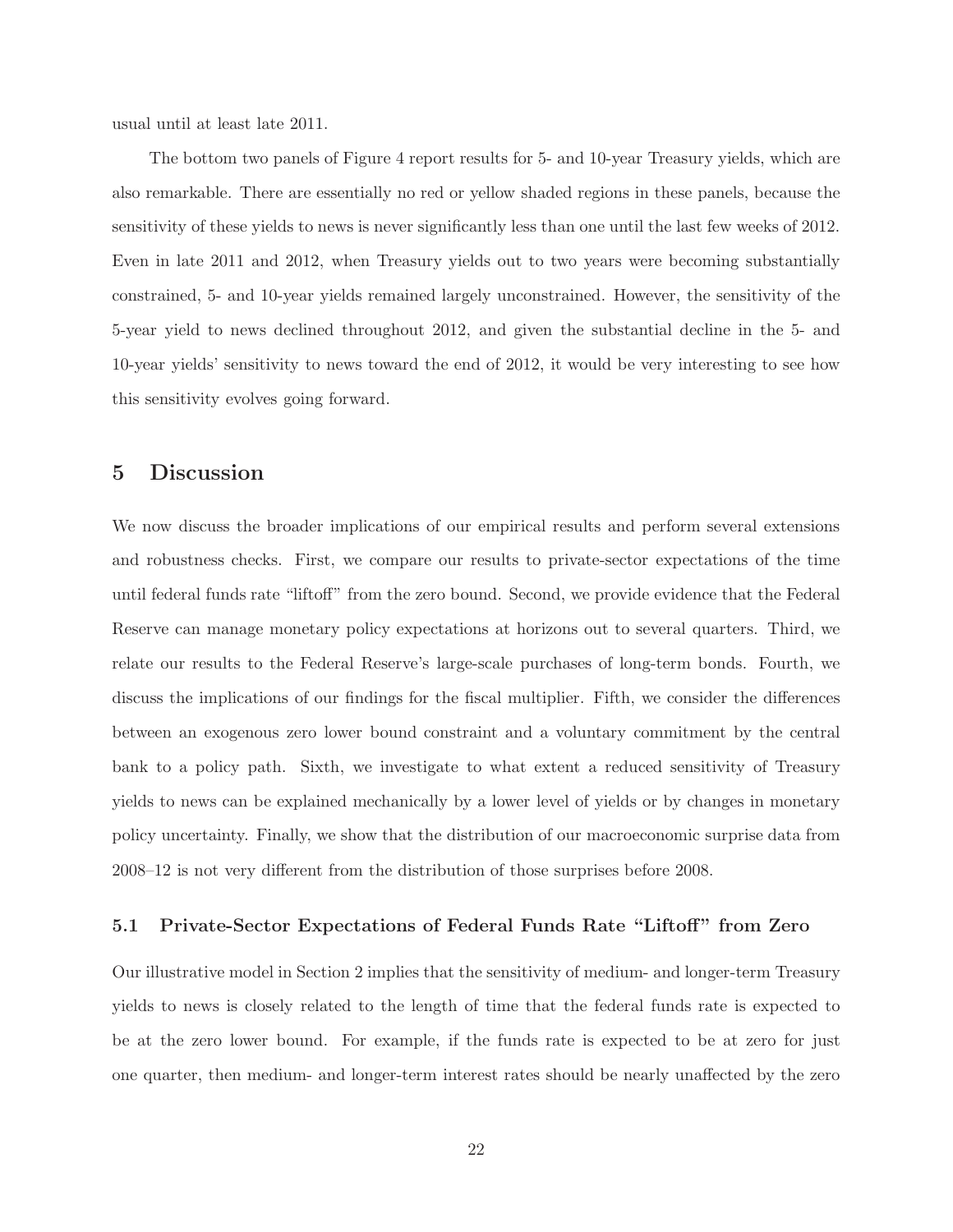

**Figure 5.** Expected number of quarters until the first federal funds rate increase above 25 bp, from the monthly Blue Chip survey of forecasters. Data are top-coded at "7 or more" quarters due to the forecast horizon length published by Blue Chip.

bound, whereas if the funds rate is expected to be at the zero bound for several years, then even 5- or 10-year Treasury yields should be noticeably affected.

Figure 5 plots the number of quarters until the private sector expected the funds rate to be 25 bp or higher, as measured by the median, "consensus" response to the monthly Blue Chip survey of professional forecasters. Prior to December 2008, the FOMC was not expected to lower the funds rate below 25 bp for any length of time. After the FOMC cut the target funds rate to near zero in December 2008, the Blue Chip consensus expectation of the length of time until the first funds rate increase then fluctuated between two and five quarters until August 2011. On August 9, 2011, the FOMC announced that it expected to keep the funds rate at zero until at least "mid-2013," and private-sector expectations of the time until liftoff jumped to seven or more quarters (the Blue Chip forecast horizon extends forward only six quarters).<sup>20</sup>

The implication of the forecasts underlying Figure 5 is that, from about January 2009 until

<sup>&</sup>lt;sup>20</sup>The Federal Reserve Bank of New York also surveys primary dealers in the Treasury market, with survey results since January 2011 made available at http://www.newyorkfed.org/markets/primarydealer survey questions.html. The results of this survey show a similar jump in the median primary dealer forecast, from 5 quarters in August 2011 to 9 quarters in September 2011.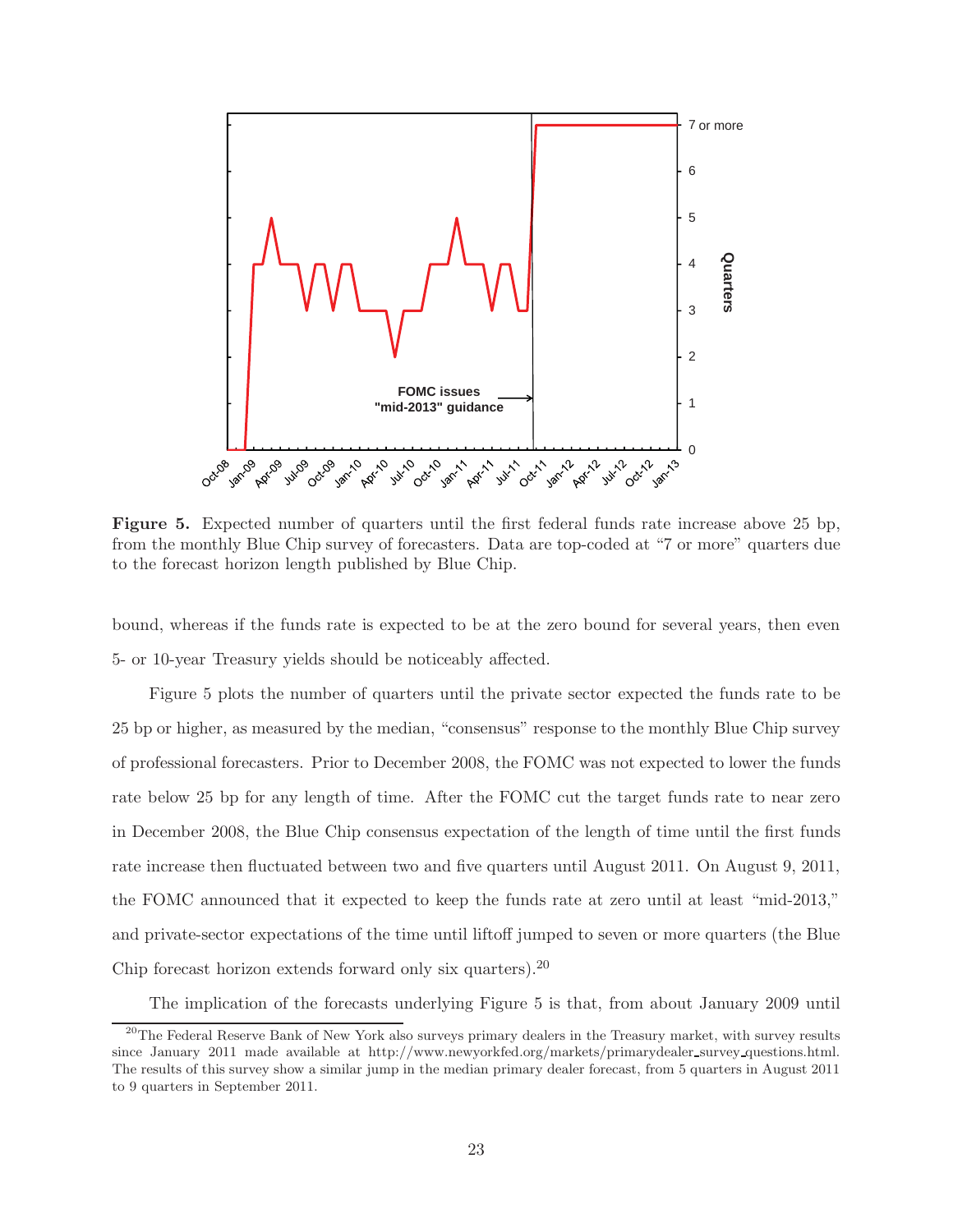

**Figure 6.** Probability the federal funds rate would be less than 50 bp in five quarters, estimated from options data. See text for details.

August 2011, the sensitivity of Treasury yields with a year or less to maturity should have fallen close to zero, while that for maturities of two years or more should have been only partially attenuated. Only beginning in August 2011 would we expect to see yields with two years to maturity show a more substantial attenuation with respect to news. And in fact, this corresponds closely to our time-varying sensitivity results in Figure 4.

Figure 6 provides an additional perspective on these results from the interest rate options market. Using daily options data with a range of strike prices and five quarters to expiration, we can estimate the entire implied distribution of the federal funds rate in five quarters' time at daily frequency.<sup>21</sup> We can then use these estimated distributions to back out the implied probability that the federal funds rate would be less than 50 bp in five quarters' time, which we plot in Figure 6 from January 2008 to December 2012.

 $21$ We do not need to assume normality for these distributions because we observe option prices for multiple different strikes. On each day from January 2008 through December 2012, we use the range of available Eurodollar option put and call prices with five quarters to expiration to estimate the implied distribution of the spot 3-month Eurodollar rate in five quarters' time, using a flexible functional form. Eurodollar options are the most liquid options on a shortterm interest rate and thus provide the best measure of the distribution of possible short-term interest rate outcomes. We use the spread between overlapping federal funds futures and Eurodollar futures rates at a one-year horizon to convert these implied distributions for the 3-month Eurodollar rate into an implied distribution for the federal funds rate. These probability estimates ignore risk premia and thus represent implied risk-neutral probabilities.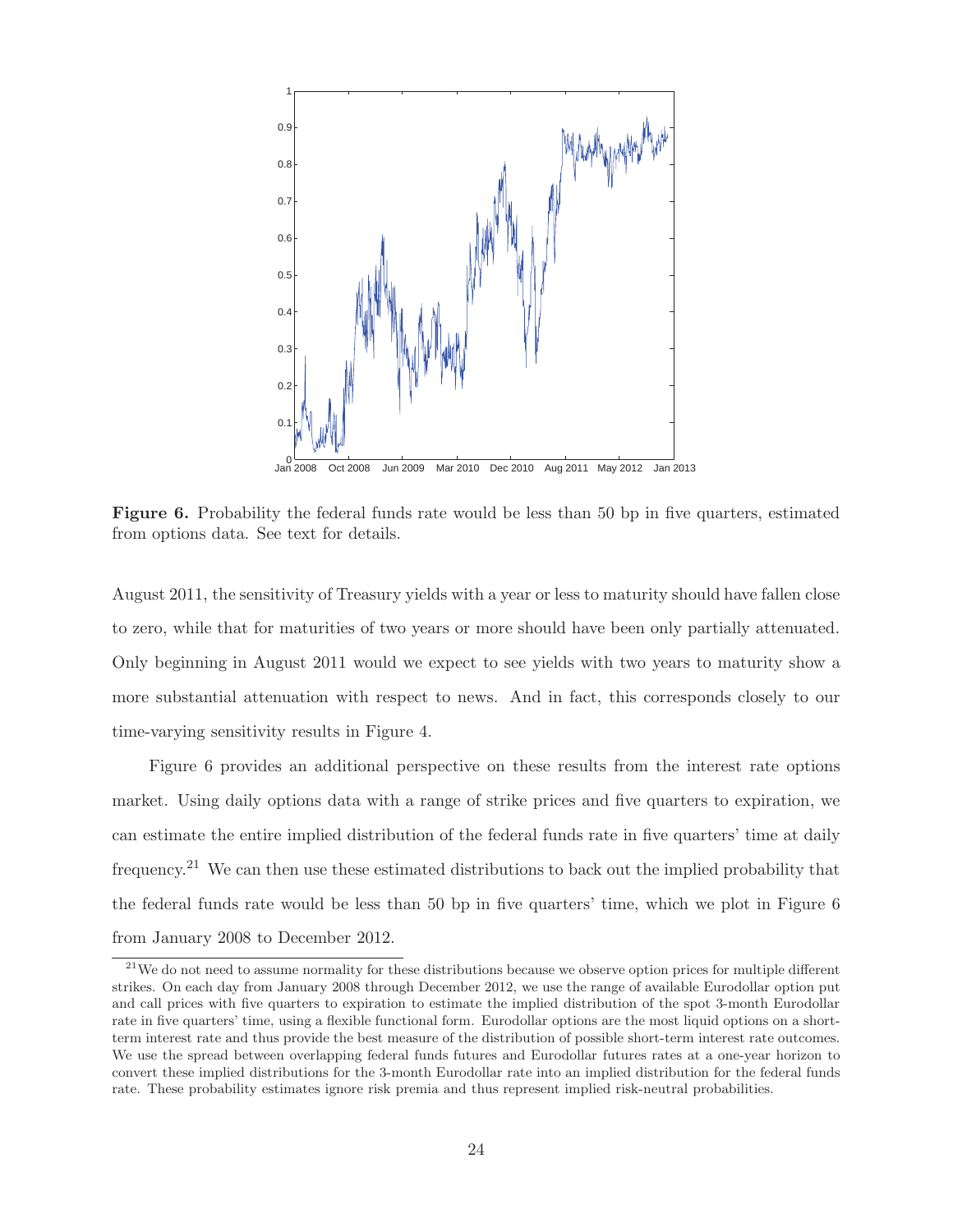The implied probabilities in Figure 6 corroborate the survey results in Figure 5 and our sensitivity estimates in Figure 4. Before September 2008, options traders apparently viewed the probability of the funds rate being less than 50 bp in five quarters' time as very low—less than 10 percent. Between September 2008 and mid-2010, this probability rose modestly to somewhere between 20 and 45 percent—larger than before, but still less likely than not. From mid-2010 to mid-2011, this probability fluctuated more widelym between about 30 and 70 percent. Given the relatively low level and substantial movements in these implied probabilities of being at the zero bound, it is not surprising that 2-year or even 1-year Treasury yields would respond to news almost normally throughout much of this period. Only beginning in August 2011 do we see the probabilities in Figure 6 increase to around 85 percent, corresponding to a more reduced sensitivity of the 2-year Treasury yield to news.

Figure 7 provides a final robustness check on these results by applying regression (10) to Eurodollar futures rather than Treasury yields. Eurodollar futures are the most heavily traded futures contracts in the world and settle at expiration based on the spot 3-month term Eurodollar deposit rate in London.<sup>22</sup> Thus, a Eurodollar future with one quarter to expiration is closely related to market expectations about the federal funds rate from 3 to 6 months ahead, a Eurodollar future with 2 quarters to expiration closely reflects market expectations about future monetary policy from 6 to 9 months ahead, and so on.

The results in Figure 7 confirm those for Treasury yields in Figure 4. Just like 3- and 6-month Treasury yields, the sensitivity to news of Eurodollar futures with 1 to 2 quarters to expiration was attenuated in 2003, and fell to essentially zero in 2010–12. Similarly, with 4 to 5 quarters to expiration, Eurodollar futures' sensitivity to news remained near normal levels until late 2011, around the time of the FOMC's announcement in August that it expected to keep the funds rate near zero until "mid-2013". This mirrors very closely the behavior of the 2-year Treasury yield in Figure 4. Even longer-maturity Eurodollar futures, with 5 to 8 quarters to expiration, continued

 $22$ See Gürkaynak, Sack, and Swanson (2007) for additional details regarding Eurodollar futures. They compare the forecasting performance of Eurodollar futures for the federal funds rate to other market-based measures of monetary policy expectations and econometric forecasts. They find that Eurodollar futures perform as well as or better than any other measure at horizons of six months or more, the horizon which is most interesting for our present analysis. Also note that Figure 7 lists the expiration of each contract as 1–2 quarters ahead, 2–3 quarters ahead, etc., because contracts expire in March, June, September, and December of each year; thus the number of quarters to expiration can lie anywhere between *n* and  $n + 1$  quarters, depending on whether the current date *t* is closer to the beginning or the end of the current quarter.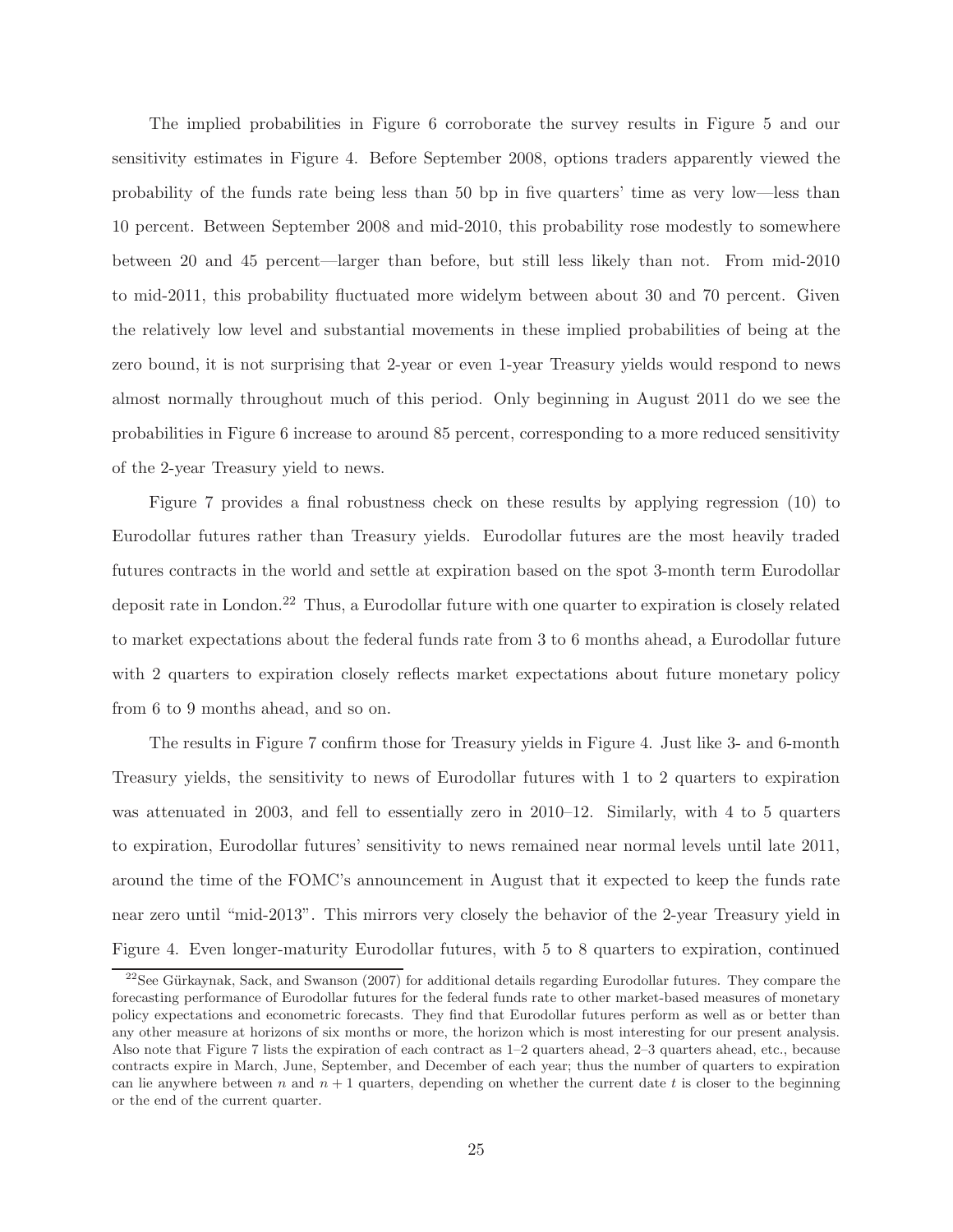

**Figure 7.** Time-varying sensitivity coefficients  $\delta^{\tau}$  from regression (10) for Eurodollar futures contracts with (a)  $1-2$  quarters, (b)  $2-3$  quarters, (c)  $3-4$  quarters, (d)  $4-5$  quarters, (e)  $5-6$  quarters, and (f)  $7-8$ quarters to expiration. Eurodollar futures settle based on the spot 3-month Eurodollar deposit rate at expiration, and thus correspond to forward interest rates beginning at expiration and ending 1 quarter after expiration. See notes to Figure 4 and text for details.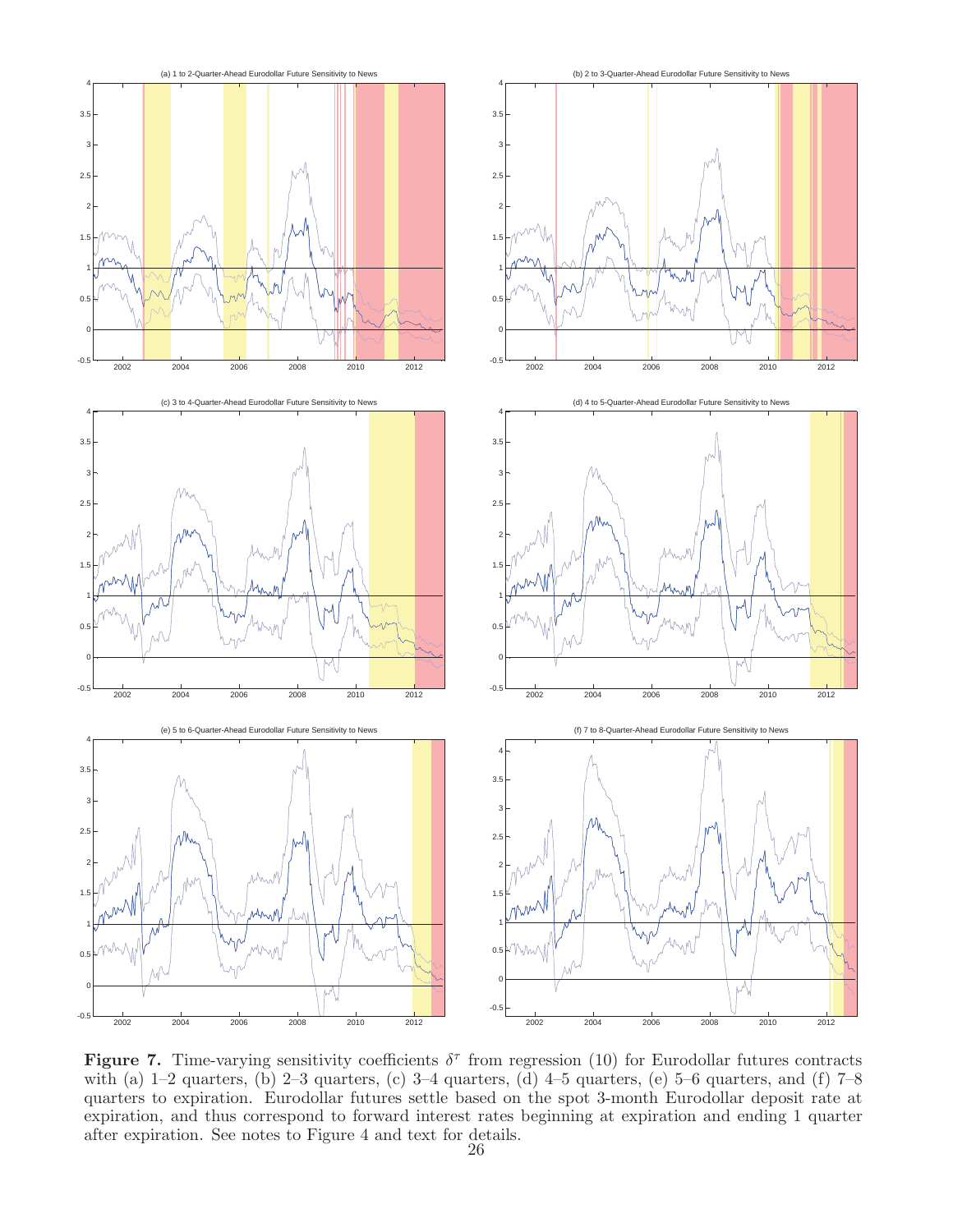to respond normally to news until the FOMC announced in January 2012 that it expected to keep the funds rate near zero until "late 2014".

Like the Blue Chip survey data and options data, these results corroborate our findings for Treasury yields and suggest that financial markets did not expect the zero bound to constrain the federal funds rate for more than a few quarters until about August 2011. Only then do we see interest rate expectations more than four quarters ahead begin to behave in an attenuated fashion.

## **5.2 Can the Fed Manage Monetary Policy Expectations?**

Our findings above suggest that interest rate expectations more than a few quarters ahead were largely unaffected by the zero bound until at least August 2011. Thus, even though the federal funds rate was severely constrained by the zero lower bound beginning in December 2008, monetary policy more broadly defined might not have been substantially constrained to the extent that the Federal Reserve can affect monetary policy expectations. In this section, we briefly review the evidence on the Federal Reserve's ability to influence these expectations without changing the current level of the federal funds rate. Note that, even if the Fed had no ability to influence monetary policy expectations, our findings above would still have interesting implications for fiscal policy and the degree to which fiscal stimulus crowded out private-sector investment.

In theory, a central bank can influence private-sector expectations of future monetary policy if the bank has some ability to at least partially commit to its future policy actions. Schaumburg and Tambalotti (2007) and Debortoli and Nuñes (2010) define a continuum of partial commitment technologies that lie between perfect commitment and perfect discretion, in the sense of Kydland and Prescott (1977). Since perfect discretion is a limiting case along this continuum and implies no ability to commit whatsoever, it seems likely—or at least possible—that monetary policymakers would have some ability to influence private-sector expectations of future monetary policy actions at least a few periods ahead. Nevertheless, the Federal Reserve's ability to manipulate expectations about monetary policy several quarters into the future is ultimately an empirical question.

Empirically, there are several studies of the Federal Reserve's ability to influence longer-term interest rates through its communications, such as through the statements released by the FOMC after each monetary policy meeting. Gürkaynak, Sack, and Swanson (2005b) separately identify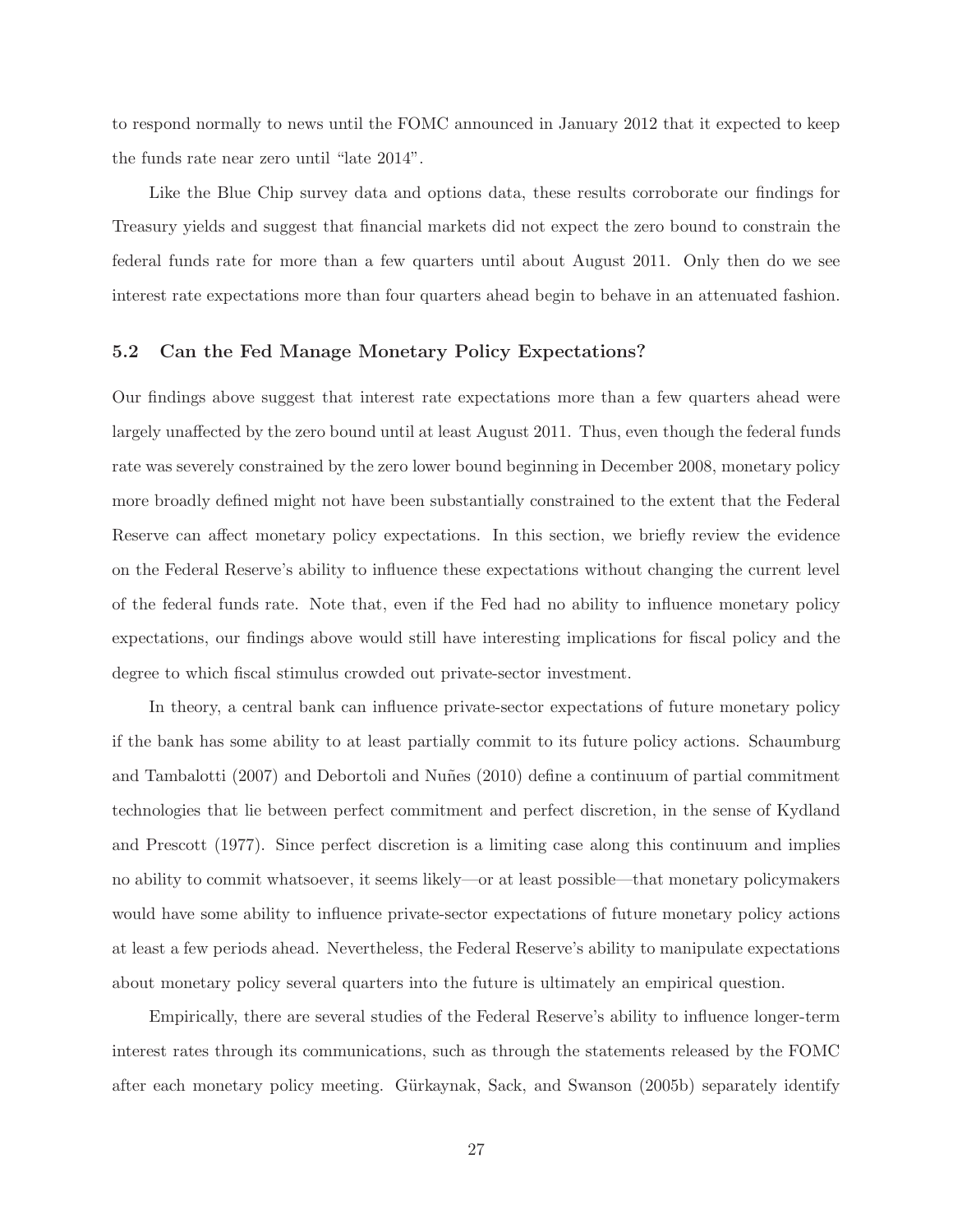|                                                                           |         | Treasury yields |        |           |         |            |  |  |
|---------------------------------------------------------------------------|---------|-----------------|--------|-----------|---------|------------|--|--|
|                                                                           | 3-month | 6-month         | 1-year | $2$ -year | 5-year  | $10$ -year |  |  |
| FOMC drops "considerable period" language on Jan. 28, 2004                |         |                 |        |           |         |            |  |  |
| Jan. 27, 2004                                                             | 0.91    | 0.98            | 1.17   | 1.694     | 3.082   | 4.391      |  |  |
| Jan. 28, 2004                                                             | 0.94    | 1.00            | 1.295  | 1.86      | 3.221   | 4.494      |  |  |
| change $(bp)$                                                             | 3       | $\overline{2}$  | 12.5   | 16.6      | 13.9    | 10.3       |  |  |
| FOMC projects zero funds rate "at least through mid-2013" on Aug. 9, 2011 |         |                 |        |           |         |            |  |  |
| Aug. 8, 2011                                                              | 0.05    | 0.07            | 0.173  | 0.271     | 1.133   | 2.591      |  |  |
| Aug. 9, 2011                                                              | 0.03    | 0.06            | 0.13   | 0.172     | 0.928   | 2.362      |  |  |
| change $(bp)$                                                             | $-2$    | $-1$            | $-4.3$ | $-9.9$    | $-20.5$ | $-22.9$    |  |  |

**Table 3.** Response of Treasury yields to significant changes in FOMC statements on Jan. 28, 2004, and Aug. 9, 2011. In both cases, there was no change in the current federal funds rate target, but the statement described a substantial change in the outlook for the funds rate relative to market expectations. See text for details.

the impact of FOMC actions (changes in the federal funds rate target) and statements, and find that FOMC statements have highly statistically significant effects on Treasury yields out to maturities of 10 years. In fact, more than half of the explainable variation in the response of two-year Treasury yields (and almost 90 percent of the variation in the response of 10-year yields) to FOMC announcements is attributable to the FOMC's statements, rather than to changes in the current federal funds rate target. The authors' interpretation of this finding is not that statements have some mysterious independent power over longer-term interest rates, but rather that statements affect longer-term yields by changing financial market expectations about the future path of the funds rate. Bernanke, Reinhart, and Sack (2004) review these results and come to very similar conclusions using slightly different methods.<sup>23</sup> More recently, Campbell et al.  $(2012)$  extend the Gürkaynak et al.  $(2005b)$  analysis through the end of 2011, and find that the FOMC's statements continued to have similarly large effects on longer-term bond yields throughout the financial crisis and its aftermath in 2007–11.

Table 3 highlights two examples of this effect. From August 2003 until January 2004, the FOMC stated after each of its meetings that the accommodative stance of monetary policy "can be maintained for a considerable period." On January 28, 2004, in response to the strengthening economic outlook, the FOMC dropped this phrase from its statement and replaced it with the

<sup>&</sup>lt;sup>23</sup>Kohn and Sack (2004) also find that FOMC statements and Congressional testimony by the Fed Chairman have significant effects on longer-term interest rates, and present evidence that changes in monetary policy expectations are the primary driver of these changes.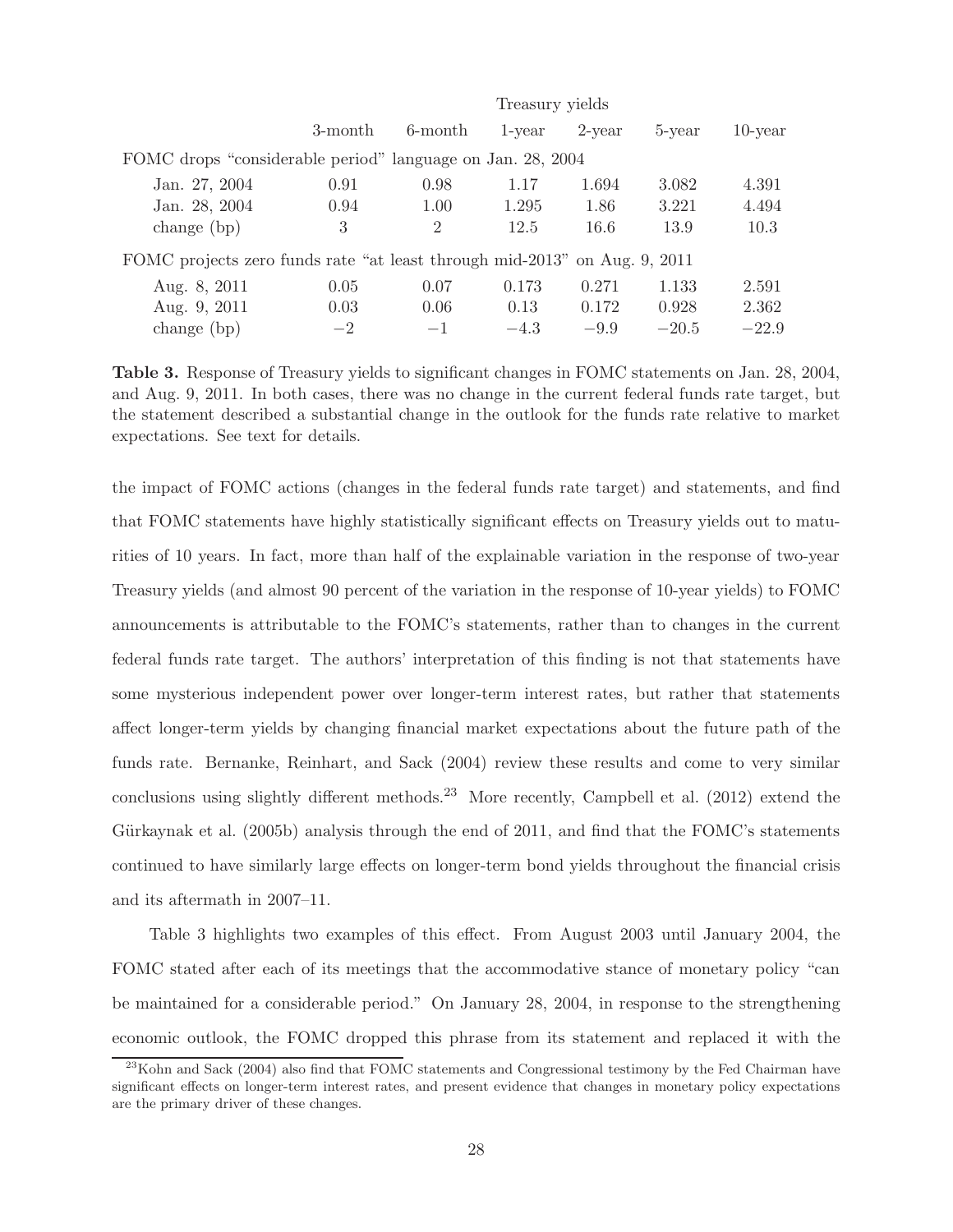phrase "the Committee believes it can be patient in removing its policy accommodation."<sup>24</sup> Even though the funds rate target itself was unchanged on that date, the change in the statement was read by financial markets as indicating that the FOMC would begin raising the funds rate sooner than previously expected.<sup>25</sup> The result was that longer-term Treasury yields responded dramatically to the announcement, rising by about 10 to 16 bp at maturities of one to ten years. Note that, in normal times, it would take a surprise cut in the federal funds rate of about 100 bp to generate a decline of this size in intermediate-maturity yields (Gürkaynak et al. 2005b).

Similarly, on August 9, 2011, in response to the weakening economic outlook, the FOMC announced that "economic conditions. . . are likely to warrant exceptionally low levels for the federal funds rate at least through mid-2013." Because the federal funds rate was already at an effective lower bound of 0 to 25 bp, there was no change in the FOMC's current federal funds rate target. Analogous to the previous example, financial markets read the change in statement as signaling the FOMC would likely begin raising the funds rate later than previously expected.<sup>26</sup> As a result, longer-term Treasury yields fell substantially, about 10 to 23 bp at maturities of two to ten years. The Blue Chip survey evidence presented in Figure 5 also suggests that this announcement had a large effect on monetary policy expectations.

These two examples are representative of the more comprehensive and systematic evidence in the studies cited above. These studies suggest that the FOMC does have the ability to influence monetary policy expectations for at least the next few years, and thereby affect the level of intermediate-maturity Treasury yields and Eurodollar futures with several quarters to expiration.

### **5.3 The Federal Reserve's Purchases of Long-Term Bonds**

The Federal Reserve may also be able to influence longer-term interest rates by changing the supply of long-term bonds available to the private sector through large-scale open-market purchases. Although standard representative-agent asset pricing models do not allow for the quantity of a

 $^{24}$ The statements released after each FOMC meeting are available from the Federal Reserve Board's web site.

<sup>25</sup>For example, the front page of *The Wall Street Journal* reported the following morning that "investors interpreted the omission of 'considerable period' as a signal that the Fed is closer to raising rates than many thought." ("Fed Clears Way for Future Rise in Interest Rates," The Wall Street Journal, Jan. 29, 2004, Greg Ip, p. A1.)<br><sup>26</sup>The front page of The Wall Street Journal the following morning noted that, in response to the FOMC statement,

financial markets "lowered their expectations for when the Fed will start tightening policy." ("Markets Sink Then Soar after Fed Speaks," *The Wall Street Journal,* Aug. 10, 2011, Sudeep Reddy and Jonathan Cheng, p. A1.)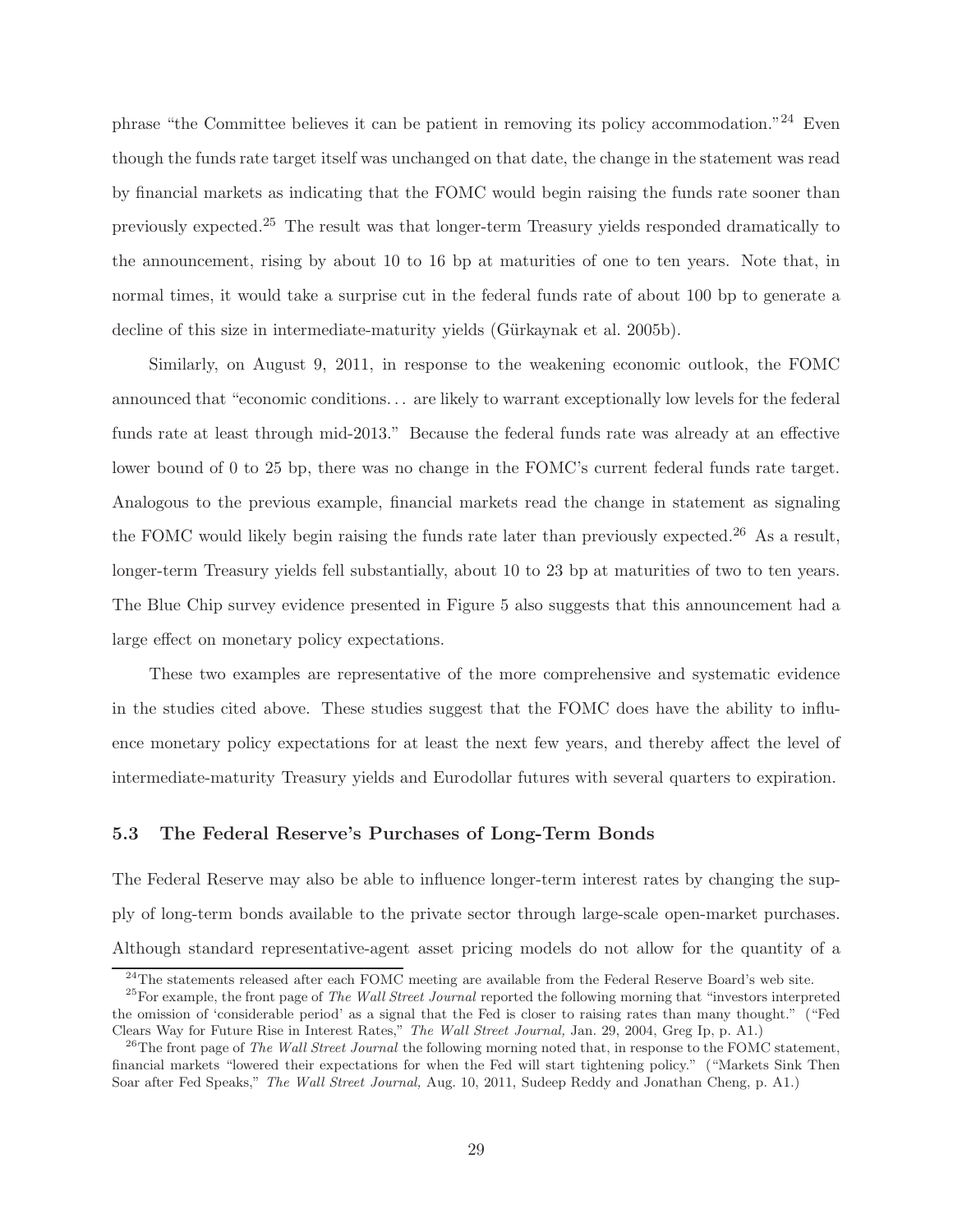security to have any effect on its price, Vayanos and Vila (2009) provide a modern, arbitrage-free foundation for the earlier "portfolio balance" and "preferred habitat" models of Tobin (1958) and Modigliani and Sutch (1966).<sup>27</sup> Intuitively, if private-sector investors have heterogeneous preferences for different bond maturities, and arbitrage across maturities is limited, then the supply of longer-term bonds in the market can affect longer-term bond yields.

Empirically, Bernanke et al. (2004), Krishnamurthy and Vissing-Jorgensen (2011, 2012), Gagnon et al. (2011), Swanson (2011), and others find that large changes in the supply of Treasury securities have had appreciable effects on the yields of those securities. Between 2008 and 2012, the FOMC announced several rounds of large-scale purchases of longer-term Treasury and agency-backed securities, amounting to over \$3.2 trillion in total.<sup>28</sup> These purchases represented a substantial fraction of the quantity of longer-term Treasury bonds in the hands of the private sector (Gagnon et al. 2011), and thus would be expected to have appreciable effects on longer-term bond yields based on the findings of the studies cited above.

Indeed, these purchases may help to explain a surprising feature of our results in Figure 4, namely that 10-year and, to some extent, 5-year Treasury yields were no less sensitive to news between 2008 and 2012 than in normal times. On the one hand, a finding of relatively little attenuation in the sensitivity of longer-term yields before August 2011 is not surprising, given how quickly market participants expected the funds rate to lift off from zero. But the continued lack of attenuation for 5- and 10-year Treasuries in late 2011 and 2012 is surprising, given that the 2-year yield's sensitivity to news had fallen so far by that time.

A possible explanation for this finding is that market participants expected the Fed to adjust its purchases of long-term bonds in response to changing economic conditions. Since the studies

 $^{27}$ See also Hamilton and Wu (2012), who relate the Vayanos-Vila model to a standard arbitrage-free affine term structure model to estimate quantity effects.

<sup>&</sup>lt;sup>28</sup>On November 25, 2008, the FOMC announced that it would purchase \$500 billion of mortgage-backed securities and \$100 billion of debt directly issued by the housing-related government-sponsored enterprises (GSEs); on March 18, 2009, the FOMC announced it would purchase an additional \$750 billion of mortgage-backed securities, an additional \$100 billion of GSE debt, and \$300 billion of longer-term Treasury securities; on November 3, 2010, the FOMC announced that it would purchase an additional \$600 billion of longer-term Treasury securities; on September 21, 2011, the FOMC announced it would exchange an additional \$400 billion of short-term Treasury securities for an equal amount of long-term Treasury bonds, which did not increase the FOMC's total holdings of Treasury securities but substantially altered the composition of those holdings; on June 20, 2012, the FOMC announced an extension of the September 2011 program, amounting to an additional \$270 billion of long-term bond purchases; on September 13, 2012, the FOMC announced it would purchase an additional \$40 billion per month of mortgage-backed securities for the indefinite future; and on December 12, 2012, the FOMC announced it would continue purchasing an additional \$45 billion per month of longer-term Treasury securities for the indefinite future.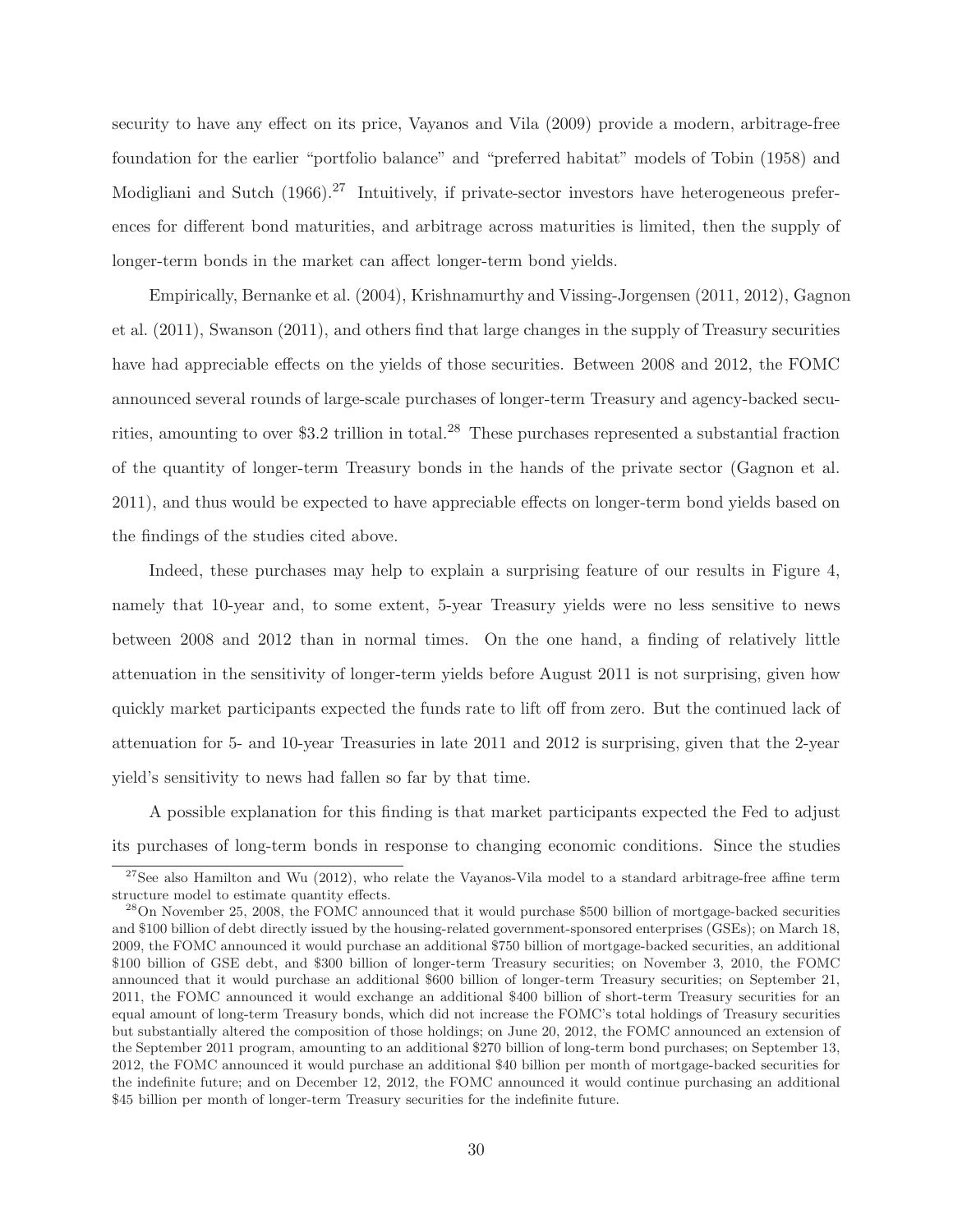cited above found these purchases have substantial effects on longer-term yields, this could have offset any dampening effect from the zero bound on those yields. The net result would be less attenuation in the sensitivity of 5- and 10-year Treasury yields to news between 2008 and 2012, perhaps even resulting in no net attenuation, as we found in Figure 4.

#### **5.4 Implications for the Fiscal Multiplier**

Our empirical results also have important implications for the growing literature on the fiscal multiplier at the zero lower bound (e.g., Christiano et al. 2011, Woodford 2011).<sup>29</sup> An important finding of that literature is that the fiscal multiplier is larger the greater the fraction of the change in government spending that is expected to take place while the short-term interest rate is at zero.<sup>30</sup> Put differently, for a given path of fiscal stimulus, the multiplier is larger the longer the zero lower bound is expected to constrain the short-term interest rate.

Figure 8 illustrates two possible scenarios for the expected path of short-term interest rates. In scenario A (the red line), the short-term rate is expected to lift off from the zero bound relatively quickly, at time  $t_A$ . In scenario B (the blue line), the short-term rate is expected to lift off later, at  $t_B > t_A$ . According to the analysis in Woodford (2011) and Christiano et al. (2011, henceforth CER), for a given increase or decrease in the expected path of government purchases between time 0 and  $t_B$ , the fiscal multiplier is larger in scenario B than in scenario A, for two reasons. First, in scenario B a greater fraction of the change in government purchases takes place while the short-term interest rate is zero, which increases the fiscal multiplier. Second, in scenario B the zero lower bound is expected to bind for a longer period of time, which by itself also increases the fiscal multiplier, as discussed by those authors.

Our empirical results shed light on the relative plausibility of different scenarios such as A and B in Figure 8. In particular, our findings suggest that financial markets in 2008–10 expected the

<sup>&</sup>lt;sup>29</sup>See also Eggertsson (2009), Erceg and Lindé (2010), Eggertsson and Krugman (2012), and DeLong and Summers (2012).

<sup>&</sup>lt;sup>30</sup>For example, "Our basic result is that the multipliers are higher the larger the percentage of the spending that comes on line when the nominal interest rate is zero" (Christiano et al. 2011, p. 112). "Hence, while there is a positive effect on output during the crisis of increased government purchases at date  $t < T$ , an anticipation of increased government purchases at dates  $t > T$  has a *negative* effect on output prior to date  $T$  " (Woodford 2011, p. 22). "A key lesson from this analysis is that. . . it is critical that the spending come on line when the economy is actually in the zero bound. Spending that occurs after that yields very little bang for the buck and actually dulls the impact of the spending that comes on line when the zero bound binds" (Christiano et al. 2011, p. 112).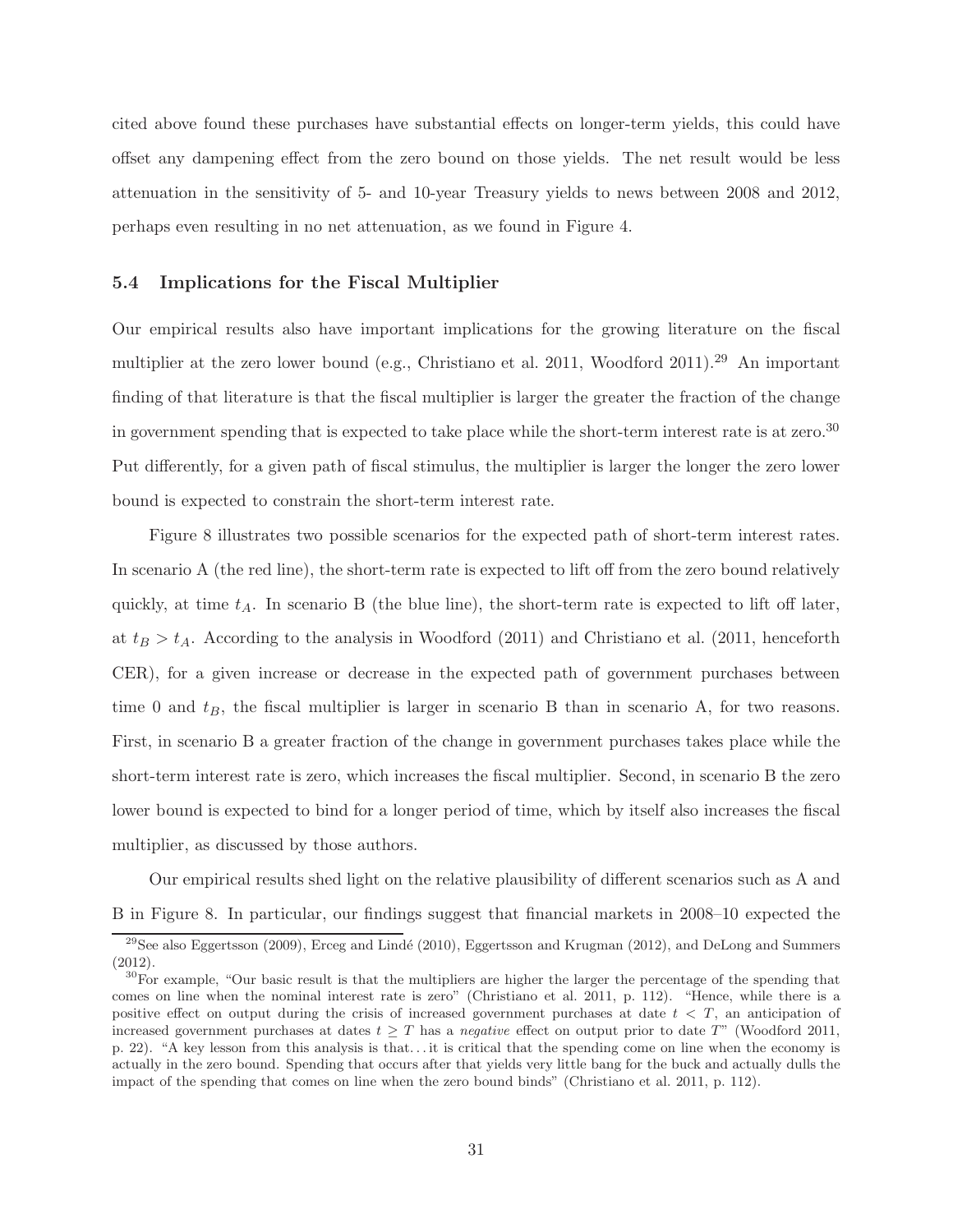

**Figure 8.** Two scenarios for the length of time the short-term interest rate is expected to remain at the zero lower bound: in scenario A (red line), liftoff from the zero bound is expected sooner; in scenario B (blue line), later. For a given increase in the expected path of government purchases between time 0 and  $t_B$ , the fiscal multiplier is larger in scenario B than in A (Woodford 2011, Christiano et al. 2011). Our empirical results suggest that, until late 2011, the private sector expected a relatively early liftoff from the zero bound, within about 4 quarters. See text for details.

federal funds rate to rise above zero after only about four quarters, a relatively short period of time reminiscent of scenario A. By contrast, CER consider a scenario more like B, in which the zero bound is expected to bind for a longer period of time—either 8 or 12 quarters—in their simulations with the Altig et al. (2011) model. When CER consider a scenario in which the zero bound binds for only 4 quarters, they find that the multiplier is essentially no different from normal (i.e., when the short-term interest rate is unconstrained and responding normally to output and inflation).<sup>31</sup>

Based on the results in CER, and our own estimates of the length of time markets expected the zero bound to constrain short-term interest rates, we conclude that the fiscal multiplier was likely close to normal throughout 2008–10. Only beginning in late 2011, when markets began to expect the short-term interest rate would be stuck at zero for a longer period of time, would we expect the fiscal multiplier to approach the larger values estimated by those authors.<sup>32</sup>

More generally, Figure 8 suggests that the sensitivity of intermediate-maturity bond yields to economic news is a good indicator of the relative size of the fiscal multiplier. In scenario B,

 $31$ See Christiano et al. (2011), footnote 12.

 $32$ It is interesting that the financial markets' expectation of a quick liftoff from the zero bound in 2008–10 turned out to be incorrect ex post. Nevertheless, as is clear from Woodford's (2011) analysis, it is the private sector's *expectations* at time *<sup>t</sup>* regarding the future path of short-term interest rates and government spending that is crucial for determining the effect on output at time *t*.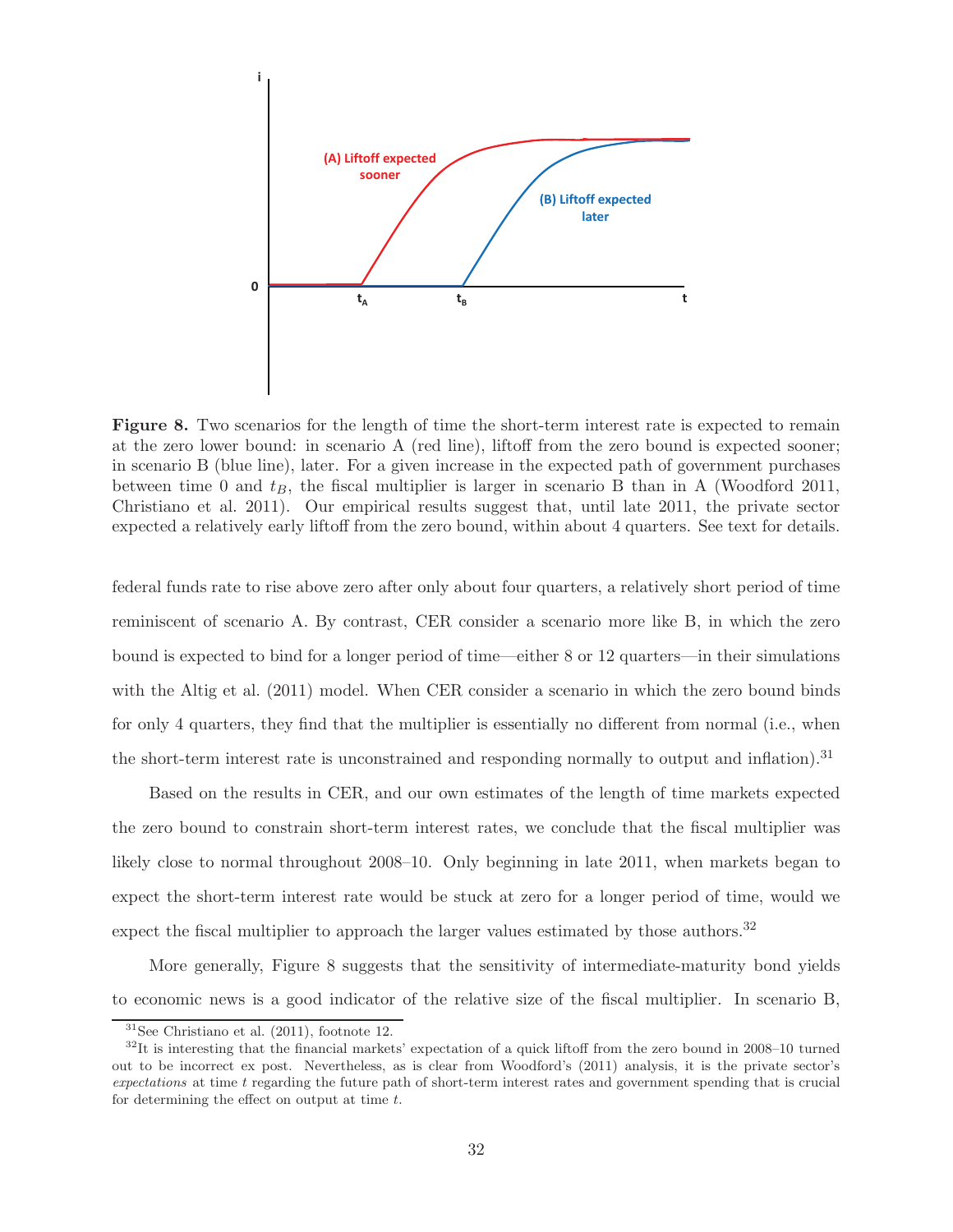when the zero bound is expected to constrain short-term interest rates for a longer period of time, intermediate-maturity bond yields are less sensitive to news than in scenario A. Thus, as a general rule, periods when the fiscal multiplier is larger are also periods when intermediate-maturity bond yields are less sensitive to economic news, consistent with the standard IS-LM intuition of a smaller degree of crowding out.

#### **5.5 Is Reduced Sensitivity Due to an Exogenous Constraint, or Commitment?**

The sensitivity of 1- and 2-year Treasury yields to news appears to have been significantly attenuated only once the private sector began expecting the federal funds rate to remain at zero for several quarters. This expectation could have come about for either of two main reasons: First, expectations about the future path of monetary policy might be fixed essentially exogenously at zero because the state of the economy is very weak and the central bank is simply not expected to raise short-term rates above zero for a very long time. This could be the case, for example, even under perfect discretion. Alternatively, the central bank could have created the constraint *endogenously* by voluntarily committing itself to keep interest rates on a particular path for a substantial period of time. This path could be zero, but also could be nonzero or nonconstant, as in the FOMC's 2004 guidance that "policy accommodation can be removed at a pace that is likely to be measured," which was interpreted by financial markets as a commitment to raise the federal funds rate gradually in 25 bp increments at each meeting.<sup>33</sup>

Under either of these scenarios—exogenous constraint or endogenous commitment—the private sector's expectation of the future path of short-term interest rates would be strongly anchored, and our empirical methods would measure a very low sensitivity of medium-term Treasury yields to economic news. Our empirical methods do not discriminate between these two different ways in which monetary policy expectations might be anchored. Nevertheless, our empirical methods and results are still informative, for the following reasons.

First, from the point of view of fiscal policy and the fiscal multiplier, it does not matter whether monetary policy is exogenously constrained or endogenously committed. As far as the fiscal multiplier is concerned, the only relevant issue is whether monetary policy responds to changes in

<sup>33</sup>See, e.g., "Fed Boosts Rates, Says It Can Move at Measured Pace—Quarter-Point Rise Comes With an Inflation Warning," *The Wall Street Journal,* July 1, 2004, Greg Ip, p. A1.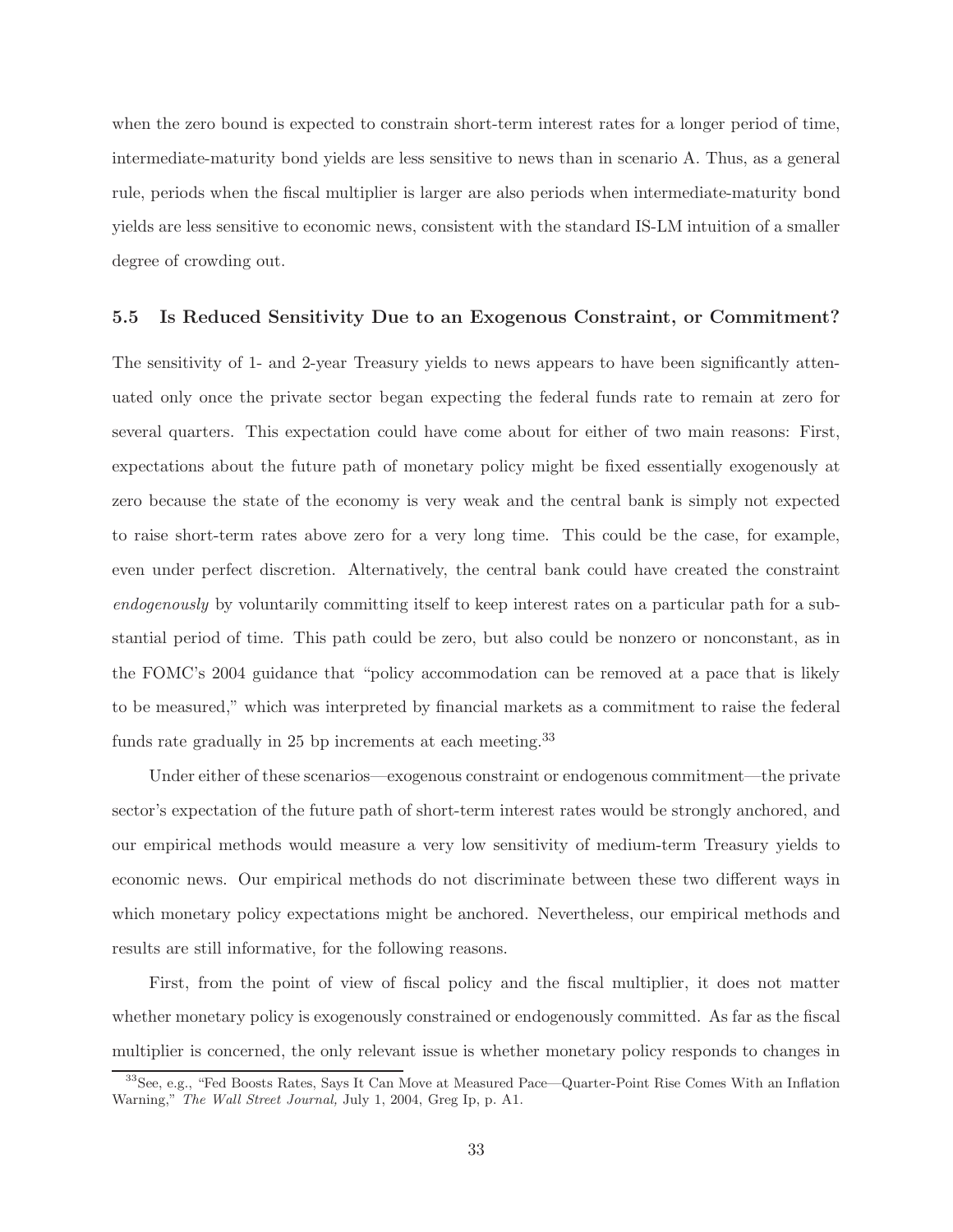the economic outlook, or not. If the expected path of monetary policy is fixed for the next several quarters—for whatever reason—the fiscal multiplier will be correspondingly larger, as discussed in Woodford (2011) and Christiano et al. (2011). Thus, our empirical estimates remain entirely relevant for the size of the multiplier no matter whether monetary policy is exogenously constrained at zero, voluntarily committed to zero, or voluntarily committed to some other policy path.

Second, from the point of view of monetary policy, two cases may arise, depending on whether medium-term Treasury yields are estimated to be sensitive or insensitive to news. In periods where we estimate Treasury yields are sensitive to news—including the case of partial sensitivity  $(0 \ll \delta^{\tau} < 1)$ —then we know that monetary policy can still be effective so long as the central bank can manage monetary policy expectations. This is useful information. Alternatively, in periods where we estimate Treasury yields are completely insensitive to news ( $\delta^{\tau} \approx 0$ ), then the distinction between an exogenous constraint and voluntary commitment becomes more relevant, because in principle the central bank might be able to modify its commitment and thereby relax the constraint. But it is still useful to know whether and when the central bank has come to the point where intermediate-maturity Treasury yields are no longer sensitive to news.

Finally, we emphasize that the distinction between an exogenous constraint on the central bank and an endogenous commitment to a policy path is not so sharp in practice. For example, it is precisely *because of* the zero lower bound that the FOMC issued its "mid-2013", "late 2014", and "mid-2015" forward guidance.<sup>34</sup> Even if this forward guidance was voluntary, it was clearly motivated by the (exogenous) presence of the zero lower bound. Thus, one can make a strong argument that, whatever the direct reason for the lower sensitivity we estimate in 2011–12, that reduced sensitivity is ultimately due to the presence of the zero lower bound constraint.

#### **5.6 Other Explanations for Time-Varying Sensitivity**

The sensitivity of Treasury yields to news could also vary for reasons other than the zero bound constraint. For example, it is well known that interest rate volatility increases with the level of rates (e.g., Chan, Karolyi, Longstaff, and Sanders 1992); thus, part of our estimated decline in Treasury yield sensitivity since 2009 could simply reflect the decline in Treasury yields over that

<sup>&</sup>lt;sup>34</sup>On September 13, 2012, the FOMC announced that it expected to keep the funds rate near zero through at least "mid-2015".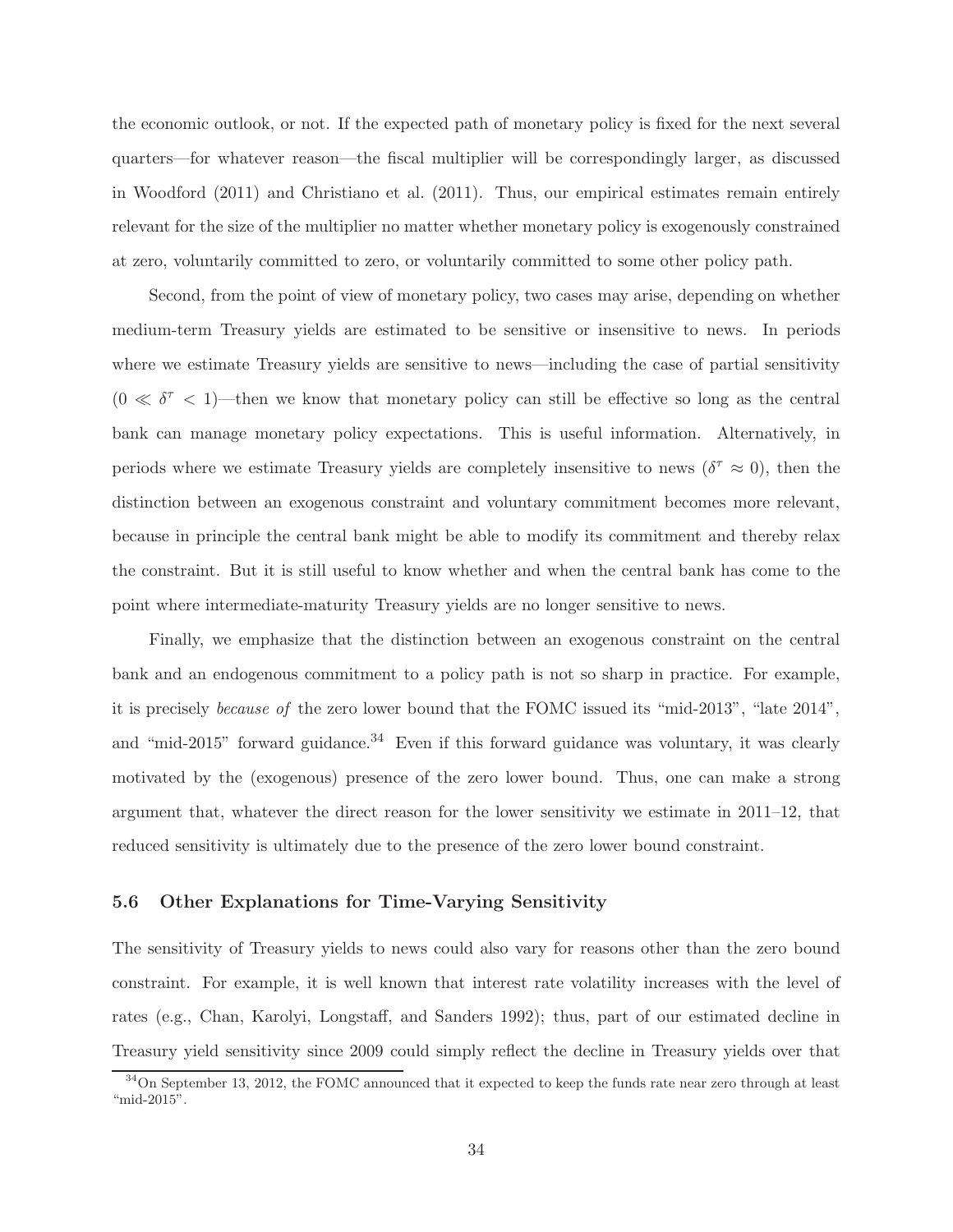Regressions of Treasury Yield Sensitivity  $\delta^{\tau}$  on Explanatory Variables

|                                                                                                          | (2)<br>(3)<br>(1) |     |     | (4) |                                                                                                           |              |                           |
|----------------------------------------------------------------------------------------------------------|-------------------|-----|-----|-----|-----------------------------------------------------------------------------------------------------------|--------------|---------------------------|
| (A) 3-month Treasury Yield Sensitivity $\delta^{\tau}$                                                   |                   |     |     |     |                                                                                                           |              |                           |
| constant<br>own interest rate level $.123$ $(14.19)$                                                     |                   |     |     |     | $.305$ $(12.51)$ $-.260$ $(-7.75)$ $-.306$ $(-9.96)$ $.313$ $(2.18)$<br>$.039$ $(4.64)$ $-.000$ $(-0.03)$ |              |                           |
| monetary pol. uncert.<br>time trend                                                                      |                   |     |     |     | $.551$ $(26.90)$ $.503$ $(19.92)$ $.398$ $(12.64)$                                                        |              | $-.099$ $(-4.16)$         |
| $R^2$                                                                                                    |                   | .19 | .51 |     | .53                                                                                                       |              | .54                       |
| (B) 2-year Treasury Yield Sensitivity $\delta^{\tau}$                                                    |                   |     |     |     |                                                                                                           |              |                           |
| constant<br>own interest rate level .043 (4.91)                                                          |                   |     |     |     | $.887$ $(18.87)$ $.643$ $(15.34)$ $.652$ $(14.42)$<br>$-.008$ $(-0.75)$                                   | .040<br>.038 | (0.27)<br>(2.87)          |
| monetary pol. uncert.<br>time trend                                                                      |                   |     |     |     | $.234$ $(11.36)$ $246$ $(8.81)$                                                                           | .096         | $.326$ $(8.65)$<br>(4.47) |
| $R^2$                                                                                                    |                   | .04 | .15 |     | .15                                                                                                       |              | .18                       |
| (C) 10-year Treasury Yield Sensitivity $\delta^{\tau}$                                                   |                   |     |     |     |                                                                                                           |              |                           |
| 1.791 $(22.98)$ 1.497 $(29.19)$ 1.808 $(21.81)$<br>constant<br>own interest rate level $-.095$ $(-7.46)$ |                   |     |     |     | $-.120 \quad (-4.61)$                                                                                     | .704<br>.007 | (2.55)<br>(0.18)          |
| monetary pol. uncert.<br>time trend                                                                      |                   |     |     |     | $-.121 \quad (-5.02) \quad .067 \quad (1.29)$                                                             | .077<br>.134 | (1.46)<br>(4.07)          |
| $R^2$                                                                                                    |                   | .07 | .03 |     | .07                                                                                                       |              | .09                       |

**Table 4.** Coefficient estimates and  $R^2$  from ordinary least squares regression of  $\delta^{\tau}$  on interest rate levels and monetary policy uncertainty at daily frequency from Jan. 1990 to Dec. 2012. Heteroskedasticity-consistent t-statistics in parentheses. See text for details.

period. Another explanation could be changes in monetary policy uncertainty: if financial markets infer the path of future monetary policy through a Kalman filter-like process and monetary policy uncertainty is higher, then financial markets will put a correspondingly larger weight on each data surprise, causing the sensitivity of Treasury yields to news to be higher. This could help explain why our estimates of  $\delta^{\tau}$  in Figures 4 and 7 are sometimes *higher* than normal; for example, the twoyear Treasury yield's sensitivity to news was more than twice as high in 2004 and from mid-2007 to mid-2008 as in our benchmark sample from 1990–2000.

Table 4 investigates the importance of these explanations by regressing our estimates of  $\delta^{\tau}$ for the 3-month, 2-year, and 10-year Treasury yields on the levels of those yields and measures of monetary policy uncertainty. The first column of Table 4 regresses  $\delta^{\tau}$  for each yield on the level of that same yield. The sensitivity of the 3-month and 2-year yields to news is significantly positively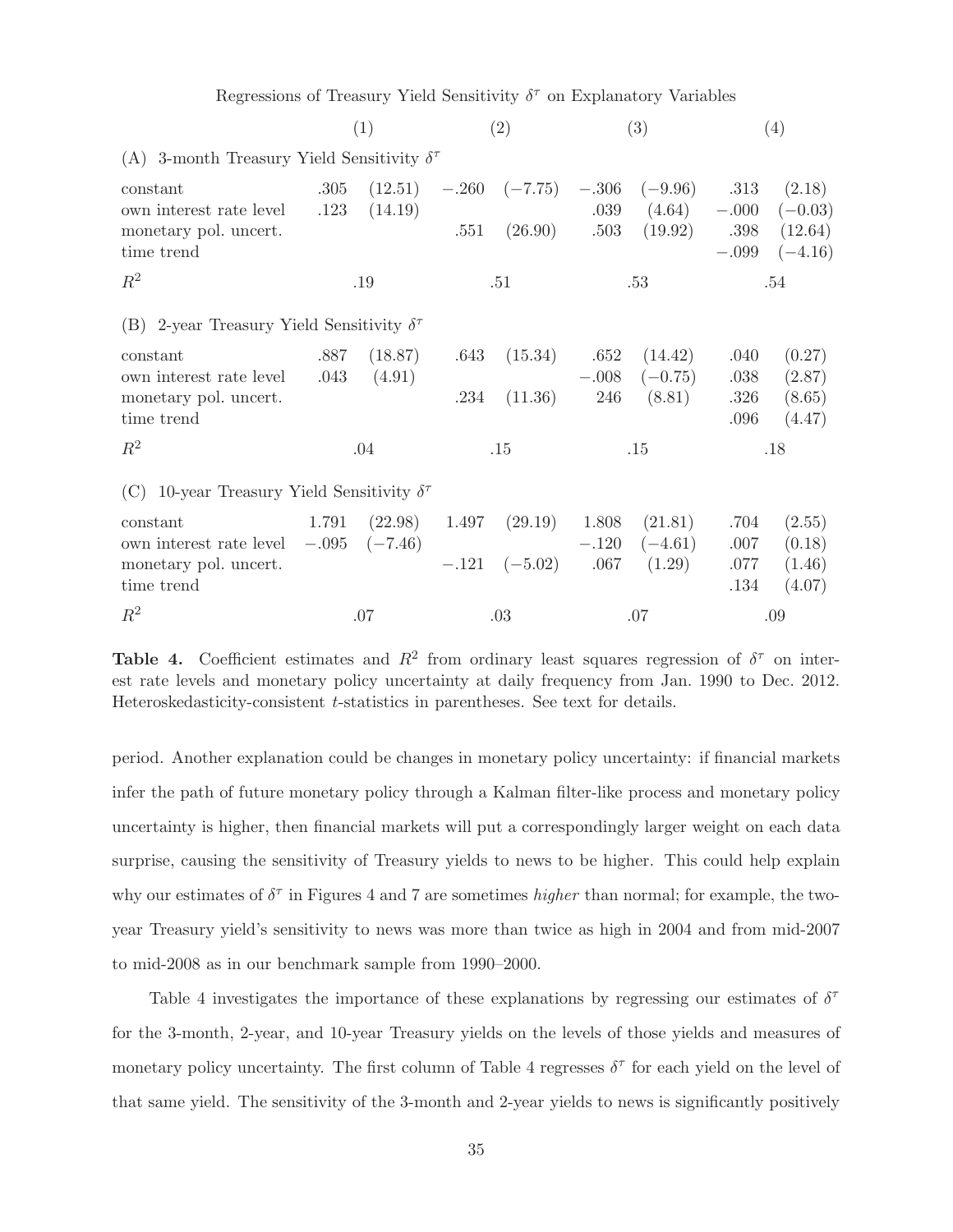

**Figure 9.** (a) Solid blue line depicts time-varying sensitivity coefficient  $\delta^{\tau}$  from regression (10) for the 2-year Treasury yield; dotted red line plots the fitted values from column (1) of Table 4; and dash-dotted black line plots the fitted values from column (4) of Table 4. (b) Solid red line depicts the difference between the 80<sup>th</sup> and 20<sup>th</sup> percentiles of the 1-year-ahead Eurodollar rate distribution, derived from Eurodollar options. See text for details.

related to the levels of those yields, although the relationship for the 10-year yield has the opposite sign. The  $R^2$  for these regressions is small, however, particularly for the 2-year yield, suggesting that the sensitivity of those yields varies for reasons that go beyond the levels of those yields alone. This can be seen clearly in the first panel of Figure 9, which plots  $\delta^{\tau}$  for the 2-year yield (solid blue line) along with the fitted values from the first column of Table 4 (dotted red line). The fitted values from this regression explain only a small fraction of the variation in  $\delta^{\tau}$  over time, and essentially none of the decline in sensitivity that takes place since 2010.

The second column of Table 4 reports results from regressing  $\delta^{\tau}$  for each yield on a measure of monetary policy uncertainty derived from Eurodollar options. As described in Section 5.1, we use Eurodollar options to estimate the distribution of the Eurodollar rate one year ahead, and the distance between the  $80<sup>th</sup>$  and  $20<sup>th</sup>$  percentiles of this distribution is used as a measure of monetary policy uncertainty, depicted in the second panel of Figure  $9^{35}$ . The distance between the  $80^{th}$ and 20th percentiles of the one-year-ahead Eurodollar rate is about 3.5 percentage points at the

 $35$ On each day from 1996–2012, we compute the distance between the  $80<sup>th</sup>$  and  $20<sup>th</sup>$  percentiles of the Eurodollar rate distribution as described in Section 5.1. Detailed options data are not available to us prior to 1996, so from 1990–1995, we compute the width of this interquintile range using the implied volatility on Eurodollar options with one year to expiration, assuming a lognormal distribution for the one-year-ahead spot Eurodollar rate, computed by staff at the Federal Reserve Board.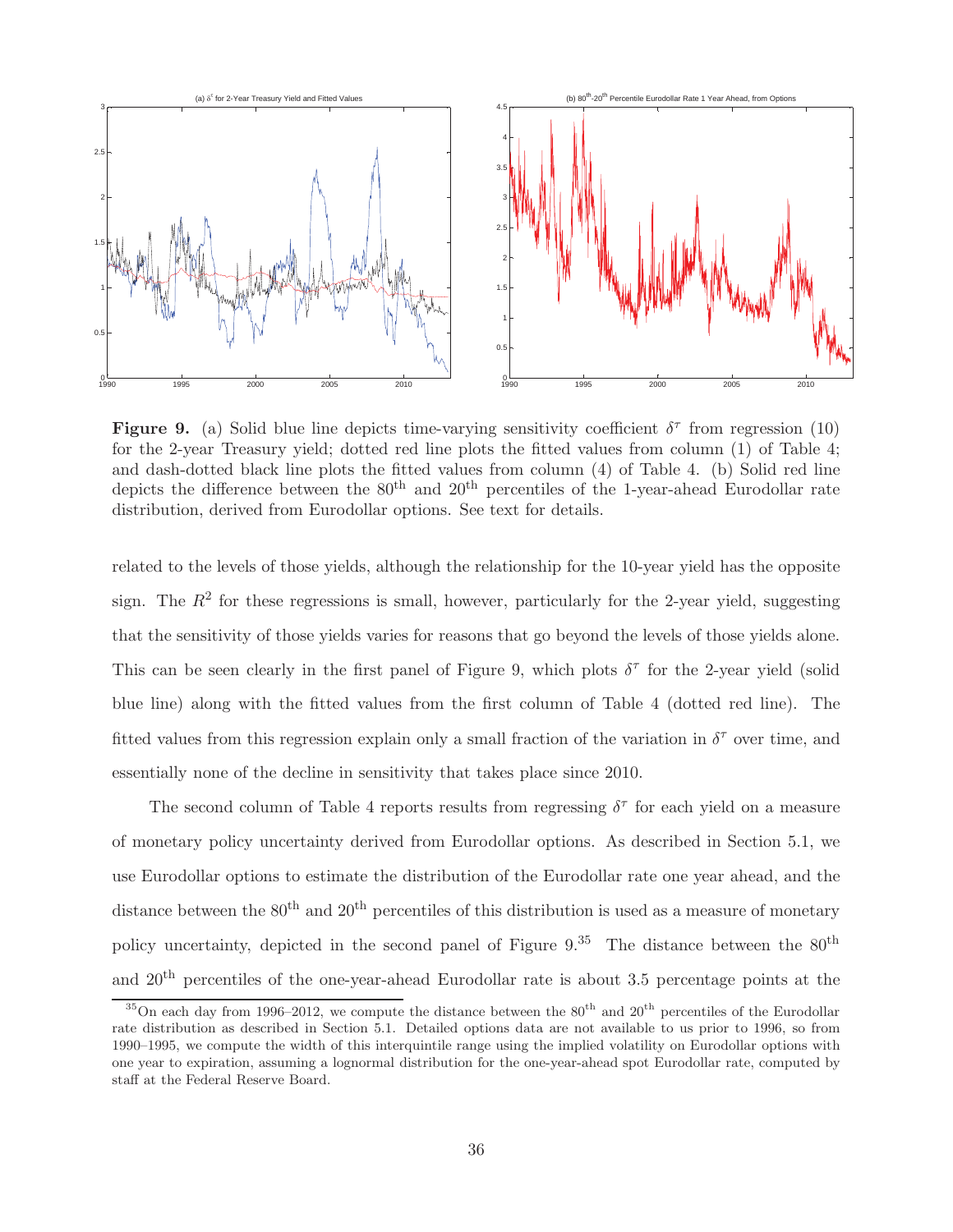beginning of 1990 and declines over time to about 25 bp by the end of 2012. This general downward trend in monetary policy uncertainty (discussed in Swanson, 2006) is punctuated by increases in 1994 (when the Fed began to raise rates after the 1991 recession), 2002, 2004, and 2008–09.

The results in the second column of Table 4 show that monetary policy uncertainty is also significantly positively related to the 3-month and 2-year Treasury yields' sensitivities to news, although the relationship for the 10-year yield again has the opposite sign. That is, higher monetary policy uncertainty is strongly associated with an increase in Treasury yield sensitivity at horizons out to two years. The third column of Table 4 extends this regression to include both the level of the interest rate and monetary policy uncertainty, and the fourth column includes a time trend as well.<sup>36</sup> In these regressions, the coefficient on uncertainty is always positive, though not statistically significant for the 10-year yield. The coefficient on interest rate levels is sometimes positive and sometimes negative, and less statistically significant.

The fitted values from column 4 of Table 4 are plotted as the dash-dotted black line in the left panel of Figure 9. This line fits substantially better than the dotted red line, as variation in monetary policy uncertainty helps to explain part of the increases in interest rate sensitivity in 1994, 2002, and 2008–09, and part of the declines in sensitivity in 1993, 1997–98, and 2010–11. Nevertheless, monetary policy uncertainty and the level of interest rates explain only a small part of the variation in  $\delta^{\tau}$  in Table 4 and Figure 9. In particular, the 2-year yield's sensitivity to news falls much more in 2011–12 than can be explained by the drop in monetary policy uncertainty and the level of yields alone. Thus, the zero bound remains the primary explanation for the decline in the sensitivity of Treasury yields to news during this period.

Of course, the main reason monetary policy uncertainty fell to such low levels in 2010–12 is because of the zero lower bound. As discussed in the preceding section, it was the zero bound constraint that led the FOMC to issue its "mid-2013", "late 2014", and "mid-2015" forward guidance, which greatly reduced uncertainty about the near-term path of monetary policy. Thus, even the declines in Treasury yield sensitivity in 2011–12 that can be explained by decreases in monetary policy uncertainty can still be attributed, in a deeper sense, to the zero bound.

<sup>36</sup>Swanson (2006) shows that there has been a steady decline in monetary policy uncertainty over time, and this downward trend in uncertainty might be expected to have a different effect on the yield curve's sensitivity to news than variations in uncertainty due to the business cycle or other factors.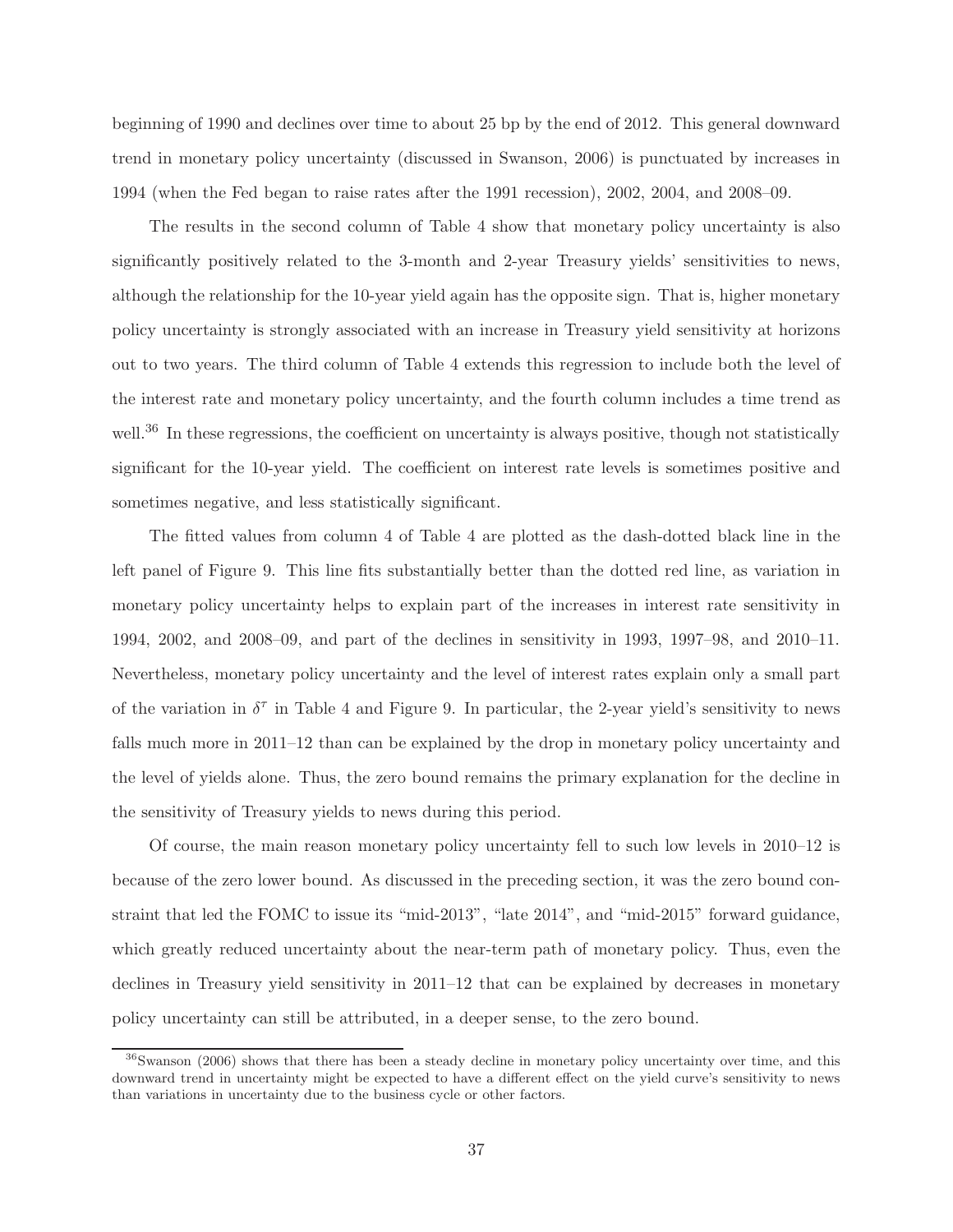#### **5.7 Post-2007 Distribution of Macroeconomic Data Release Surprises**

In our main empirical regressions (9) and (10), the surprise component of each data release in  $X_t$ can be regarded as strictly exogenous, under the assumption that our survey expectations data incorporate all relevant information as of the day before the release. (Under this assumption, the surprise component of each data release is independent of all past and future values of the interest rate changes on the left-hand side of these regressions.) To the extent that regressions (9) and (10) are correctly specified, strict exogeneity then implies that the empirical distribution of the macroeconomic surprise data  $X_t$  is irrelevant for our estimates of the relative response coefficients  $β$  or time-varying sensitivity coefficients  $δ$ .

Nevertheless, one might be concerned that regression specifications (9) and (10) are simplifications that assume a linear structure with respect to  $X_t$ . As a result, it would be reassuring if the distribution of data surprises  $X_t$  in 2008–12 was not dramatically different from our benchmark sample 1990–2000, or the pre-crisis sample 1990–2007.

In fact, the distribution of these macro data surprises is similar across these samples. This can be seen in Figure 10, which plots the surprise component of nonfarm payrolls and core CPI announcements over the 1990–2007 and 2008–12 periods. Results for other macroeconomic data releases and the 1990–2000 period are similar. This finding might seem puzzling at first given the severity of the 2007–09 recession, but one should bear in mind that financial markets were quick to realize the severity of the downturn, so financial market expectations of the data fell about in line with the decline in the data itself. As a result, the surprises in the data releases, relative to the one-day-ahead expectations, do not look very different from earlier periods.

## **6 Conclusions**

In this paper, we have developed a novel method to measure whether and to what extent interest rates of any maturity are affected by the presence of the zero lower bound. Our method provides both a quantitative measure of the severity of the zero bound constraint on each yield and a statistical test for the periods during which that yield was affected.

We find that interest rates with a year or more to maturity were surprisingly responsive to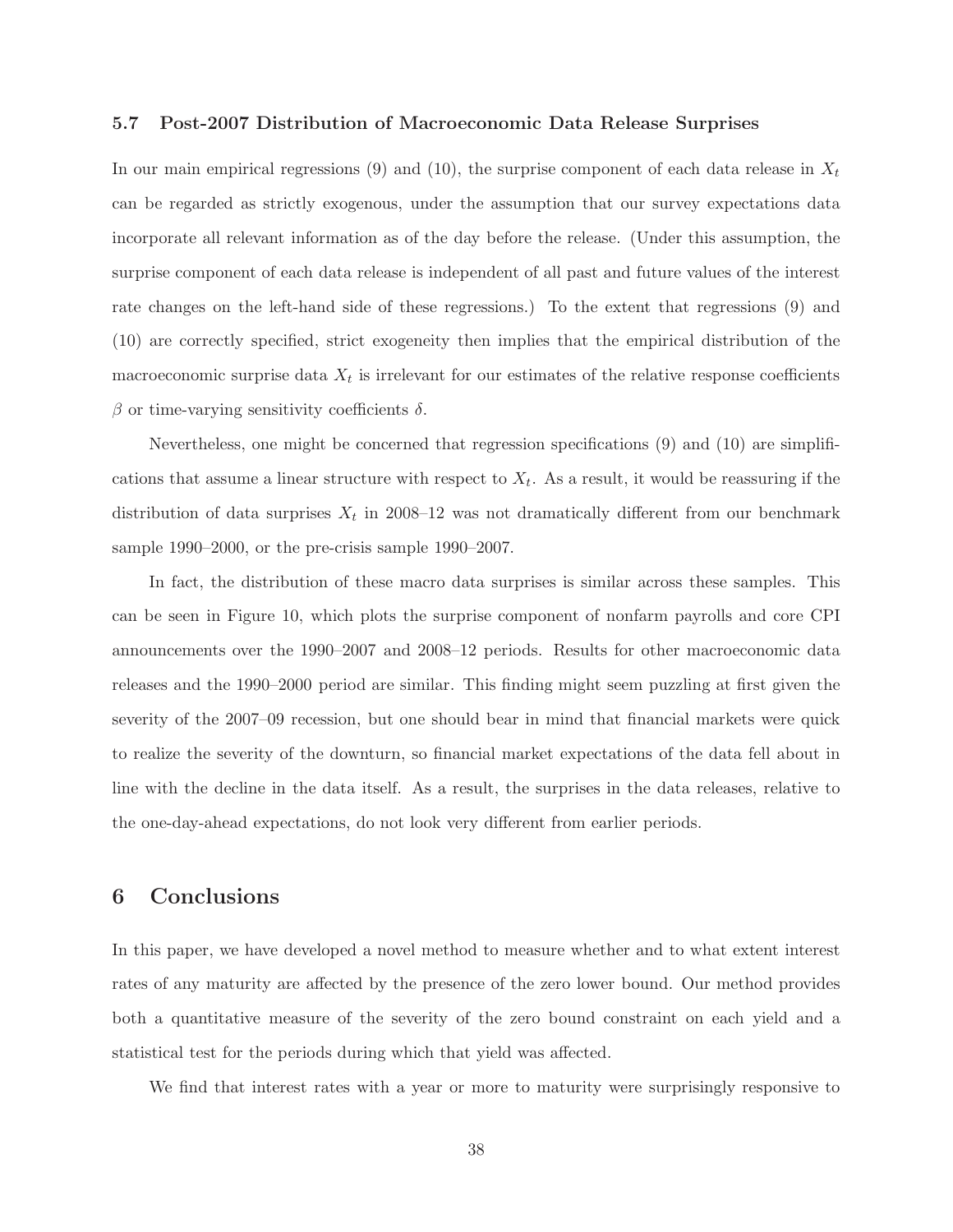

**Figure 10.** Top panels depict empirical distribution of the surprise component of nonfarm payrolls announcements from (a) 1990–2007 and (b) 2008–12, rounded to the nearest 50 thousand workers. Bottom panels depict the distribution of core CPI surprises from (c) 1990–2007 and (d) 2008–12, rounded to the nearest 0.1 percent. The surprise distributions of these and other macroeconomic data releases are relatively similar pre- and post-crisis. See text for details.

news throughout 2008–10. Only beginning in late 2011—around the time of the FOMC's "mid-2013" forward guidance—do we see the sensitivity of intermediate-maturity Treasury yields fall closer to zero. There appear to be two main explanations for this finding: First, up until late 2011, financial markets consistently expected the federal funds rate to lift off from zero within about four quarters. Second, the FOMC's forward guidance and large-scale asset purchases—and privatesector expectations of Federal Reserve policies along these lines—continued to move medium- and longer-term interest rates even when short-term rates were stuck at zero.

Our results have important implications for both monetary and fiscal policy. For monetary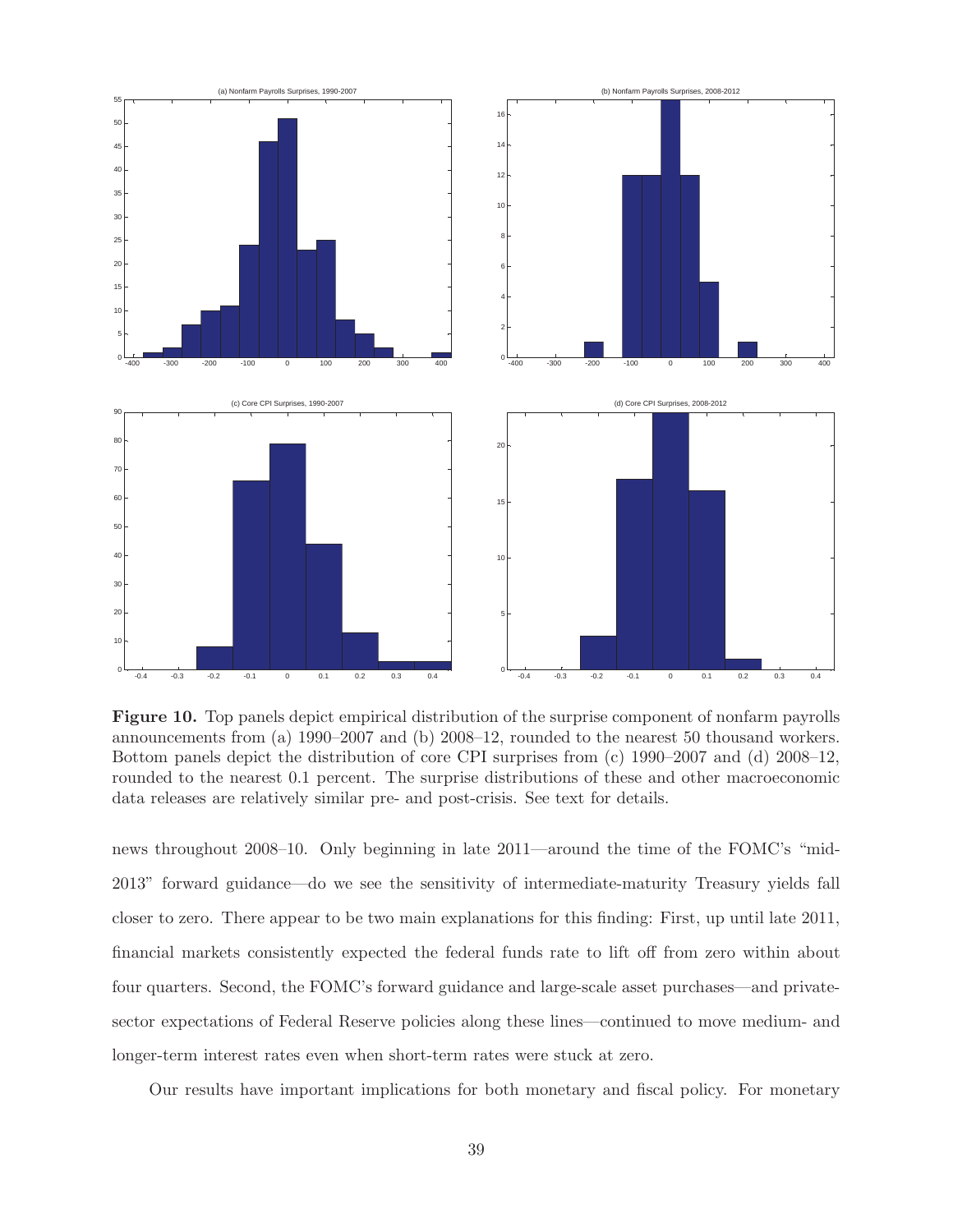policy, our findings imply that policymakers had substantial room to affect medium- and longerterm interest rates until at least late 2011, despite the federal funds rate being at the zero lower bound. Indeed, on several occasions, the FOMC appears to have directly affected those longer-term yields by managing expectations of future monetary policy and conducting large-scale purchases of longer-term bonds.

For fiscal policy, taking the results in Christiano et al. (2011) as given, our findings suggest that the fiscal multiplier was probably close to normal throughout 2008–10, because financial markets at that time expected the zero bound constraint to last only about four quarters or less. Only beginning in late 2011, when the sensitivity of two-year Treasury yields to news was reduced—and the expected time until the first federal funds rate increase was lengthened to seven quarters or more—would our results suggest that the fiscal multiplier approached the larger values estimated by Christiano et al. (2012) and other authors.

More generally, the methods we have developed in the present paper can be extended beyond the United States and applied to any economy for which financial markets are sufficiently well developed. In particular, it would be very interesting to see our methods applied to other economies that have faced the zero lower bound in recent years, such as Japan, the U.K., Canada, Sweden, and the Euro area.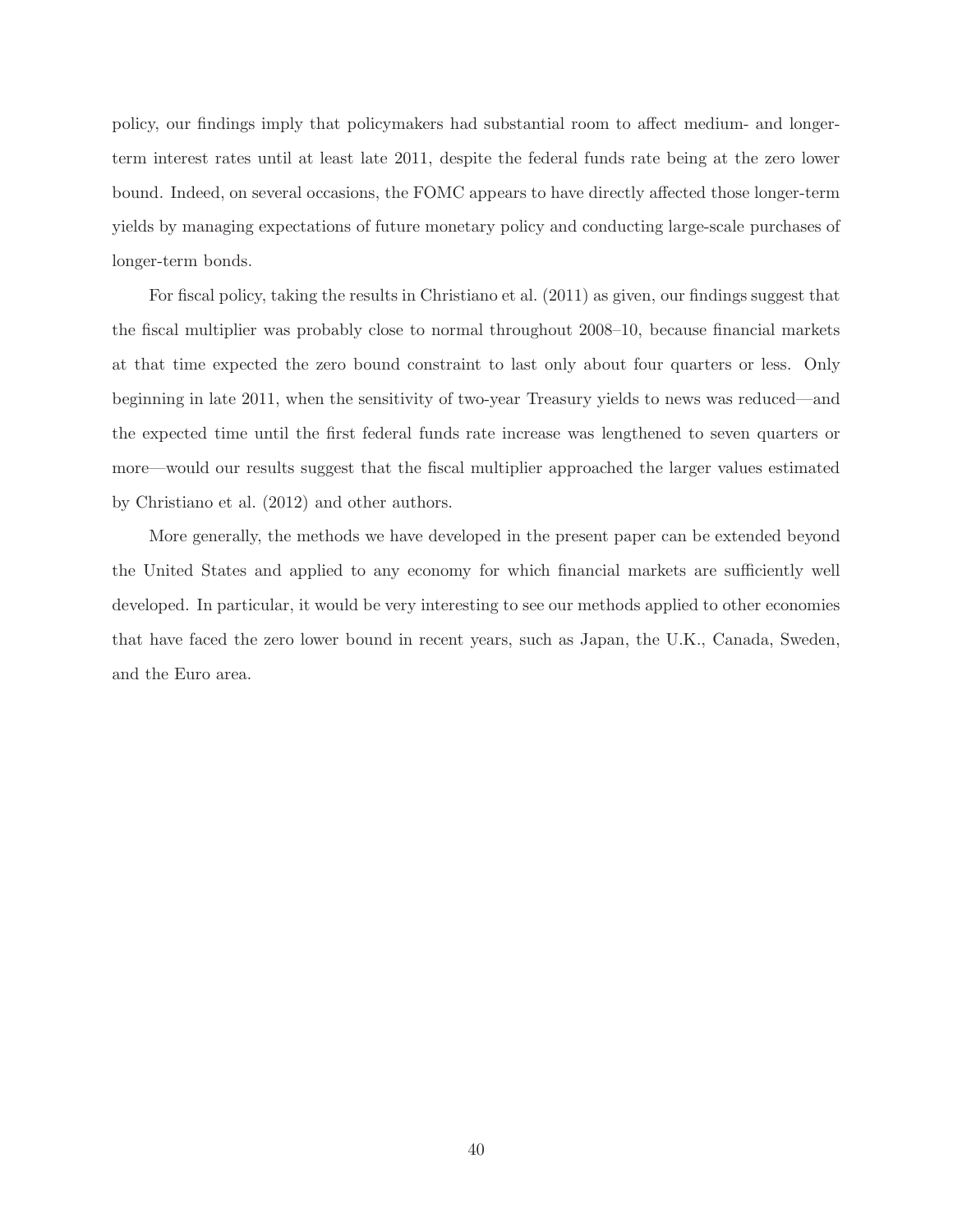# **References**

- Altig, David, Lawrence J. Christiano, Martin Eichenbaum, and Jesper Lindé, "Firm-Specific Capital, Nominal Rigidities, and the Business Cycle," *Review of Economic Dynamics* 14, 2011, 225–247.
- Andersen, Torben G., Tim Bollerslev, Francis X. Diebold, and Clara Vega, "Micro Effects of Macro Announcements: Real-Time Price Discovery in Foreign Exchange," *American Economic Review* 93(1), 2003, 38–62.
- Bernanke, Ben S., and Vincent R. Reinhart, "Conducting Monetary Policy at Very Low Short-Term Interest Rates," *American Economic Review, Papers and Proceedings* 94(2), 2004, 85–90.
- Bernanke, Ben S., Vincent R. Reinhart, and Brian P. Sack, "Monetary Policy Alternatives at the Zero Bound: An Empirical Assessment," *Brookings Papers on Economic Activity*, Fall 2004, 1–78.
- Blue Chip, *Blue Chip Financial Forecasts,* New York, NY: Aspen Publishers, various issues from 2008–2012.
- Campbell, Jeffrey, Charles Evans, Jonas Fisher, and Alejandro Justiniano, "Macroeconomic Effects of FOMC Forward Guidance," *Brookings Papers on Economic Activity,* Spring 2012, 1–54.
- Chan, K.C., G. Andrew Karolyi, Francis Longstaff, and Anthony Sanders, "An Empirical Comparison of Alternative Models of the Short-Term Interest Rate," *Journal of Finance* 47, 1992, 1209–1227.
- Christiano, Lawrence, Martin Eichenbaum, and Sergio Rebelo, "When is the Government Spending Multiplier Large?" *Journal of Political Economy* 119, 2011, 78–121.
- Clarida, Richard, Jordi Gal´ı, and Mark Gertler, "The Science of Monetary Policy," *Journal of Economic Literature* 37, 1999, 1661–1707.
- Debortoli, Davide and Ricardo Nuñes, "Fiscal Policy under Loose Commitment," *Journal of Economic Theory* 145(3), 2010, 1005–1032.
- DeLong, J. Bradford and Lawrence Summers, "Fiscal Policy in a Depressed Economy," *Brookings Papers on Economic Activity,* Spring 2012, 233–274.
- Eggertsson, Gauti B., "What Fiscal Policy is Effective at Zero Interest Rates?" *Federal Reserve Bank of New York Staff Report 402,* 2009.
- Eggertsson, Gauti B., and Paul Krugman, "Debt, Deleveraging, and the Liquidity Trap: A Fisher-Minsky-Koo Approach," *Quarterly Journal of Economics* 2012, 1469–1513.
- Eggertsson, Gauti B., and Michael Woodford, "The Zero Interest-Rate Bound and Optimal Monetary Policy," *Brookings Papers on Economic Activity*, Spring 2003, 139–211.
- Erceg, Christopher J., and Jesper Lind´e, "Is There a Fiscal Free Lunch in a Liquidity Trap?" *Federal Reserve Board International Finance Discussion Paper* 2010–1003, 2010.
- Gagnon, Joseph, Matthew Raskin, Julie Remache, and Brian Sack,"The Financial Market Effects of the Federal Reserves Large-Scale Asset Purchases." *International Journal of Central Banking*, 7(1), March 2011, 3–43.
- Gürkaynak, Refet, Andrew Levin, and Eric Swanson, "Does Inflation Targeting Anchor Long-Run Inflation Expectations? Evidence from the U.S., UK, and Sweden," *Journal of the European Economic Association,* 8(6), 2010, 1208–1242.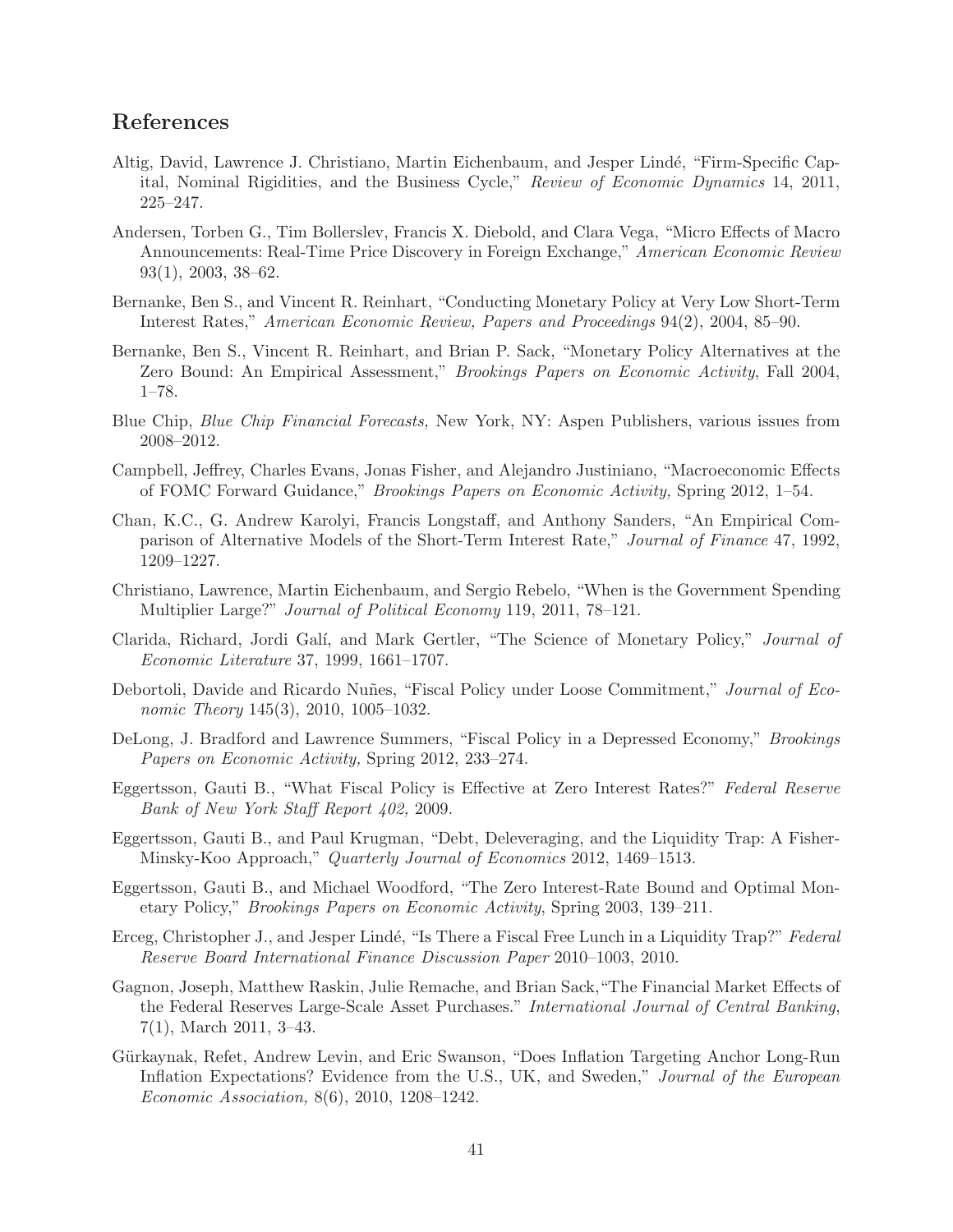- Gürkaynak, Refet, Brian Sack, and Eric Swanson, "The Sensitivity of Long-Term Interest Rates to Economic News: Evidence and Implication for Macroeconomic Models." *American Economic Review*, 95(1), 2005a, 426–436.
- Gürkaynak, Refet, Brian Sack, and Eric Swanson, "Do Actions Speak Louder than Words? The Response of Asset Prices to Monetary Policy Actions and Statements," *International Journal of Central Banking* 1(1), 2005b, 55–93.
- Gürkaynak, Refet, Brian Sack, and Eric Swanson, "Market-Based Measures of Monetary Policy Expectations." *Journal of Business and Economic Statistics* 25(2), 2007, 201–212.
- Gürkaynak, Refet, Brian Sack, and Jonathan Wright, "The U.S. Treasury Yield Curve: 1961 to the Present," *Journal of Monetary Economics* 54, 2007, 2291–2304.
- Hamilton, James, and Jing (Cynthia) Wu, "The Effectiveness of Alternative Monetary Policy Tools in a Zero Lower Bound Environment," *Journal of Money, Credit, and Banking* 44(S1), 2012, 3–46.
- Kohn, Donald, and Brian Sack, "Central Bank Talk: Does It Matter and Why?" in *Macroeconomics, Monetary Policy, and Financial Stability,* Ottawa: Bank of Canada, 2004.
- Krishnamurthy, Arvind, and Annette Vissing-Jorgensen, "The Effects of Quantitative Easing on Interest Rates: Channels and Implications for Policy," *Brookings Papers on Economic Activity,* Fall 2011, 215–265.
- Krishnamurthy, Arvind, and Annette Vissing-Jorgensen, "The Aggregate Demand for Treasury Debt," *Journal of Political Economy* 120, 2012, 233–267.
- Kuttner, Kenneth N., "Monetary policy surprises and interest rates: Evidence from the Fed funds futures market." *Journal of Monetary Economics* 47(3), 2001, 523–544.
- Kydland, Finn, and Edward C. Prescott, "Rules Rather than Discretion: The Inconsistency of Optimal Plans," *Journal of Political Economy,* 85(3), 1977, 473–492.
- Modigliani, Franco, and Richard Sutch, "Innovations in Interest Rate Policy," *American Economic Review,* 56(1), 1966, 178–197.
- Reifschneider, David, and John C. Williams, "Three Lessons for Monetary Policy in a Low Inflation Era," *Journal of Money, Credit and Banking* 32(4), 2000, 936–966.
- Sack, Brian, and Volker Wieland, "Interest-Rate Smoothing and Optimal Monetary Policy: A Review of Recent Empirical Evidence," *Journal of Economics and Business* 52, 2000, 205–228.
- Schaumburg, Ernst, and Andrea Tambalotti, "An Investigation of the Gains from Commitment in Monetary Policy," *Journal of Monetary Economics* 54(2), 2007, 302–324.
- Sims, Christopher A., and Tao Zha, "Error Bands for Impulse Responses," *Econometrica* 67(5), 1999, 1113–1155.
- Swanson, Eric T., "Have Increases in Federal Reserve Transparency Improved Private Sector Interest Rate Forecasts?" *Journal of Money, Credit, and Banking* 38, 2006, 791–819.
- Swanson, Eric T., "Let's Twist Again: A High-Frequency Event-Study Analysis of Operation Twist and Its Implications for QE2," *Brookings Papers on Economic Activity,* Spring 2011, 151–188.
- Taylor, John, "Discretion Versus Policy Rules in Practice," *Carnegie-Rochester Conference Series on Public Policy,* 39, 1993, 195–214.
- Tobin, James, "Liquidity Preference as Behavior Toward Risk," *Review of Economic Studies,* 25, 1958, 124–131.